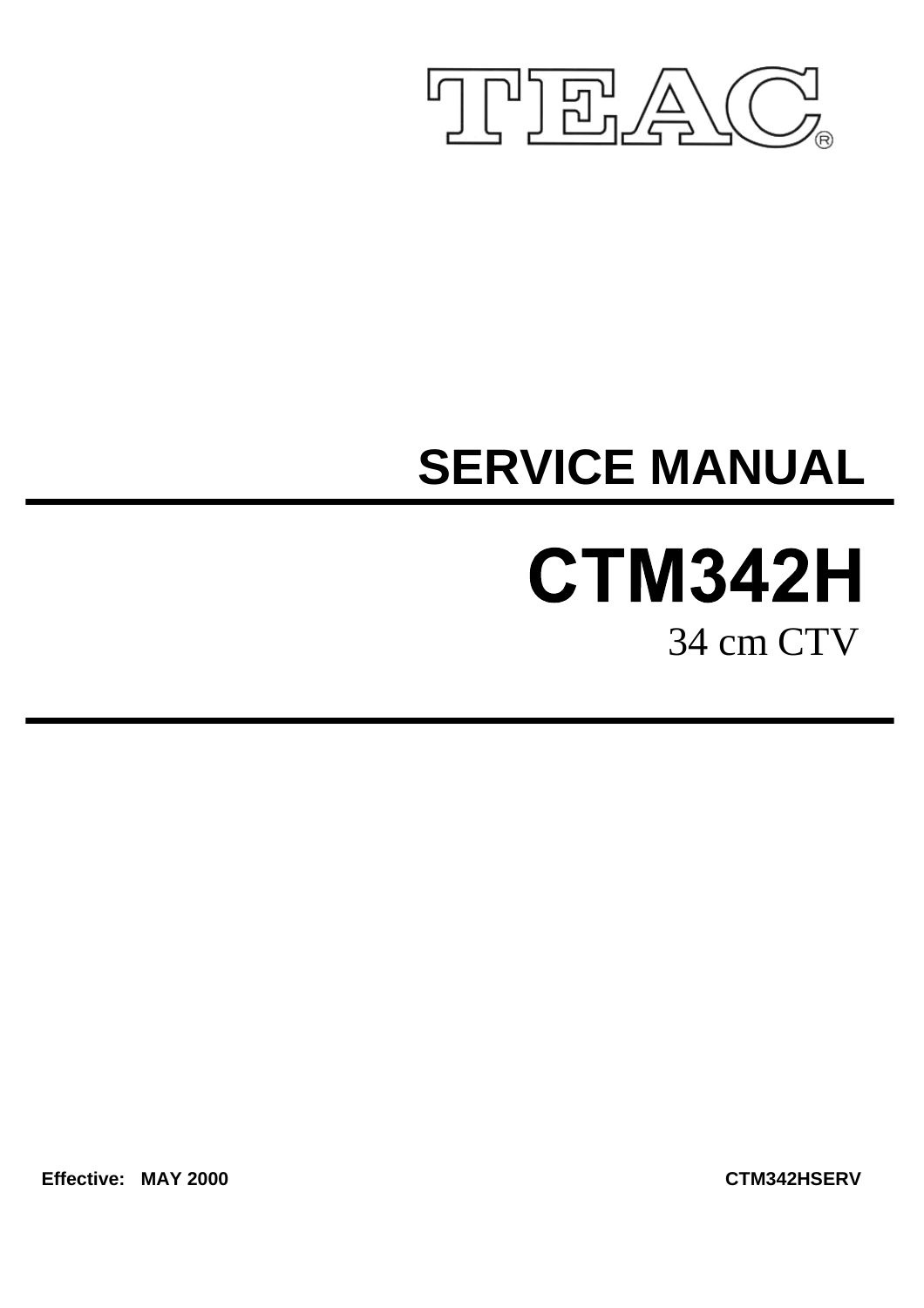# **SERVICE MANUAL**

# 14" 20" 21" SOLID STATE Color Television Receiver

ART-TECH. TV.

TOSHIBA  $I^2C$  IC PAL SECAM VERSION

This manual is the latest at the time of printing, and does not include the modification which may be made after the printing, by the constant improvment of product.

| Document: SM - 32PM                 | Date: 5-11-99 | Approved by: _________<br>(Sunny Cheung) |
|-------------------------------------|---------------|------------------------------------------|
| Checked by: $\_\_$<br>(PAK FUNG PAN | WONG YIM FAI) |                                          |
|                                     |               |                                          |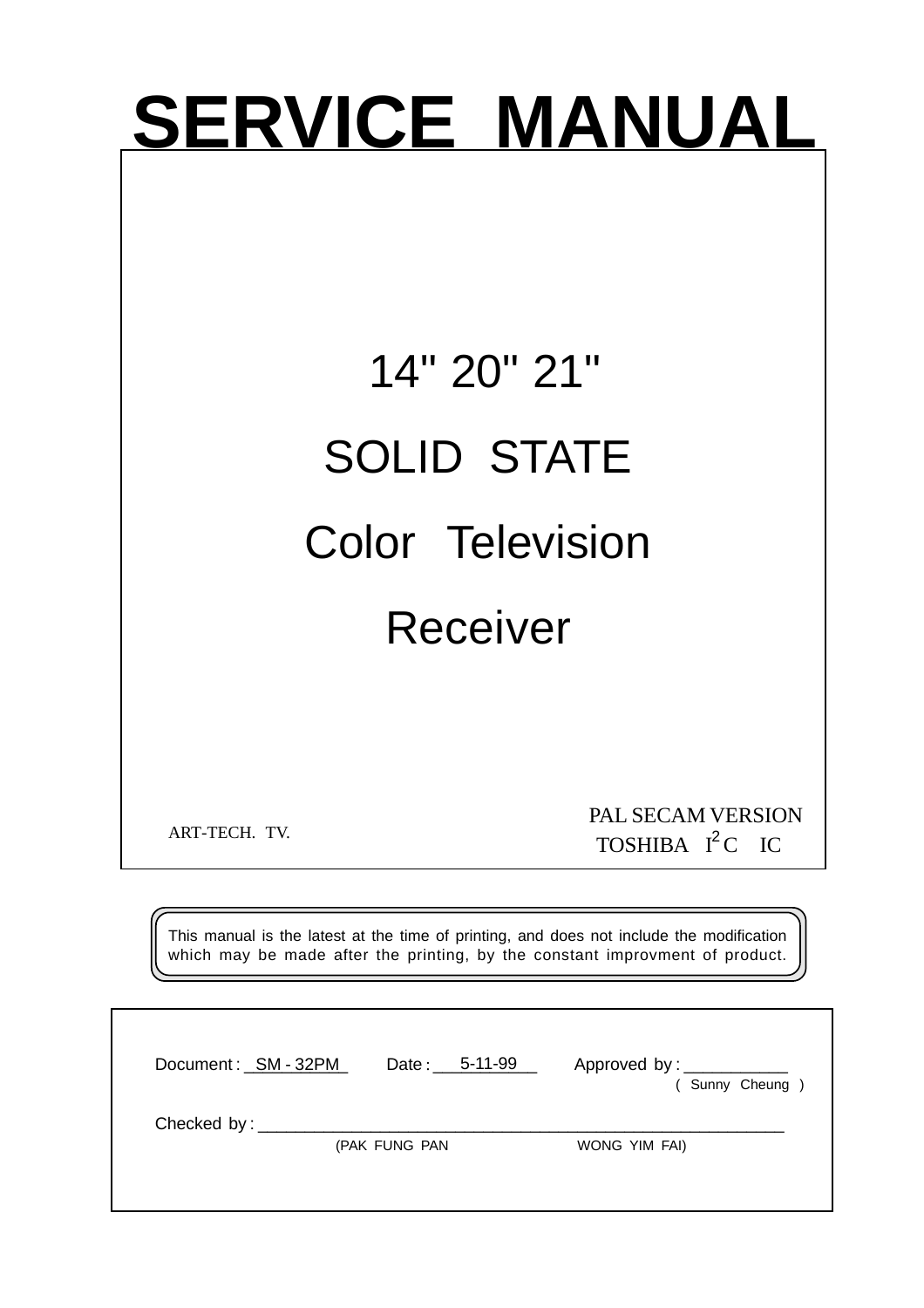#### **CONTENTS**

| 3. ALIGMENT INSTRUCTION |
|-------------------------|
|                         |
|                         |
|                         |

This manual is the tatest at the time of Printing , and does not include the moditieation Which may be made ofter the Printing, by the Constant improvement of Product.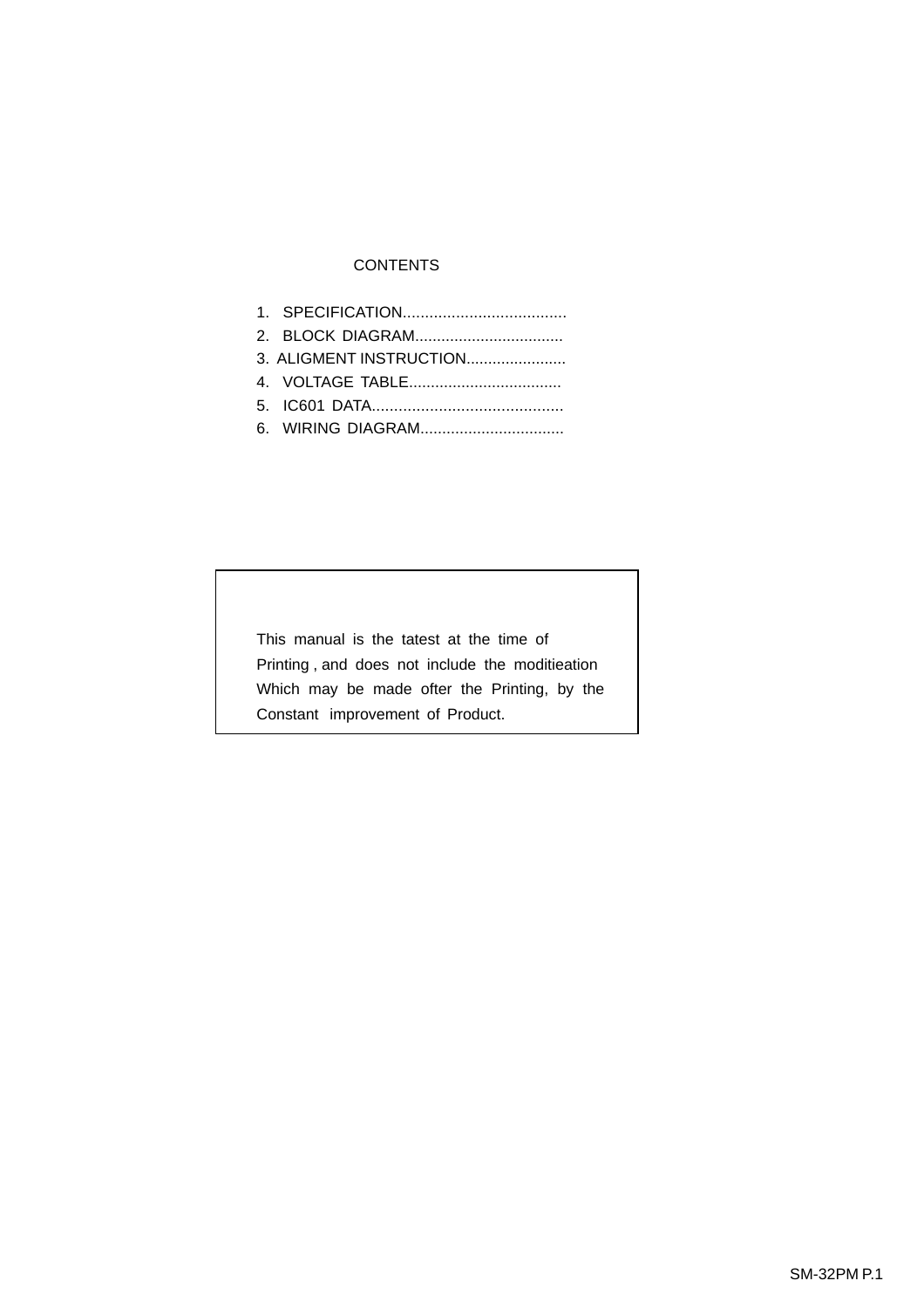| <b>ITEMS OF MEASUREMENT</b>                                                      | <b>STANDARD</b>                     | <b>UNIT</b>                   |
|----------------------------------------------------------------------------------|-------------------------------------|-------------------------------|
| VIDEO SENS. AT S/N 30db L-VHF<br>H-VHF<br><b>UHF</b>                             | $\leq 57$<br>$\leq 57$<br>$\leq 60$ | dbuv<br>dbuv<br>dbuv          |
| SOUND SENS. AT S/N 30db L-VHF<br>H-VHF<br>UHF                                    | $\leq 42$<br>$\leq 42$<br>$\leq 48$ | dbuv<br>dbuv<br>dbuv          |
| AGC CHARACTER                                                                    | $\geq 60$                           | db                            |
| SELECTIVITY -1.5 MHz<br>$+8$ MHz                                                 | $\geq$ 35<br>$\geq 40$              | db<br>db                      |
| COLOR SENS.                                                                      | $\leq$ 45                           | dbuv                          |
| <b>COLOR LOCK-IN RANGE</b>                                                       | $\geq \pm 300$                      | Hz                            |
| <b>VERTICAL LOCK - IN RANGE</b>                                                  | $\geq 6$                            | Hz                            |
| HORIZONTAL LOCK - IN RANGE                                                       | $\geq 400$                          | Hz                            |
| <b>MAX BRIGHTNESS</b>                                                            | $\geq$ 140                          | cd/m2                         |
| MAX OUTPUT POWER                                                                 | $\geq$ 1                            | W                             |
| OUTPUT POWER AT 10% THD                                                          | $\geq 0.7$                          | W                             |
| <b>BUZZ</b>                                                                      | $~<$ -40                            | db                            |
| AFC RANGE                                                                        | $\geq +1$<br>$\geq -0.5$            | <b>MHz</b><br><b>MHz</b>      |
| MIN. VOL HUM                                                                     | $\leq 20$                           | mV                            |
| RESOLUTION HORIZONTAL<br><b>VERTICAL</b>                                         | $\geq 300$<br>$\geq 400$            | <b>LINES</b><br><b>LINES</b>  |
| LINEARITY DISTORTION VERTICAL<br>HORIZONTAL                                      | $~<$ 10<br>$\leq 10$                | $\%$<br>$\%$                  |
| <b>RASTER DISTORTION</b>                                                         | $\leq 5$                            | $\%$                          |
| REMOTE CONTROL DISTANCE<br><b>ANGLE</b>                                          | $\geq 5$<br>$\geq \pm 15$           | <b>METER</b><br><b>DEGREE</b> |
| POWER CONSUMPTION (AT NORMAL CONDITION)<br>POWER CONSUMPTION (AT MAX. CONDITION) | $\leq 60$<br>$\leq 70$              | <b>WATTS</b><br><b>WATTS</b>  |
| CONVERGENCE DISLOCATION AT AREA "A"<br>AREA "B"<br>$($ see fig.1)                | $\leq 0.4$<br>$\leq 0.8$            | $\%$<br>%                     |
| VIDEO INPUT LEVEL: $1.0V$ P-P $\pm$ 3dB<br>AUDIO INPUT LEVEL: 0.5V RMS + 3dB     | H<br>Fig.1                          | В<br>Α                        |
|                                                                                  |                                     |                               |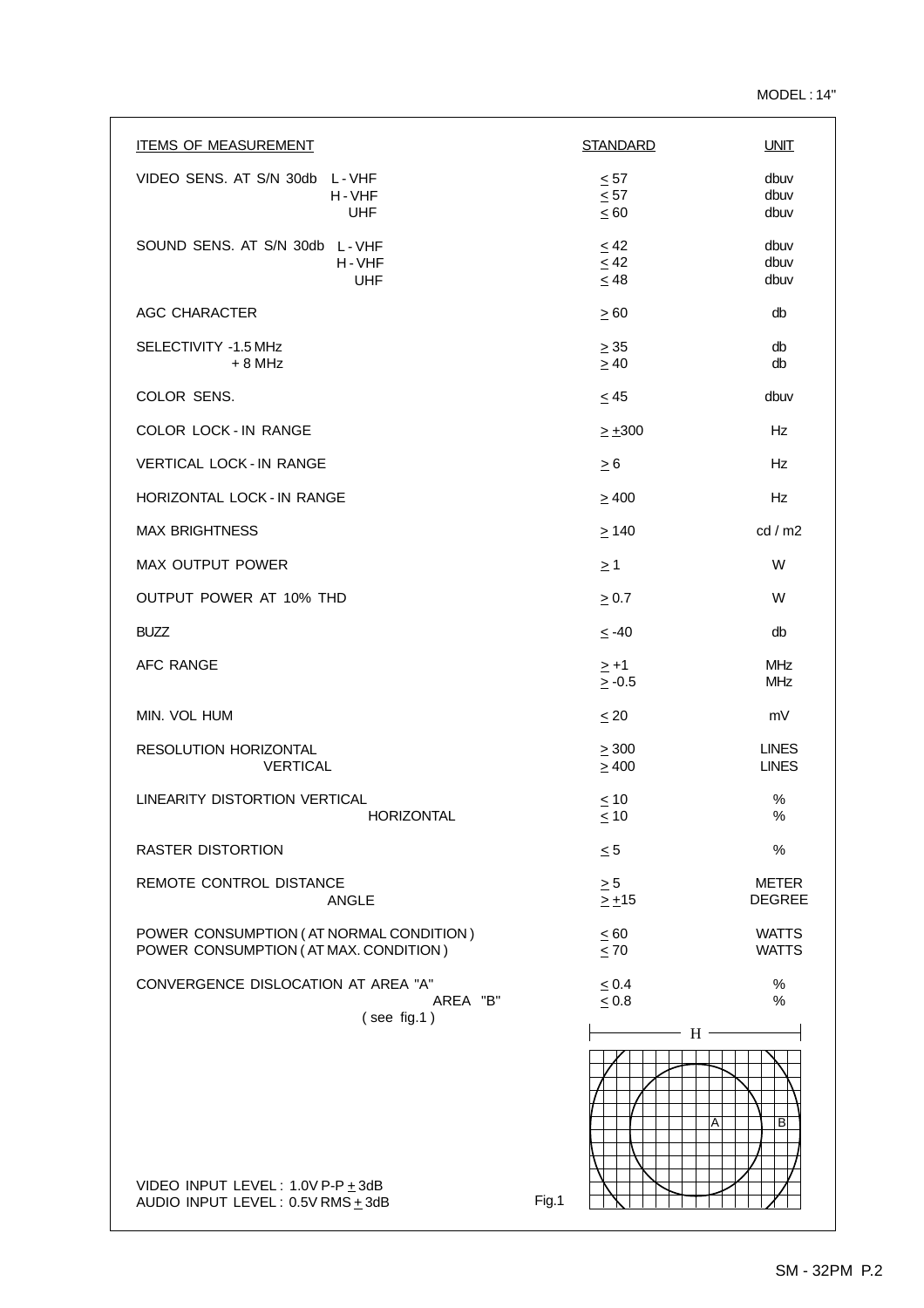| <b>ITEMS OF MEASUREMENT</b>                                                      | <b>STANDARD</b>                     | <b>UNIT</b>                   |
|----------------------------------------------------------------------------------|-------------------------------------|-------------------------------|
| VIDEO SENS. AT S/N 30db L-VHF<br>H-VHF<br><b>UHF</b>                             | $\leq 57$<br>$\leq 57$<br>$\leq 60$ | dbuv<br>dbuv<br>dbuv          |
| SOUND SENS. AT S/N 30db L-VHF<br>H-VHF<br><b>UHF</b>                             | $\leq 42$<br>$\leq 42$<br>$\leq 48$ | dbuv<br>dbuv<br>dbuv          |
| AGC CHARACTER                                                                    | $\geq 60$                           | db                            |
| SELECTIVITY -1.5 MHz<br>$+8$ MHz                                                 | $\geq 35$<br>$\geq 40$              | db<br>db                      |
| COLOR SENS.                                                                      | $\leq$ 45                           | dbuv                          |
| <b>COLOR LOCK - IN RANGE</b>                                                     | $\geq \pm 300$                      | Hz                            |
| <b>VERTICAL LOCK - IN RANGE</b>                                                  | $\geq 6$                            | Hz                            |
| HORIZONTAL LOCK - IN RANGE                                                       | $\geq 400$                          | <b>Hz</b>                     |
| <b>MAX BRIGHTNESS</b>                                                            | $\geq$ 120                          | cd/m2                         |
| MAX OUTPUT POWER                                                                 | $\geq 1.8$                          | W                             |
| OUTPUT POWER AT 10% THD                                                          | > 1.3                               | W                             |
| <b>BUZZ</b>                                                                      | $\leq -40$                          | db                            |
| <b>AFC RANGE</b>                                                                 | $\geq +1$<br>$\geq -0.5$            | <b>MHz</b><br><b>MHz</b>      |
| MIN. VOL HUM                                                                     | $\leq 20$                           | mV                            |
| RESOLUTION HORIZONTAL<br><b>VERTICAL</b>                                         | $\geq 300$<br>$\geq 400$            | <b>LINES</b><br><b>LINES</b>  |
| LINEARITY DISTORTION VERTICAL<br>HORIZONTAL                                      | $\leq 10$<br>< 10                   | $\%$<br>$\%$                  |
| <b>RASTER DISTORTION</b>                                                         | $\leq 5$                            | %                             |
| REMOTE CONTROL DISTANCE<br><b>ANGLE</b>                                          | $\geq 5$<br>$\geq \pm 15$           | <b>METER</b><br><b>DEGREE</b> |
| POWER CONSUMPTION (AT NORMAL CONDITION)<br>POWER CONSUMPTION (AT MAX. CONDITION) | $\leq 70$<br>$\leq 85$              | <b>WATTS</b><br><b>WATTS</b>  |
| CONVERGENCE DISLOCATION AT AREA "A"<br>AREA "B"                                  | $\leq 0.4$<br>$\leq 0.8$            | $\%$<br>%                     |
| $($ see fig.2)                                                                   | $H -$                               |                               |
| VIDEO INPUT LEVEL: $1.0V$ P-P $\pm$ 3dB<br>AUDIO INPUT LEVEL: 0.5V RMS + 3dB     | Fig.2                               | A<br>в                        |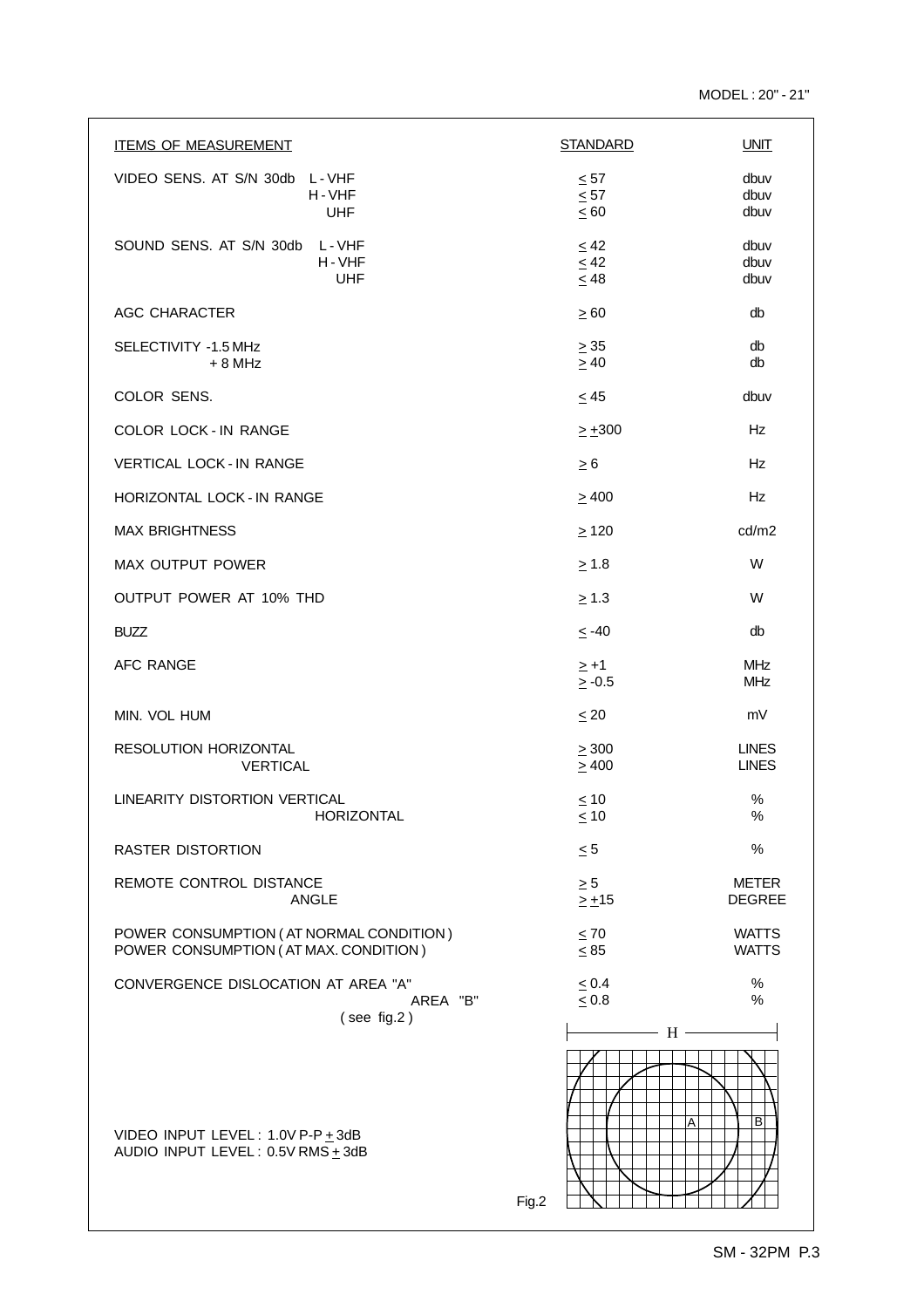### **SPECIFICATION**

SUPPLY\_VOLTAGE:AC220V\_50Hz <sub>≥</sub> + 10% / -20%

MODEL : 14"

| SYSTEM:                                         | $PAL - I/I$           | PAL - BG                         | $PAL - I$<br>(UK) | PAL - SECAM -<br>BG/DK           | PAL - SECAM -<br>BG/DK<br>(HYPER) | PAL - BG<br>(HYPER)                 | PAL - BG<br>(CATV)                 | SECAM - L            | Ľ     |                                     |
|-------------------------------------------------|-----------------------|----------------------------------|-------------------|----------------------------------|-----------------------------------|-------------------------------------|------------------------------------|----------------------|-------|-------------------------------------|
| CHANNEL L - VHF :<br>$H - VHF$ :<br>UHF:        | $4 - 13$<br>$21 - 69$ | $2 - 4$<br>$5 - 12$<br>$21 - 69$ | 21 - 69           | $1 - 5$<br>$6 - 12$<br>$21 - 69$ | $1 - 5$<br>$6 - 12$<br>$21 - 69$  | $E2 - S10$<br>E5 - S41<br>E21 - E69 | $E2 - S2$<br>E5 - S20<br>E21 - E69 | $1 - Q$<br>$21 - 69$ | FB-FC | <b>CH</b><br><b>CH</b><br><b>CH</b> |
| VIF FREQUENCY:                                  | 38.9                  | 38.9                             | 39.5              | 38.0                             | 38.9                              | 38.9                                | 38.9                               | 38.9                 | 32.7  | <b>MHz</b>                          |
| SIF FREQUENCY:                                  | 32.9                  | 33.4                             | 33.5              | 31.5<br>32.5                     | 32.4 33.4                         | 33.4                                | 33.4                               | 32.4                 | 39.2  | <b>MHz</b>                          |
| <b>CHROMA IF FREQUENCY:</b>                     | 34.47                 | 34.47                            | 35.07             | 33.57<br>33.57                   | 34.47<br>34.47                    | 34.47                               | 34.47                              | 34.47                |       | <b>MHz</b>                          |
| INTER-CARRIER FREQUENCY:                        | 6.0                   | 5.5                              | 6                 | 6.5 5.5                          | 6.5 5.5                           | 5.5                                 | 5.5                                | 6.5                  | 6.5   | <b>MHz</b>                          |
| <b>SCANNING HORIZONTAL:</b><br><b>VERTICAL:</b> |                       | 15625 LINE<br>50 Hz              |                   |                                  |                                   |                                     |                                    |                      |       |                                     |
| ANTENNA INPUT IMPEDANCE:                        |                       | 75 OHM                           |                   |                                  |                                   |                                     |                                    |                      |       |                                     |
| CRT:                                            |                       | 14"                              |                   |                                  |                                   |                                     |                                    |                      |       |                                     |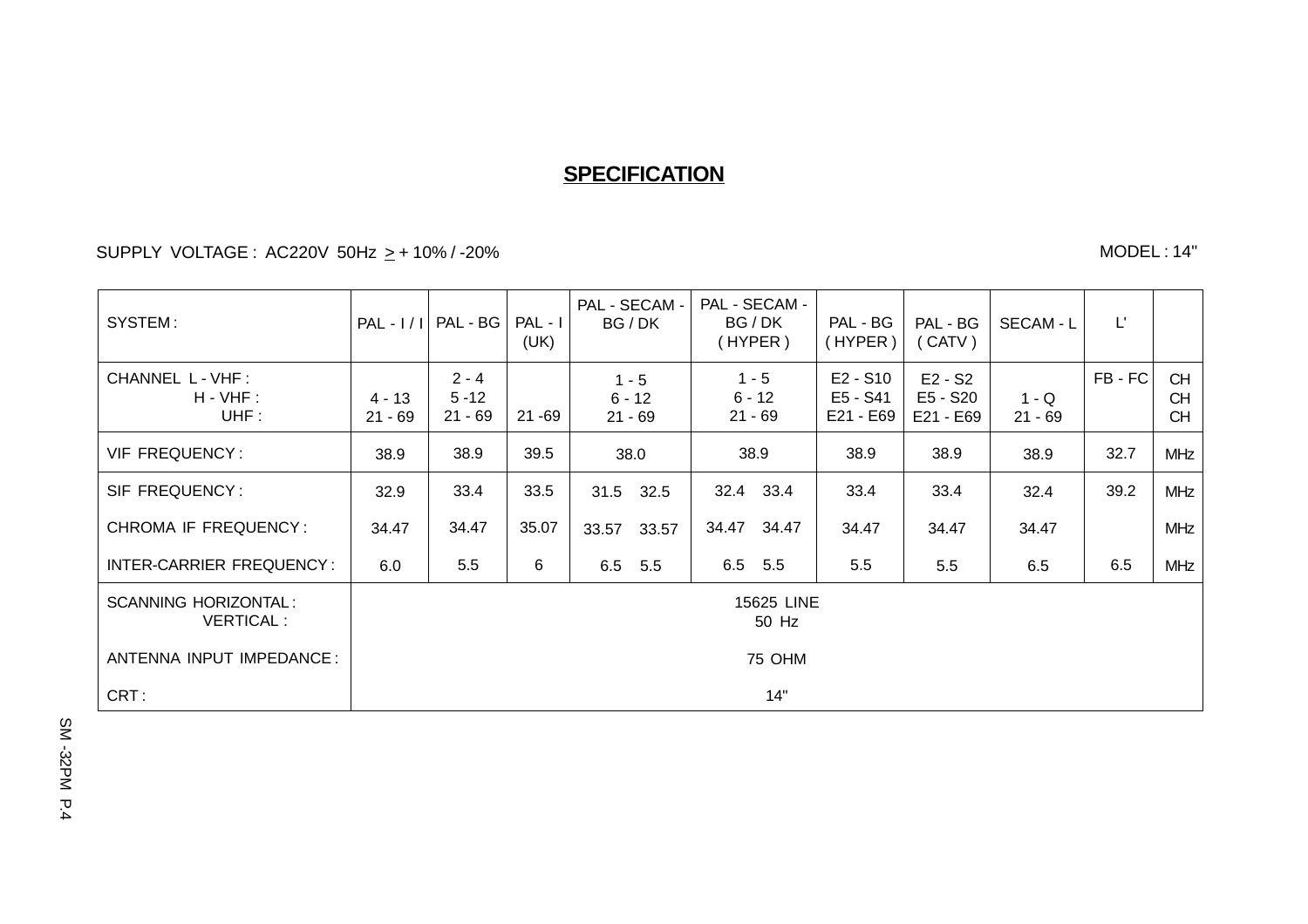#### **SPECIFICATION**

SUPPLY VOLTAGE : AC220V 50Hz > + 10% / -20%

MODEL : 20" - 21"

| SYSTEM:                                         | $PAL - I/I$           | $PAL - BG$                       | PAL - I<br>(UK) | PAL - SECAM -<br>BG / DK         | PAL - SECAM -<br>BG/DK<br>(HYPER) | PAL - BG<br>(HYPER)                 | PAL - BG<br>(CATV)                 | SECAM - L            | $L^*$ |                                     |
|-------------------------------------------------|-----------------------|----------------------------------|-----------------|----------------------------------|-----------------------------------|-------------------------------------|------------------------------------|----------------------|-------|-------------------------------------|
| CHANNEL L - VHF :<br>$H - VHF$ :<br>UHF:        | $4 - 13$<br>$21 - 69$ | $2 - 4$<br>$5 - 12$<br>$21 - 69$ | $21 - 69$       | $1 - 5$<br>$6 - 12$<br>$21 - 69$ | $1 - 5$<br>$6 - 12$<br>$21 - 69$  | $E2 - S10$<br>E5 - S41<br>E21 - E69 | $E2 - S2$<br>E5 - S20<br>E21 - E69 | $1 - Q$<br>$21 - 69$ | FB-FC | <b>CH</b><br><b>CH</b><br><b>CH</b> |
| <b>VIF FREQUENCY:</b>                           | 38.9                  | 38.9                             | 39.5            | 38.0                             | 38.9                              | 38.9                                | 38.9                               | 38.9                 | 32.7  | <b>MHz</b>                          |
| SIF FREQUENCY:                                  | 32.9                  | 33.4                             | 33.5            | 31.5 32.5                        | 32.4<br>33.4                      | 33.4                                | 33.4                               | 32.4                 | 39.2  | <b>MHz</b>                          |
| CHROMA IF FREQUENCY:                            | 34.47                 | 34.47                            | 35.07           | 33.57<br>33.57                   | 34.47<br>34.47                    | 34.47                               | 34.47                              | 34.47                |       | <b>MHz</b>                          |
| INTER-CARRIER FREQUENCY:                        | 6.0                   | 5.5                              | 6               | 6.5 5.5                          | 6.5<br>6.5                        | 5.5                                 | 5.5                                | 6.5                  | 6.5   | <b>MHz</b>                          |
| <b>SCANNING HORIZONTAL:</b><br><b>VERTICAL:</b> |                       | 15625 LINE<br>50 Hz              |                 |                                  |                                   |                                     |                                    |                      |       |                                     |
| ANTENNA INPUT IMPEDANCE:                        |                       | 75 OHM                           |                 |                                  |                                   |                                     |                                    |                      |       |                                     |
| CRT:                                            |                       | $20" - 21"$                      |                 |                                  |                                   |                                     |                                    |                      |       |                                     |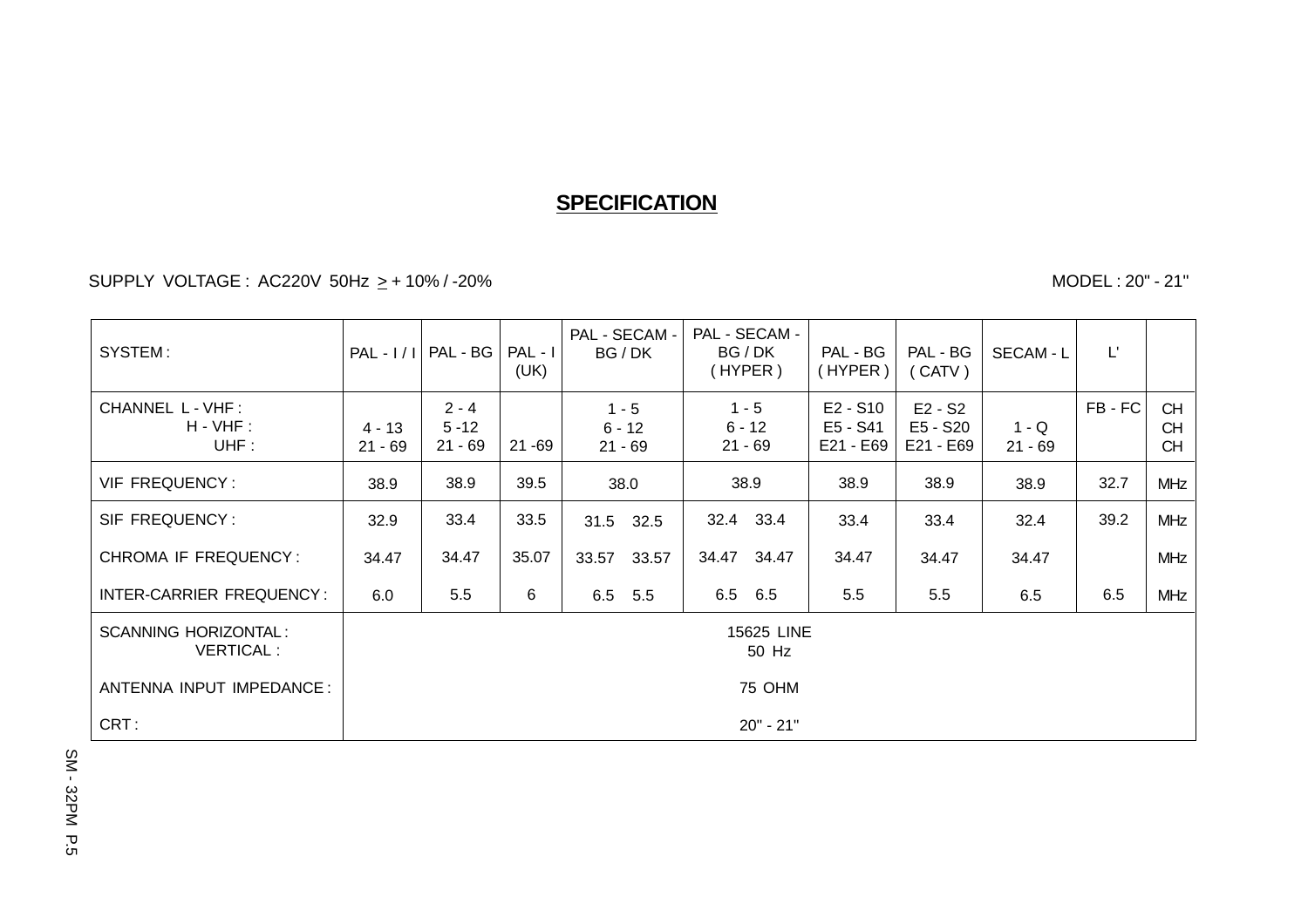#### **ALIGNMENT INSTRUCTION I.PLEASE READ BEFORE ATTEMPTING SERVICE**

- 1.Do not connect any antenna plug directly to the tuner socket and do not connect any equipments directly to the TV chassis,otherwise it may be burnt out the TV or equipment,execept an isolation transformer is used for main power source or the TV sets.
- 2.Never disconnect any leads while receiver is in operation.
- 3.Disconnect all power before attempting any repairs.
- 4.Do not short any portion of the circuit while power is on.
- 5.For safety reasons,all parts replaced should be identical(for parts and part numbers see parts list).
- 6.Before alignment the set must be pre-heated for 30 minutes or more and erase magnetism thoroughly from CRT front chassis frame by erase coil.

#### **II.TEST EQUIPMENT**

1.Colour Bar/Dot/Cross Hatch 2.Oscilloscope

3.Vacuum Tube Voltmeter

4.Volt Ohumeter

5.High Voltage Meter 6.Ampere Meter (0.5 Class,DC 3mA Max.) 7.Demagnetizing Coil 8.Closed Caption Encoder 9.High Pot Tester.

#### **I. B+ ADJUSTMENT**

1.Connect a digital voltmeter to B+ and Ground.

2.Set Brightness Contrest to minimum.

3.Adjust Screen Volume on FBT until the picture can just been seen.

4.Adjust VR901 to obtain a reading of  $112 \pm 0.5$ V(FOR samsung CRT).

#### **II. AFC ALIGNMENT**

1.Disconnect the soldering pad 'F'.

2.Input the signal from Pattern Generator ( IF 38.9MHz ) colour bar to R101 and GND.

3.Adjust the T101 until the colour bar show on the screer.

4.Select 'SELF VCO'in D-MODE.

5.Press the AFC button on the handset.

6.About few seconds screen willbe show AFT OK.

\*REMARK: No this factory on Normal R.C.

#### **III.AGC ALIGNMENT**

1.Receive CH69 (UHF) and input filed strangth. TUNER INput Signal 62 + 3dB,

2. Connect a digital Voltmeter between the TUNER AGC Terminal and Ground.

3.Select RAGC item,Adjust the value to 3F,and then adjust the AGC value obtain the voltage drop down 0.4V.

Remark: 1 The drop down voltage should be more than and tends to 0.4V.

2 No observable noise can be seen.

#### **IV.VERTICAL LINEARTY ADJUSTMENT**

- 1.PAL (50Hz)Adjustment
- (1).Reneive Crosshatch Pattern (50Hz) .
- (2).Select VLIS item adjust value to normal regular picture.
- 2.NTSC (60Hz) Adjustment.
- (1).Reneive Cross hatch Patter (60Hz).
- (2).Select VILN item adjust value to normal regular picture.
- 3.Repeat 1.2. receive Cross hatch 50Hz and 60Hz is same picture.

#### **V. VERTICAL HEIGHT ADJUSTMENT**

- 1.PAL (50Hz) Adjust .
- (1).Recive Mono scope Patter (50Hz).
- (2).Select HITS item adjust value to normal regular picture.
- 2.NTSC (60Hz).
- (1).Receive Mono scope Patter (60Hz).
- (2).Select HIT item adjust value to normal regular picture
- 3.Repeat 1.2. receive Mono Scope Patter 50Hz and 60Hz is same picture.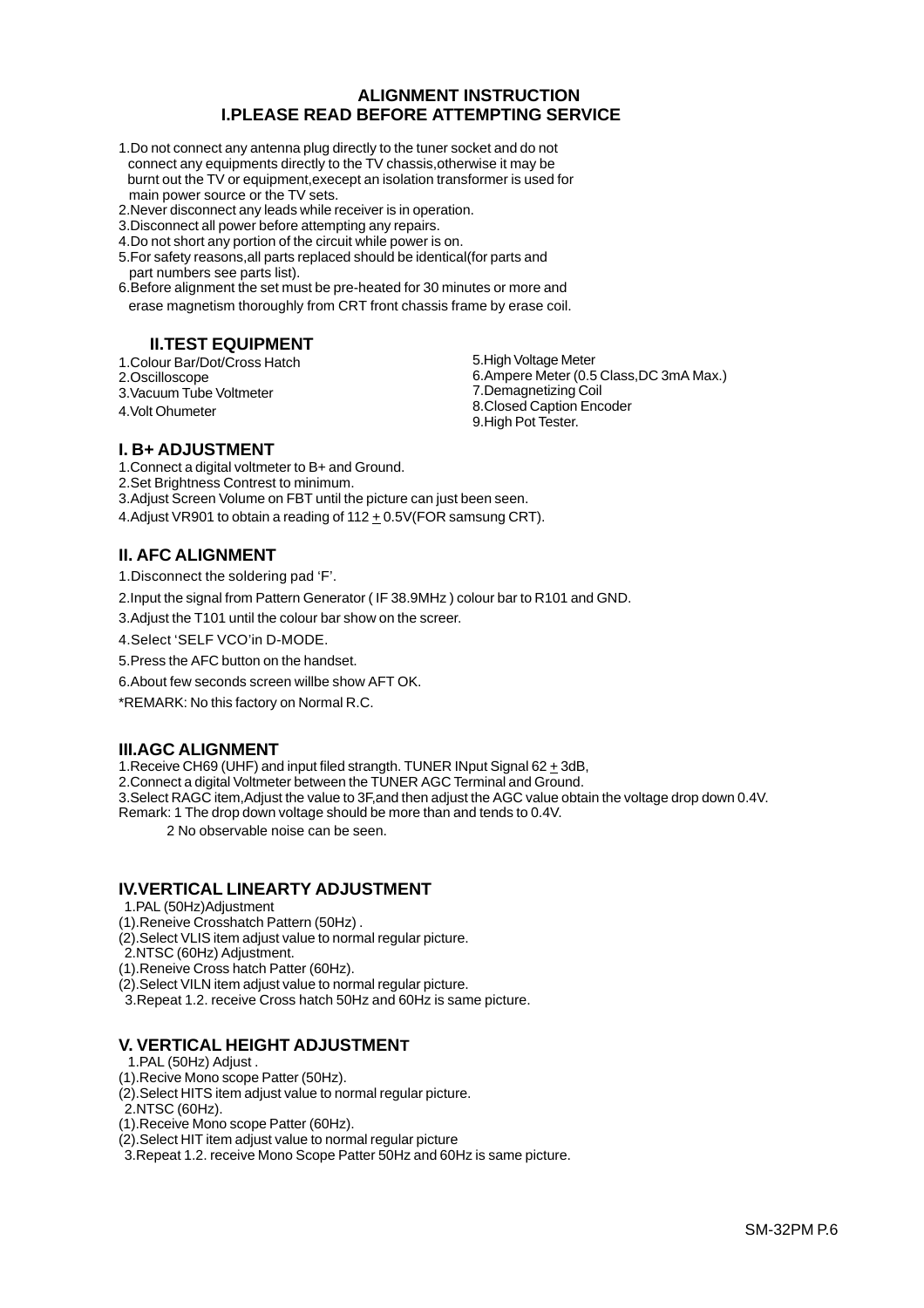#### **VI.VERTICAL S-CORRECTION ADJUSTMENT**

- 1. Receive Cross hatch Pattern
- 2. Select VSC item adjust value to normal,regular picture.

#### **VERTICAL CENTER ADJUSTMENT**

- 1. PAL (50Hz) Adjustment
- (1). Receive Monscope Pattern (50Hz).
- (2). Select VP50 item adjust value to obtain the picture at center .
- 2. NTSC (60Hz) Adjustment
- (1). Receive Monscope Pattern (60Hz).
- (2). Select VP60 item adjust value to obtain the picture at center.
- 3. Repeat 1.2. receive Mono Sope Pattern 50Hz and 60Hz is same picture center.

#### **VII. HORIZONTAL PHASE ADJUSTMENT**

- 1.PAL(50Hz)Adjustment.
- (1).Receive Mono Scope Pattern (50Hz).
- (2).Select HPS item adjust value to normal regular Picture.
- $2$ .NTSC(60Hz)
- (1).Receive Mono Scope Pattern (60Hz).
- (2).Select HPOS item adjust value to normal regular Picture.

3.Repeat 1. 2. receive Mono Scope Pattern (50Hz) and (60Hz) is Same Picture.

| <b>DISTRICT</b> | CENTRE (mm)<br><b>POSITION</b> | LIMIT (mm) | <b>SCANNING</b><br>$SIZE$ $%$ | <b>SCANNING</b><br><b>SIZE</b><br>LIMIT (%) |
|-----------------|--------------------------------|------------|-------------------------------|---------------------------------------------|
| <b>THAILAND</b> | $-1$                           | $0 - -2$   | 90                            | $88 - 92$                                   |
| <b>FRANCE</b>   | $+3$                           | $0 - +5$   | 90                            | $88 - 94$                                   |
| <b>GERMANY</b>  | $+3$                           | $0 - +5$   | 90                            | $90 - 95$                                   |
| *GROUP A        | $-2$                           | $-5 - 1$   | 90                            | $88 - 94$                                   |
| *GROUP B        | $\Omega$                       | $-2 - 12$  | 90                            | $88 - 94$                                   |
| *GROUP C        | $+3$                           | $0 - +5$   | 90                            | $88 - 94$                                   |



REMARK :

- 1. SUITABLE FOR 14" OR ABOVE TV.
- 2. Adjust the centre position must take the upper side of monoscope pattern for standard.
- 3. Group A : AUSTRALIA, NEW ZEALAND, TAHITI.
- 4. Group B: HONG KONG, CHINA, AMERICA, CANADA, MALAYSIA, MEXICO.
- 5. Group C: ENGLAND, ITALY, GERMANY, RUSSIA, SWITZERLAND, JUGOSLAVIA, SPANISH. If the above countries are not include, please consult to

Engineering Dept.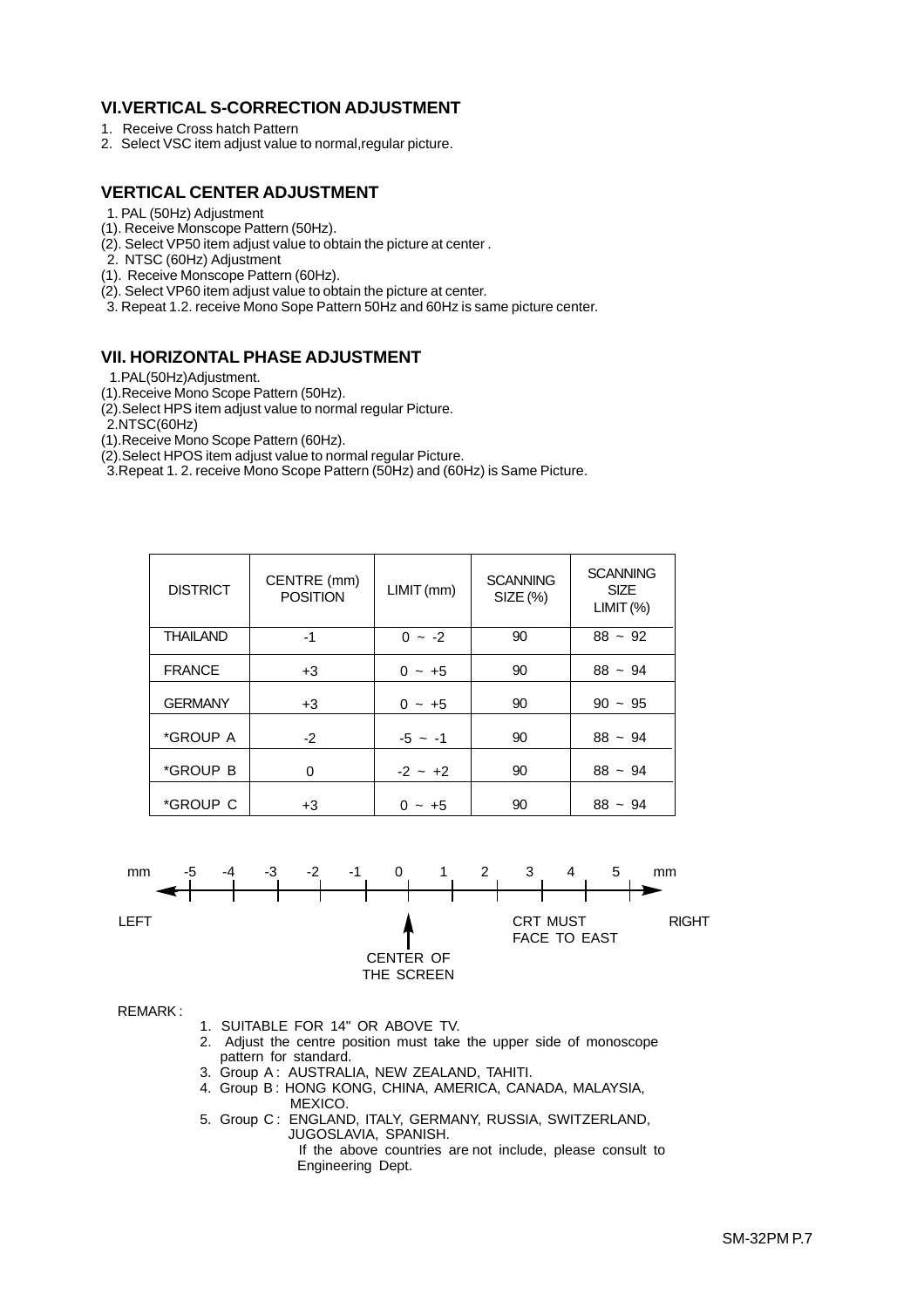#### **VIII. WHITE BALANCE ALIGNMENT STEP**

(Deqauss the picture by deqaussing coil if necessary)

- 1. Disconnect the any input signal,set the blue black OFF.
- 2. Enter to D HODE.
- 3. Adjust the RCUT,GCUT,BCUT value to 80,GDRV,BDRV to 45,BRTS to CO.
- 4. Adjust the BRIGHT,CONT to min.
- 5. Akjust the screen VR (on the FBT) until the show cannot just be screen.
- 6. Connect the VOLT meter '+' to CRT BOARD G2,(-) to GND and get the reading value.
- 7. Adjust the screen VR lead the reading value reduce  $25 \pm 5v$
- 8. Adjust the BRTS set to F6,and set BRIGHT,CONT to mid.
- 9. Receive a Black and White Pattern.
- 10. Select Remote handset direct key (2) and (3) button adjust GCUT and BCUT to minimum value,Press(1) button adjust RCUT to middle value.
- 11. Press Picture mode, select Brightness and Contrast adjust value to minimum.
- 12. Press handset direct key (2) button to obtain a yellow line.
- 13. Press handset direct key (3) button to obtain a white line.
- 14. Press handset direct key (-/--) button again.
- 15. Press CH button select GDRV and BDRV item adjust value to make the
- 16. picture unifoumlywhite (9300 $\overline{\mathcal{K}}_2$  3JND).

#### **IX. SUB-BRIGHTNESS ALIGNMENT**

- 1. Receive a Colour Bar Pattern.
- 2. Press PICTURE mode select BRIGHTNESS, CONTRAST adjust value to minimum.
- 3. Select BRTS in D-MODE.
- 4. Adjust value the brightness bar can just be seen.

#### **X. FOCUS ALIGHMENT**

- 1. Set the Brightness and Contrast to middle position.
- 2. Receive a Monoscope Pattern.
- 3. Adjust focus control to obtain sharpest picture.

#### **XI. HIGH POT TESTING**

- 1) Short the L-pole and N-pole of AC line cord.
- 2) Switch on the power switch of the TV Set.
- 3) Connect The High Pot Tester (-) to L and N pole, (+) to the
- METAL PART of CABINET.

| <b>CONDITION</b><br>SAFETY STD. | <b>TEST SYANDARD</b> | <b>TEST STANDARN</b><br>FOR PRODUCTION |
|---------------------------------|----------------------|----------------------------------------|
| <b>VDE.SAA</b>                  | 3.0KV 10mA / 1MIN    | $>3.5$ KV <10mA / $>10$ SEC.           |
|                                 | 1.0KV 5mA / 1MIN     | $>1.25$ KV <5mA / $>1$ SEC.            |

#### REMARK:

(1). If no other specity,the strength of input signal should

be  $70dB + 10dB$ .

(2). The HIGH POT TESTER can have  $\leq \pm 5\%$  tolerance.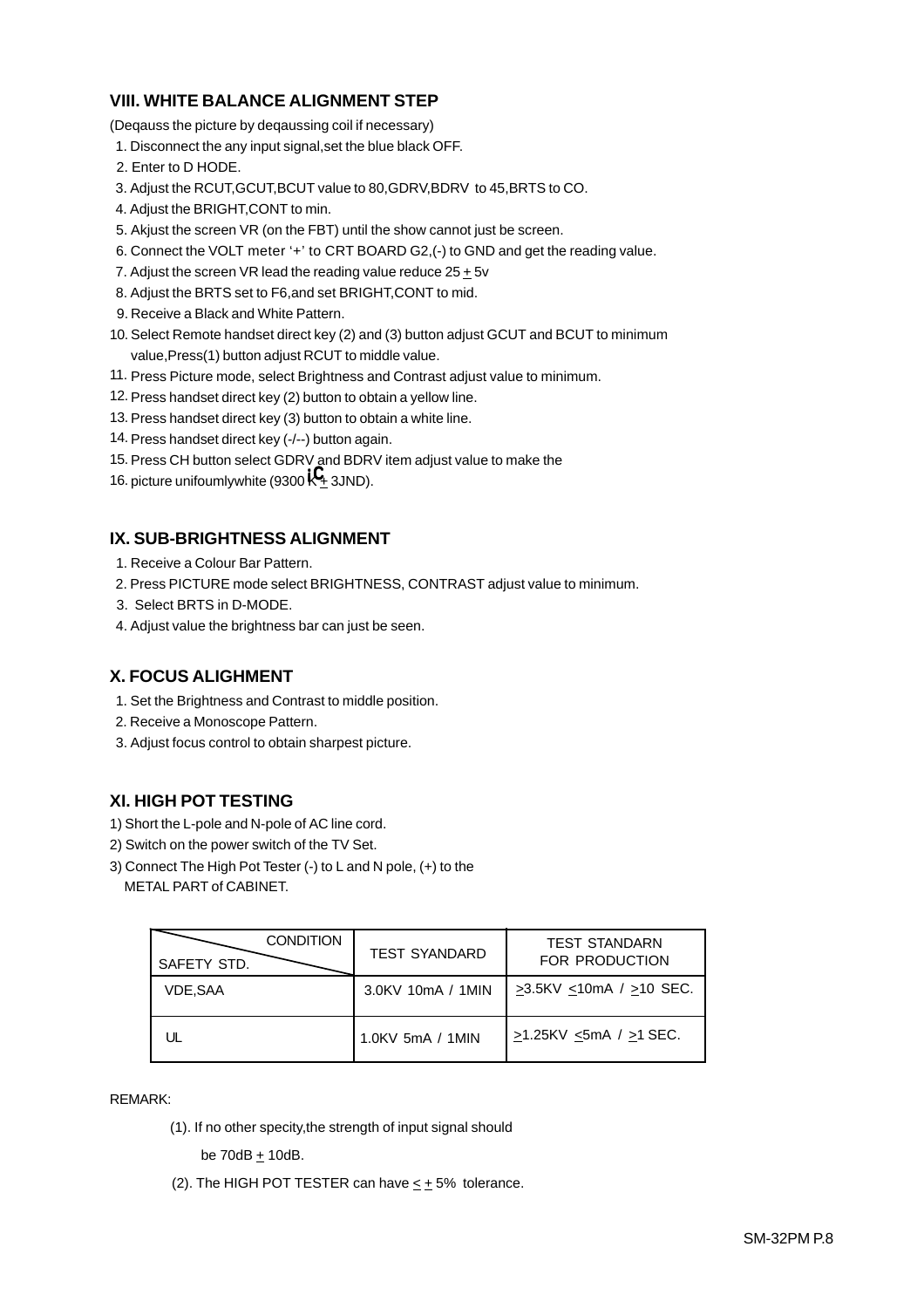| Model:        | $21:$ <sup>a</sup>  |                                                        |  |
|---------------|---------------------|--------------------------------------------------------|--|
| Chassis:      | $T^2$ C technology. |                                                        |  |
| Picture Tube: |                     | <b>SAMSUNG,</b> Type: A51KQK99 $X01$ , S/N: 2090344252 |  |

#### Service Mode Data

| Item                    | Parameter             | ¢            |  | Value            |  |
|-------------------------|-----------------------|--------------|--|------------------|--|
|                         |                       | o            |  | <b>SAMSUNG</b>   |  |
|                         |                       | d            |  | 21i <sup>a</sup> |  |
|                         |                       | $\mathbf e$  |  |                  |  |
| $\mathbf{1}$            | <b>RCUT</b>           | $\mathbf I$  |  | 83               |  |
| $\mathbf{2}$            | <b>GCUT</b>           | $\mathbf I$  |  | D <sub>8</sub>   |  |
| $\overline{\mathbf{3}}$ | <b>BCUT</b>           | I            |  | 85               |  |
| $\overline{\mathbf{4}}$ | <b>GDRV</b>           | $\mathbf I$  |  | 49               |  |
| 5                       | <b>BDRV</b>           | $\mathbf I$  |  | 49               |  |
| 6                       | <b>CNTX</b>           | A            |  | 3A               |  |
| $\overline{7}$          | <b>BRTC</b>           | Α            |  | 47               |  |
| 8                       | <b>COLC</b>           | Α            |  | 30               |  |
| 9                       | TNTC                  | A            |  | 3A               |  |
| 10                      | <b>COLP</b>           | Α            |  | 33               |  |
| ${\bf 11}$              | <b>COLS</b>           | Α            |  | 2E               |  |
| 12                      | <b>SCNT</b>           | Α            |  | 0E               |  |
| 13                      | $\operatorname{CNTC}$ | A            |  | 2B               |  |
| ${\bf 14}$              | <b>CNTN</b>           | Α            |  | 06               |  |
| 15                      | <b>BRTX</b>           | A            |  | 23               |  |
| 16                      | <b>BRTN</b>           | A            |  | 21               |  |
| 17                      | <b>COLX</b>           | Α            |  | 25               |  |
| 18                      | COLN                  | A            |  | 00               |  |
| 19                      | <b>TNTX</b>           | A            |  | 30               |  |
| 20                      | <b>TNTN</b>           | A            |  | 30               |  |
| 21                      | ST3                   | A            |  | 09               |  |
| 22                      | SV3                   | Α            |  | 09               |  |
| 23                      | ST4                   | Α            |  | 09               |  |
| 24                      | SV4                   | Α            |  | ${\bf 10}$       |  |
| 25                      | <b>SHPX</b>           | Α            |  | 12               |  |
| 26                      | <b>SHPN</b>           | $\, {\bf A}$ |  | 05               |  |
| 27                      | <b>TXCX</b>           | $\mathbf I$  |  | 2A               |  |
| 28                      | RGCN                  | $\mathbf I$  |  | 1E               |  |
| 29                      | VMO                   | $\mathbf N$  |  | 2 <sub>C</sub>   |  |
| 30                      | VM1                   | $\mathbf N$  |  | 00               |  |
| 31                      | <b>HPOS</b>           | $\mathbf I$  |  | 06               |  |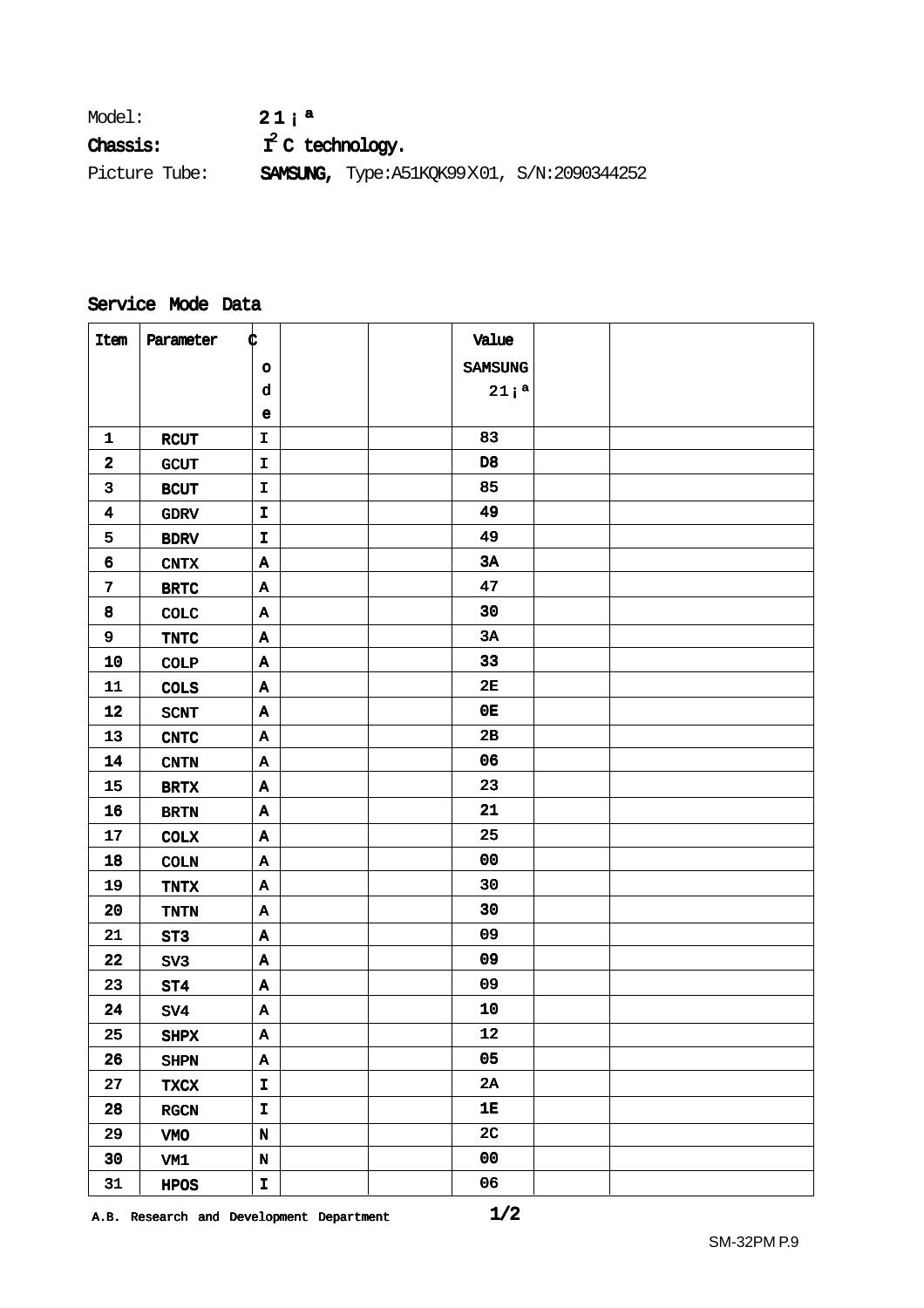| 32 | <b>VP50</b>                | I                         |  | 03             |  |
|----|----------------------------|---------------------------|--|----------------|--|
| 33 | HIT                        | I                         |  | 16             |  |
| 34 | HPS                        | I                         |  | 04             |  |
| 35 | <b>VP60</b>                | I                         |  | 00             |  |
| 36 | <b>HITS</b>                | I                         |  | 02             |  |
| 37 | VLIN                       | I                         |  | 0 <sub>C</sub> |  |
| 38 | <b>VSC</b>                 | I                         |  | 08             |  |
| 39 | <b>VLIS</b>                | I                         |  | FF             |  |
| 40 | DPC                        | $\mathbf N$               |  | 00             |  |
| 41 | <b>DPCS</b>                | $\mathbf N$               |  | 00             |  |
| 42 | KEY                        | $\mathbf N$               |  | 00             |  |
| 43 | <b>KEYS</b>                | $\mathbf N$               |  | 00             |  |
| 44 | <b>WID</b>                 | $\mathbf N$               |  | 00             |  |
| 45 | <b>WIDS</b>                | $\mathbf N$               |  | 00             |  |
| 46 | <b>VCP</b>                 | N                         |  | 00             |  |
| 47 | CNR                        | $\mathbf N$               |  | 00             |  |
| 48 | HCP                        | $\mathbf N$               |  | 00             |  |
| 49 | <b>SBY</b>                 | $\, {\bf A}$              |  | 08             |  |
| 50 | <b>SRY</b>                 | $\, {\bf A}$              |  | 08             |  |
| 51 | <b>RAGC</b>                | I                         |  | 21             |  |
| 52 | <b>AFT</b>                 | $\mathbf N$               |  | 27             |  |
| 53 | <b>HAFC</b>                | N                         |  | 00             |  |
| 54 | V <sub>25</sub>            | A                         |  | 3E             |  |
| 55 | <b>V50</b>                 | A                         |  | 4A             |  |
| 56 | <b>BRTS</b>                | I                         |  | 04             |  |
| 57 | VM2                        | $\mathbf N$               |  | 30             |  |
| 58 | MOD <sub>0</sub>           | A                         |  | 00             |  |
| 59 | MOD1                       | A                         |  | 12             |  |
| 60 | MOD <sub>2</sub>           | N                         |  | 00             |  |
| 61 | <b>SELF</b>                | N                         |  | 00             |  |
| 62 | SELF VCO                   | $\mathbf N$               |  | 80             |  |
| 63 | SELF AGC                   | $\mathbf N$               |  | 69             |  |
| 64 | SELF BRTC                  | $\mathbf N$               |  | 75             |  |
| 65 | SELF CNTC                  | $\mathbf N$               |  | 23             |  |
| 66 | <b>SELF</b><br><b>TNTC</b> | N                         |  | 00             |  |
| 67 | <b>SELF</b><br>COL         | $\mathbf N$               |  | 20             |  |
| 68 | <b>TOGO</b>                | $\boldsymbol{\Lambda}$    |  | 01             |  |
| 69 | <b>LANG</b>                | $\boldsymbol{\Lambda}$    |  | ${\bf 00}$     |  |
| 70 | IF FREQ                    | $\boldsymbol{\mathtt{A}}$ |  | 03             |  |
| 71 | <b>OSD</b>                 | I                         |  | 02             |  |
| 72 | <b>OPT</b>                 | $\mathbf N$               |  | 04             |  |
|    |                            |                           |  |                |  |

SAMSUNG,Type:A51KQK99**X**01

Adjustment codes:

- I Data adjustable individually for each unit.
- A Adjustable parameter.Changes need Engineering Department approval.
- N Non adjustable parameter.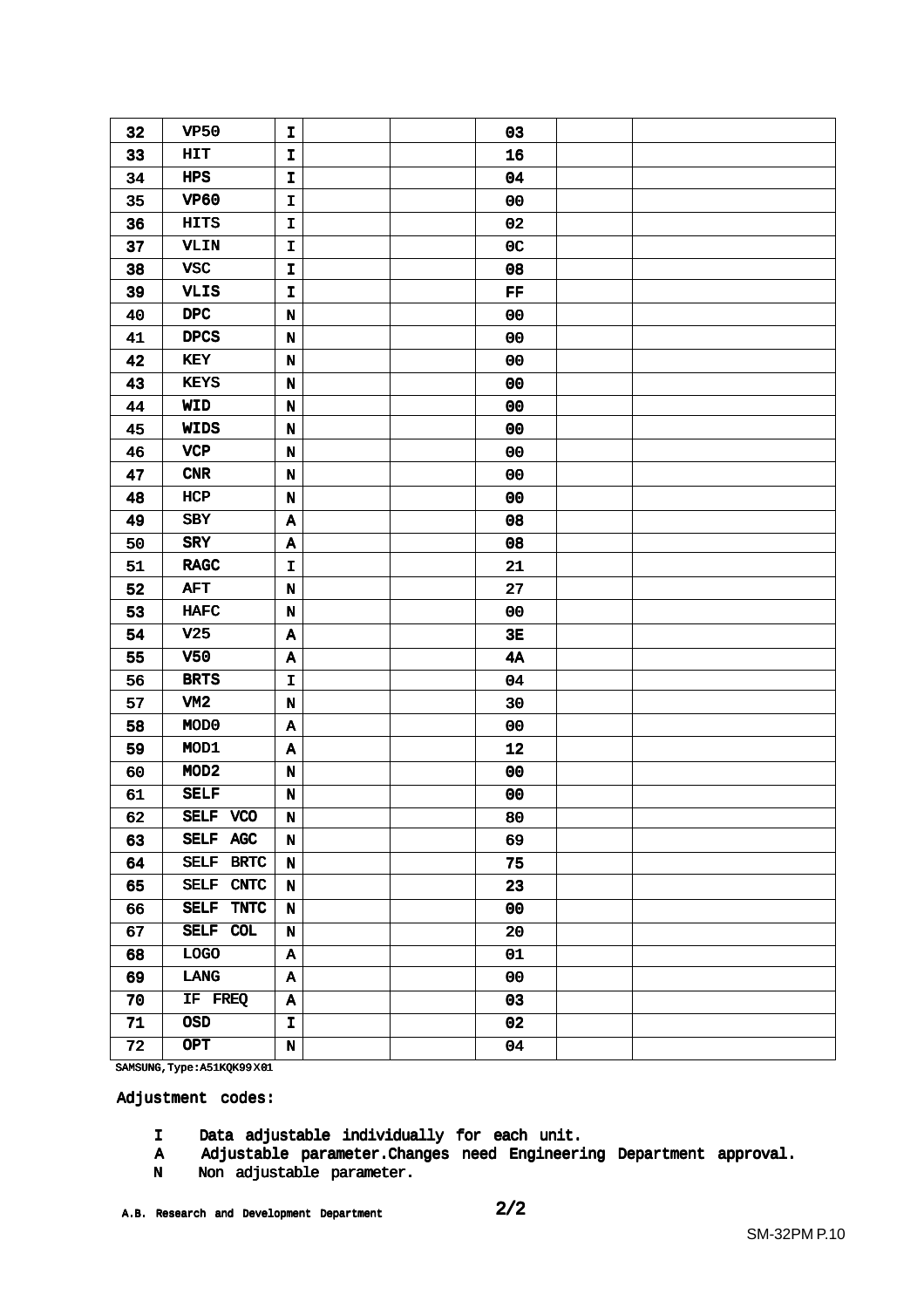| Model:          | $21:$ <sup>a</sup>  |                                                     |  |
|-----------------|---------------------|-----------------------------------------------------|--|
| <b>Chassis:</b> | $I^2$ C technology. |                                                     |  |
| Picture Tube:   |                     | SEG-HITACHI, Type: A51JSY63 $X13$ , S/N: SH9E210453 |  |

### Service Mode Data

| Item             | Parameter       | ¢                      |  | Value            |  |
|------------------|-----------------|------------------------|--|------------------|--|
|                  |                 | $\circ$                |  | <b>HITACHI</b>   |  |
|                  |                 | d                      |  | 21i <sup>a</sup> |  |
|                  |                 | $\mathbf e$            |  |                  |  |
| $\mathbf{1}$     | <b>RCUT</b>     | $\mathbf I$            |  | 83               |  |
| $\mathbf{2}$     | <b>GCUT</b>     | I                      |  | 84               |  |
| $\mathbf{3}$     | BCUT            | $\mathbf{I}$           |  | 86               |  |
| $\boldsymbol{4}$ | <b>GDRV</b>     | $\mathbf I$            |  | <b>4A</b>        |  |
| 5                | <b>BDRV</b>     | $\mathbf I$            |  | 43               |  |
| 6                | CNTX            | $\, {\bf A}$           |  | 3A               |  |
| $\overline{7}$   | <b>BRTC</b>     | Α                      |  | 43               |  |
| 8                | <b>COLC</b>     | A                      |  | 30               |  |
| 9                | TNTC            | A                      |  | 3A               |  |
| 10               | <b>COLP</b>     | Α                      |  | 30               |  |
| ${\bf 11}$       | <b>COLS</b>     | A                      |  | 2F               |  |
| 12               | <b>SCNT</b>     | A                      |  | 0E               |  |
| 13               | <b>CNTC</b>     | $\, {\bf A}$           |  | 27               |  |
| 14               | CNTN            | $\boldsymbol{\Lambda}$ |  | 06               |  |
| 15               | <b>BRTX</b>     | $\boldsymbol{\Lambda}$ |  | 2A               |  |
| 16               | <b>BRTN</b>     | Α                      |  | 21               |  |
| 17               | COLX            | $\, {\bf A}$           |  | 25               |  |
| 18               | COLN            | A                      |  | 00               |  |
| 19               | <b>TNTX</b>     | Α                      |  | 30               |  |
| 20               | TNTN            | A                      |  | 30               |  |
| 21               | ST <sub>3</sub> | $\mathbf A$            |  | 09               |  |
| 22               | SV <sub>3</sub> | Α                      |  | 09               |  |
| 23               | ST4             | Α                      |  | 09               |  |
| 24               | SV4             | $\, {\bf A}$           |  | 10               |  |
| 25               | <b>SHPX</b>     | $\, {\bf A}$           |  | 12               |  |
| 26               | <b>SHPN</b>     | $\, {\bf A}$           |  | 05               |  |
| 27               | <b>TXCX</b>     | $\mathbf{I}$           |  | 27               |  |
| 28               | RGCN            | $\mathbf I$            |  | 27               |  |
| 29               | VMO             | $\mathbf N$            |  | 2 <sub>C</sub>   |  |
| 30               | VM1             | $\mathbf N$            |  | 00               |  |
| 31               | <b>HPOS</b>     | $\mathbf I$            |  | 09               |  |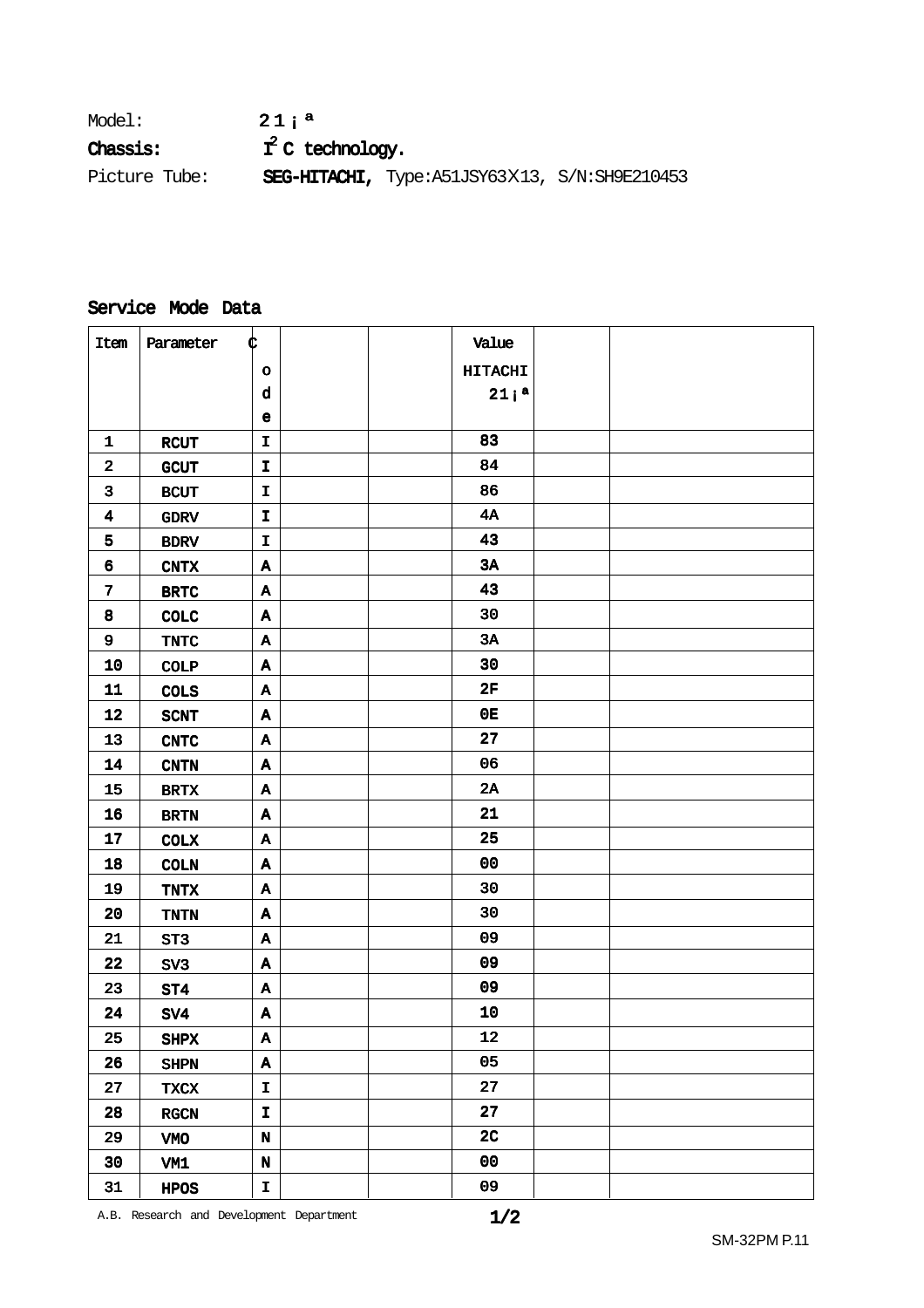| 32 | <b>VP50</b>                | I                         |  | 03             |  |
|----|----------------------------|---------------------------|--|----------------|--|
| 33 | HIT                        | I                         |  | 11             |  |
| 34 | HPS                        | I                         |  | 04             |  |
| 35 | <b>VP60</b>                | I                         |  | 01             |  |
| 36 | <b>HITS</b>                | I                         |  | 02             |  |
| 37 | <b>VLIN</b>                | $\mathbf I$               |  | 0 <sub>C</sub> |  |
| 38 | <b>VSC</b>                 | I                         |  | 08             |  |
| 39 | <b>VLIS</b>                | I                         |  | FF             |  |
| 40 | $_{\rm DPC}$               | $\mathbf N$               |  | 00             |  |
| 41 | <b>DPCS</b>                | N                         |  | 00             |  |
| 42 | KEY                        | $\mathbf N$               |  | 00             |  |
| 43 | <b>KEYS</b>                | N                         |  | 00             |  |
| 44 | <b>WID</b>                 | $\mathbf N$               |  | ${\bf 00}$     |  |
| 45 | <b>WIDS</b>                | $\mathbf N$               |  | ${\bf 00}$     |  |
| 46 | <b>VCP</b>                 | N                         |  | 00             |  |
| 47 | CNR                        | $\mathbf N$               |  | 00             |  |
| 48 | HCP                        | $\mathbf N$               |  | 00             |  |
| 49 | SBY                        | A                         |  | 08             |  |
| 50 | <b>SRY</b>                 | A                         |  | 08             |  |
| 51 | <b>RAGC</b>                | I                         |  | 1F             |  |
| 52 | <b>AFT</b>                 | $\mathbf N$               |  | 40             |  |
| 53 | ${\tt HAFC}$               | $\mathbf N$               |  | 00             |  |
| 54 | V <sub>25</sub>            | $\boldsymbol{\Lambda}$    |  | 3E             |  |
| 55 | V50                        | A                         |  | 4A             |  |
| 56 | <b>BRTS</b>                | $\mathbf{I}$              |  | 08             |  |
| 57 | VM <sub>2</sub>            | N                         |  | 30             |  |
| 58 | MOD <sub>0</sub>           | $\boldsymbol{\Lambda}$    |  | 00             |  |
| 59 | MOD1                       | $\boldsymbol{\Lambda}$    |  | 12             |  |
| 60 | MOD <sub>2</sub>           | N                         |  | 00             |  |
| 61 | <b>SELF</b>                | $\mathbf N$               |  | 00             |  |
| 62 | SELF VCO                   | N                         |  | 80             |  |
| 63 | SELF AGC                   | $\mathbf N$               |  | 69             |  |
| 64 | SELF BRTC                  | $\mathbf N$               |  | 75             |  |
| 65 | SELF CNTC                  | N                         |  | 23             |  |
| 66 | <b>SELF</b><br><b>TNTC</b> | $\mathbf N$               |  | 00             |  |
| 67 | SELF COL                   | $\mathbf N$               |  | 20             |  |
| 68 | LOGO                       | $\boldsymbol{\Lambda}$    |  | 01             |  |
| 69 | LANG                       | $\boldsymbol{\Lambda}$    |  | 00             |  |
| 70 | IF FREQ                    | $\boldsymbol{\mathtt{A}}$ |  | 03             |  |
| 71 | <b>OSD</b>                 | I                         |  | 00             |  |
| 72 | <b>OPT</b>                 | $\mathbf N$               |  | 04             |  |
|    |                            |                           |  |                |  |

SEG-HITACHI,Type:A51JSY63**X**13

Adjustment codes:

- I Data adjustable individually for each unit.
- A Adjustable parameter.Changes need Engineering Department approval.
- N Non adjustable parameter.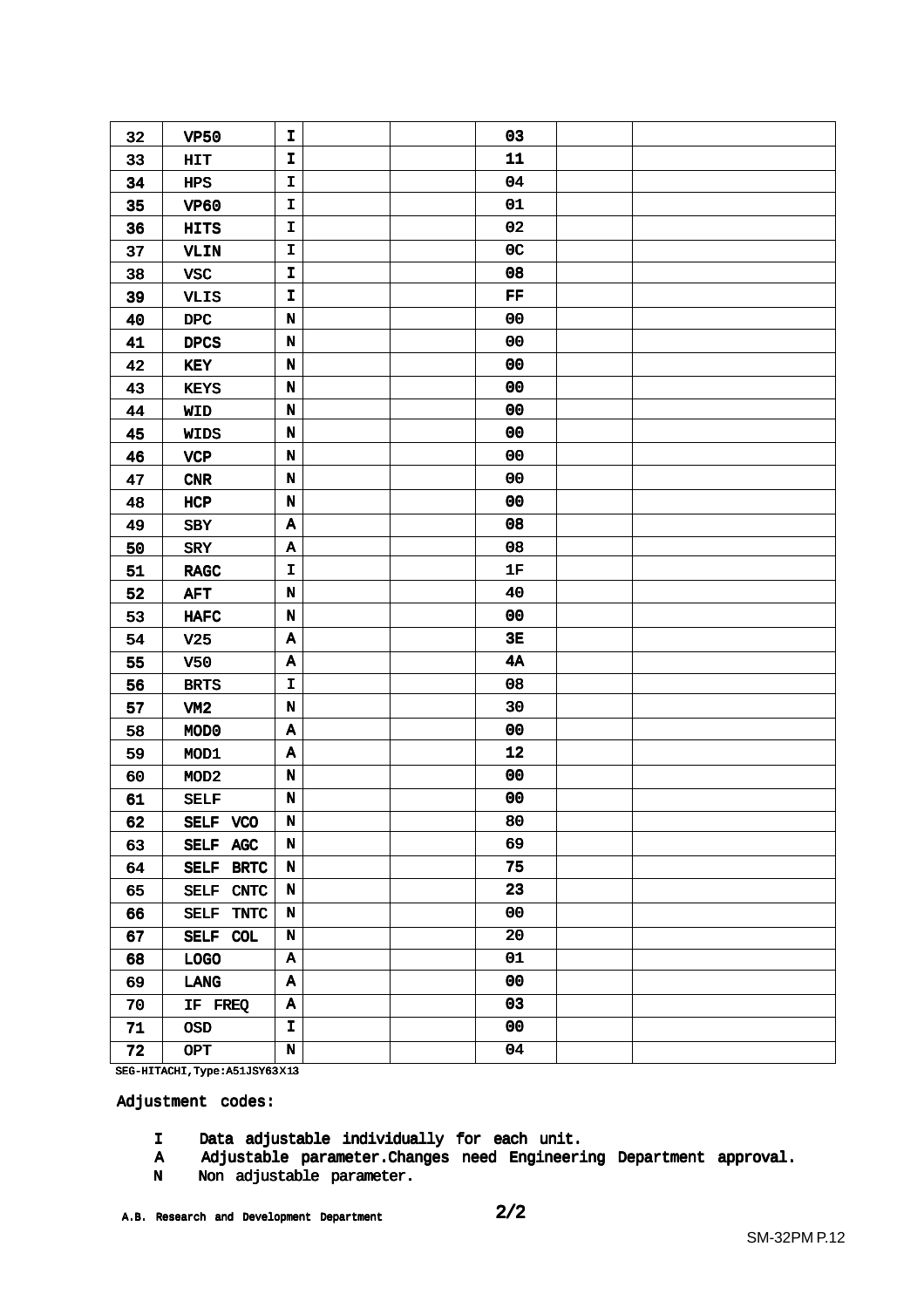| Model:          | 20i <sup>a</sup>                         |
|-----------------|------------------------------------------|
| <b>Chassis:</b> | $I^2$ C technology.                      |
| Picture Tube:   | LG, Type:A48QAD220X06, S/N:C9806005382 S |

#### Service Mode Data

| Item                    | Parameter             | ¢            |  | Value          |  |
|-------------------------|-----------------------|--------------|--|----------------|--|
|                         |                       | $\circ$      |  | $_{\rm LG}$    |  |
|                         |                       | d            |  | 20i            |  |
|                         |                       | e            |  |                |  |
| $\mathbf{1}$            | <b>RCUT</b>           | $\mathbf{I}$ |  | $\mathbf 0$    |  |
| $\mathbf{2}$            | <b>GCUT</b>           | $\mathbf{I}$ |  | 65             |  |
| $\mathbf{3}$            | <b>BCUT</b>           | $\mathbf{I}$ |  | 64             |  |
| $\overline{\mathbf{4}}$ | <b>GDRV</b>           | $\mathbf I$  |  | 55             |  |
| 5                       | <b>BDRV</b>           | $\mathbf{I}$ |  | 4A             |  |
| 6                       | <b>CNTX</b>           | A            |  | $3F$           |  |
| $\mathbf 7$             | <b>BRTC</b>           | Α            |  | 45             |  |
| 8                       | COLC                  | Α            |  | 30             |  |
| 9                       | TNTC                  | $\mathbf{A}$ |  | 3A             |  |
| 10                      | <b>COLP</b>           | Α            |  | 33             |  |
| ${\bf 11}$              | <b>COLS</b>           | $\, {\bf A}$ |  | 2E             |  |
| 12                      | <b>SCNT</b>           | A            |  | 0E             |  |
| 13                      | $\operatorname{CNTC}$ | Α            |  | 25             |  |
| 14                      | $\text{{\bf CNTN}}$   | $\, {\bf A}$ |  | 06             |  |
| 15                      | $\operatorname{BRTX}$ | $\mathbf A$  |  | 20             |  |
| 16                      | <b>BRTN</b>           | $\mathbf A$  |  | 21             |  |
| 17                      | <b>COLX</b>           | $\, {\bf A}$ |  | 25             |  |
| 18                      | <b>COLN</b>           | $\mathbf A$  |  | 00             |  |
| 19                      | <b>TNTX</b>           | $\mathbf A$  |  | 30             |  |
| ${\bf 20}$              | TNTN                  | $\, {\bf A}$ |  | 30             |  |
| 21                      | ST3                   | $\, {\bf A}$ |  | 09             |  |
| 22                      | SV3                   | A            |  | 09             |  |
| 23                      | ST4                   | A            |  | 09             |  |
| 24                      | SV4                   | Α            |  | 10             |  |
| 25                      | SHPX                  | A            |  | 16             |  |
| 26                      | <b>SHPN</b>           | $\, {\bf A}$ |  | 05             |  |
| 27                      | <b>TXCX</b>           | $\mathbf I$  |  | 20             |  |
| 28                      | $_{\rm RGCN}$         | $\mathbf I$  |  | 20             |  |
| 29                      | VMO                   | $\mathbf N$  |  | 2 <sub>C</sub> |  |
| 30                      | VM1                   | $\mathbf N$  |  | 00             |  |
| 31                      | HPOS                  | $\mathbf I$  |  | 0A             |  |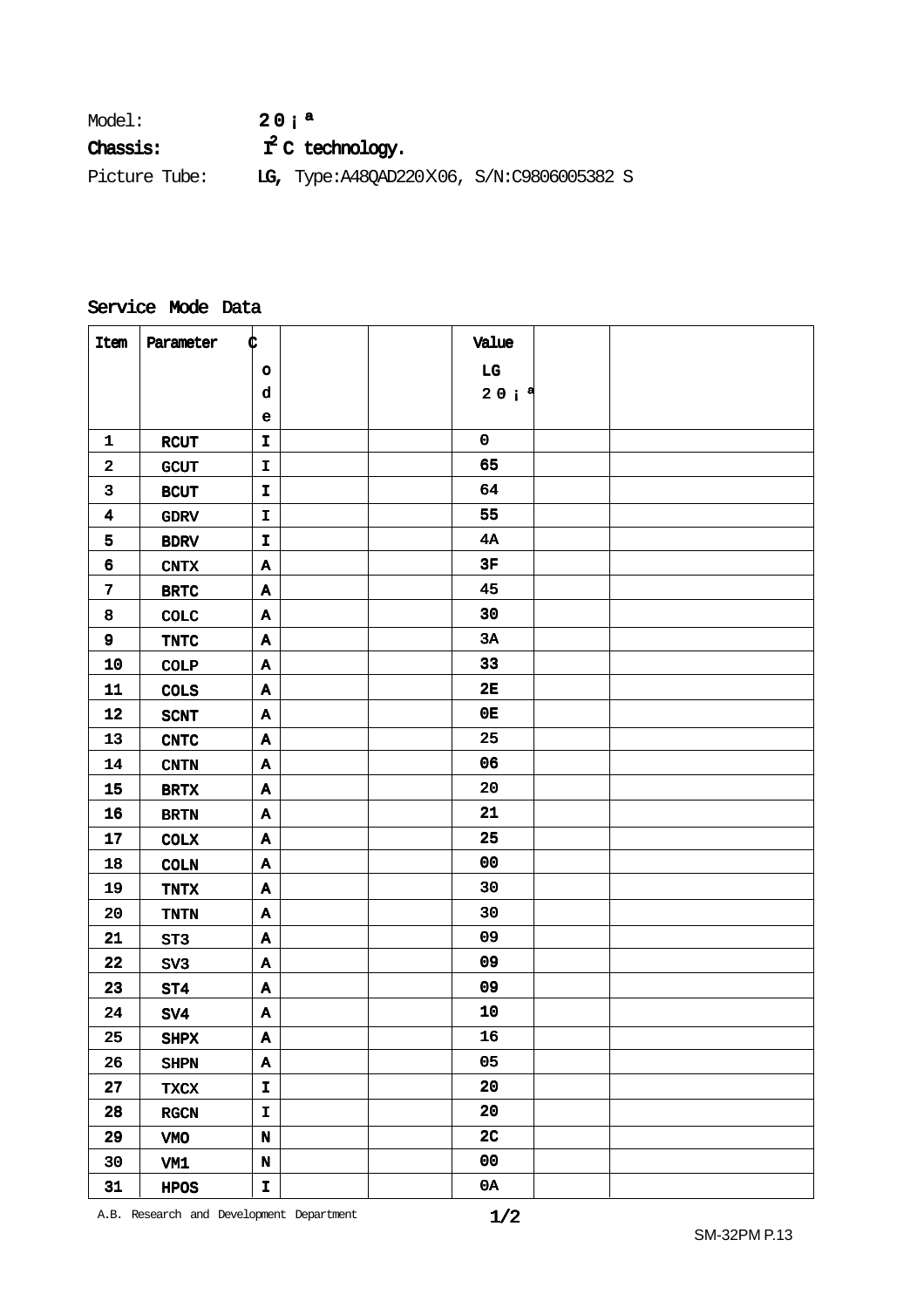| 05<br>33<br>I<br><b>HIT</b><br>04<br>I<br>34<br><b>HPS</b><br>00<br>35<br>I<br><b>VP60</b><br>01<br>I<br>36<br><b>HITS</b><br>37<br>I<br>0 <sub>D</sub><br>VLIN<br>07<br>$\mathbf I$<br>38<br><b>VSC</b><br>I<br>FF<br>39<br><b>VLIS</b><br>00<br>$\mathbf N$<br>40<br>$_{\rm DPC}$<br>00<br>$\mathbf N$<br>41<br><b>DPCS</b><br>00<br>42<br>N<br>KEY<br>00<br>43<br>$\mathbf N$<br><b>KEYS</b><br>00<br>44<br>$\mathbf N$<br><b>WID</b><br>00<br>$\mathbf N$<br>45<br>WIDS<br>00<br>N<br>46<br><b>VCP</b><br>00<br>47<br>$\mathbf N$<br>${\bf CNR}$<br>00<br>48<br>N<br>HCP<br>08<br>49<br>Α<br><b>SBY</b><br>08<br>$\, {\bf A}$<br>50<br><b>SRY</b><br>51<br>1A<br>I<br><b>RAGC</b><br>19<br>52<br>$\mathbf N$<br><b>AFT</b><br>53<br>00<br>N<br><b>HAFC</b><br>3E<br>54<br>A<br>V <sub>25</sub><br>4A<br>55<br><b>V50</b><br>$\, {\bf A}$<br>0A<br>I<br>56<br><b>BRTS</b><br>30<br>57<br>N<br>VM <sub>2</sub><br>00<br>58<br>A<br>MOD <sub>0</sub><br>12<br>59<br>$\, {\bf A}$<br>MOD1<br>00<br>$\mathbf N$<br>60<br>MOD <sub>2</sub><br>${\bf 00}$<br>$\mathbf N$<br>61<br><b>SELF</b><br>80<br>62<br>N<br>SELF VCO<br>69<br>63<br>$\mathbf N$<br>SELF AGC<br>75<br>64<br>N<br>SELF BRTC<br>23<br>SELF CNTC<br>N<br>65<br>00<br>66<br><b>SELF</b><br>N<br><b>TNTC</b><br>20<br>67<br>SELF COL<br>N<br>01<br>$\boldsymbol{\mathtt{A}}$<br>68<br><b>LOGO</b><br>00<br>69<br>A<br>LANG<br>03<br>$\boldsymbol{\mathtt{A}}$<br>70<br>IF FREQ<br>06<br>71<br>I<br><b>OSD</b><br>04<br>72<br>N<br><b>OPT</b> | 32 | <b>VP50</b> | I | 03 |  |
|-----------------------------------------------------------------------------------------------------------------------------------------------------------------------------------------------------------------------------------------------------------------------------------------------------------------------------------------------------------------------------------------------------------------------------------------------------------------------------------------------------------------------------------------------------------------------------------------------------------------------------------------------------------------------------------------------------------------------------------------------------------------------------------------------------------------------------------------------------------------------------------------------------------------------------------------------------------------------------------------------------------------------------------------------------------------------------------------------------------------------------------------------------------------------------------------------------------------------------------------------------------------------------------------------------------------------------------------------------------------------------------------------------------------------------------------------------------------------------------------------------------|----|-------------|---|----|--|
|                                                                                                                                                                                                                                                                                                                                                                                                                                                                                                                                                                                                                                                                                                                                                                                                                                                                                                                                                                                                                                                                                                                                                                                                                                                                                                                                                                                                                                                                                                           |    |             |   |    |  |
|                                                                                                                                                                                                                                                                                                                                                                                                                                                                                                                                                                                                                                                                                                                                                                                                                                                                                                                                                                                                                                                                                                                                                                                                                                                                                                                                                                                                                                                                                                           |    |             |   |    |  |
|                                                                                                                                                                                                                                                                                                                                                                                                                                                                                                                                                                                                                                                                                                                                                                                                                                                                                                                                                                                                                                                                                                                                                                                                                                                                                                                                                                                                                                                                                                           |    |             |   |    |  |
|                                                                                                                                                                                                                                                                                                                                                                                                                                                                                                                                                                                                                                                                                                                                                                                                                                                                                                                                                                                                                                                                                                                                                                                                                                                                                                                                                                                                                                                                                                           |    |             |   |    |  |
|                                                                                                                                                                                                                                                                                                                                                                                                                                                                                                                                                                                                                                                                                                                                                                                                                                                                                                                                                                                                                                                                                                                                                                                                                                                                                                                                                                                                                                                                                                           |    |             |   |    |  |
|                                                                                                                                                                                                                                                                                                                                                                                                                                                                                                                                                                                                                                                                                                                                                                                                                                                                                                                                                                                                                                                                                                                                                                                                                                                                                                                                                                                                                                                                                                           |    |             |   |    |  |
|                                                                                                                                                                                                                                                                                                                                                                                                                                                                                                                                                                                                                                                                                                                                                                                                                                                                                                                                                                                                                                                                                                                                                                                                                                                                                                                                                                                                                                                                                                           |    |             |   |    |  |
|                                                                                                                                                                                                                                                                                                                                                                                                                                                                                                                                                                                                                                                                                                                                                                                                                                                                                                                                                                                                                                                                                                                                                                                                                                                                                                                                                                                                                                                                                                           |    |             |   |    |  |
|                                                                                                                                                                                                                                                                                                                                                                                                                                                                                                                                                                                                                                                                                                                                                                                                                                                                                                                                                                                                                                                                                                                                                                                                                                                                                                                                                                                                                                                                                                           |    |             |   |    |  |
|                                                                                                                                                                                                                                                                                                                                                                                                                                                                                                                                                                                                                                                                                                                                                                                                                                                                                                                                                                                                                                                                                                                                                                                                                                                                                                                                                                                                                                                                                                           |    |             |   |    |  |
|                                                                                                                                                                                                                                                                                                                                                                                                                                                                                                                                                                                                                                                                                                                                                                                                                                                                                                                                                                                                                                                                                                                                                                                                                                                                                                                                                                                                                                                                                                           |    |             |   |    |  |
|                                                                                                                                                                                                                                                                                                                                                                                                                                                                                                                                                                                                                                                                                                                                                                                                                                                                                                                                                                                                                                                                                                                                                                                                                                                                                                                                                                                                                                                                                                           |    |             |   |    |  |
|                                                                                                                                                                                                                                                                                                                                                                                                                                                                                                                                                                                                                                                                                                                                                                                                                                                                                                                                                                                                                                                                                                                                                                                                                                                                                                                                                                                                                                                                                                           |    |             |   |    |  |
|                                                                                                                                                                                                                                                                                                                                                                                                                                                                                                                                                                                                                                                                                                                                                                                                                                                                                                                                                                                                                                                                                                                                                                                                                                                                                                                                                                                                                                                                                                           |    |             |   |    |  |
|                                                                                                                                                                                                                                                                                                                                                                                                                                                                                                                                                                                                                                                                                                                                                                                                                                                                                                                                                                                                                                                                                                                                                                                                                                                                                                                                                                                                                                                                                                           |    |             |   |    |  |
|                                                                                                                                                                                                                                                                                                                                                                                                                                                                                                                                                                                                                                                                                                                                                                                                                                                                                                                                                                                                                                                                                                                                                                                                                                                                                                                                                                                                                                                                                                           |    |             |   |    |  |
|                                                                                                                                                                                                                                                                                                                                                                                                                                                                                                                                                                                                                                                                                                                                                                                                                                                                                                                                                                                                                                                                                                                                                                                                                                                                                                                                                                                                                                                                                                           |    |             |   |    |  |
|                                                                                                                                                                                                                                                                                                                                                                                                                                                                                                                                                                                                                                                                                                                                                                                                                                                                                                                                                                                                                                                                                                                                                                                                                                                                                                                                                                                                                                                                                                           |    |             |   |    |  |
|                                                                                                                                                                                                                                                                                                                                                                                                                                                                                                                                                                                                                                                                                                                                                                                                                                                                                                                                                                                                                                                                                                                                                                                                                                                                                                                                                                                                                                                                                                           |    |             |   |    |  |
|                                                                                                                                                                                                                                                                                                                                                                                                                                                                                                                                                                                                                                                                                                                                                                                                                                                                                                                                                                                                                                                                                                                                                                                                                                                                                                                                                                                                                                                                                                           |    |             |   |    |  |
|                                                                                                                                                                                                                                                                                                                                                                                                                                                                                                                                                                                                                                                                                                                                                                                                                                                                                                                                                                                                                                                                                                                                                                                                                                                                                                                                                                                                                                                                                                           |    |             |   |    |  |
|                                                                                                                                                                                                                                                                                                                                                                                                                                                                                                                                                                                                                                                                                                                                                                                                                                                                                                                                                                                                                                                                                                                                                                                                                                                                                                                                                                                                                                                                                                           |    |             |   |    |  |
|                                                                                                                                                                                                                                                                                                                                                                                                                                                                                                                                                                                                                                                                                                                                                                                                                                                                                                                                                                                                                                                                                                                                                                                                                                                                                                                                                                                                                                                                                                           |    |             |   |    |  |
|                                                                                                                                                                                                                                                                                                                                                                                                                                                                                                                                                                                                                                                                                                                                                                                                                                                                                                                                                                                                                                                                                                                                                                                                                                                                                                                                                                                                                                                                                                           |    |             |   |    |  |
|                                                                                                                                                                                                                                                                                                                                                                                                                                                                                                                                                                                                                                                                                                                                                                                                                                                                                                                                                                                                                                                                                                                                                                                                                                                                                                                                                                                                                                                                                                           |    |             |   |    |  |
|                                                                                                                                                                                                                                                                                                                                                                                                                                                                                                                                                                                                                                                                                                                                                                                                                                                                                                                                                                                                                                                                                                                                                                                                                                                                                                                                                                                                                                                                                                           |    |             |   |    |  |
|                                                                                                                                                                                                                                                                                                                                                                                                                                                                                                                                                                                                                                                                                                                                                                                                                                                                                                                                                                                                                                                                                                                                                                                                                                                                                                                                                                                                                                                                                                           |    |             |   |    |  |
|                                                                                                                                                                                                                                                                                                                                                                                                                                                                                                                                                                                                                                                                                                                                                                                                                                                                                                                                                                                                                                                                                                                                                                                                                                                                                                                                                                                                                                                                                                           |    |             |   |    |  |
|                                                                                                                                                                                                                                                                                                                                                                                                                                                                                                                                                                                                                                                                                                                                                                                                                                                                                                                                                                                                                                                                                                                                                                                                                                                                                                                                                                                                                                                                                                           |    |             |   |    |  |
|                                                                                                                                                                                                                                                                                                                                                                                                                                                                                                                                                                                                                                                                                                                                                                                                                                                                                                                                                                                                                                                                                                                                                                                                                                                                                                                                                                                                                                                                                                           |    |             |   |    |  |
|                                                                                                                                                                                                                                                                                                                                                                                                                                                                                                                                                                                                                                                                                                                                                                                                                                                                                                                                                                                                                                                                                                                                                                                                                                                                                                                                                                                                                                                                                                           |    |             |   |    |  |
|                                                                                                                                                                                                                                                                                                                                                                                                                                                                                                                                                                                                                                                                                                                                                                                                                                                                                                                                                                                                                                                                                                                                                                                                                                                                                                                                                                                                                                                                                                           |    |             |   |    |  |
|                                                                                                                                                                                                                                                                                                                                                                                                                                                                                                                                                                                                                                                                                                                                                                                                                                                                                                                                                                                                                                                                                                                                                                                                                                                                                                                                                                                                                                                                                                           |    |             |   |    |  |
|                                                                                                                                                                                                                                                                                                                                                                                                                                                                                                                                                                                                                                                                                                                                                                                                                                                                                                                                                                                                                                                                                                                                                                                                                                                                                                                                                                                                                                                                                                           |    |             |   |    |  |
|                                                                                                                                                                                                                                                                                                                                                                                                                                                                                                                                                                                                                                                                                                                                                                                                                                                                                                                                                                                                                                                                                                                                                                                                                                                                                                                                                                                                                                                                                                           |    |             |   |    |  |
|                                                                                                                                                                                                                                                                                                                                                                                                                                                                                                                                                                                                                                                                                                                                                                                                                                                                                                                                                                                                                                                                                                                                                                                                                                                                                                                                                                                                                                                                                                           |    |             |   |    |  |
|                                                                                                                                                                                                                                                                                                                                                                                                                                                                                                                                                                                                                                                                                                                                                                                                                                                                                                                                                                                                                                                                                                                                                                                                                                                                                                                                                                                                                                                                                                           |    |             |   |    |  |
|                                                                                                                                                                                                                                                                                                                                                                                                                                                                                                                                                                                                                                                                                                                                                                                                                                                                                                                                                                                                                                                                                                                                                                                                                                                                                                                                                                                                                                                                                                           |    |             |   |    |  |
|                                                                                                                                                                                                                                                                                                                                                                                                                                                                                                                                                                                                                                                                                                                                                                                                                                                                                                                                                                                                                                                                                                                                                                                                                                                                                                                                                                                                                                                                                                           |    |             |   |    |  |
|                                                                                                                                                                                                                                                                                                                                                                                                                                                                                                                                                                                                                                                                                                                                                                                                                                                                                                                                                                                                                                                                                                                                                                                                                                                                                                                                                                                                                                                                                                           |    |             |   |    |  |
|                                                                                                                                                                                                                                                                                                                                                                                                                                                                                                                                                                                                                                                                                                                                                                                                                                                                                                                                                                                                                                                                                                                                                                                                                                                                                                                                                                                                                                                                                                           |    |             |   |    |  |

LG,4828

Adjustment codes:

- I Data adjustable individually for each unit.
- A Adjustable parameter.Changes need Engineering Department approval.
- N Non adjustable parameter.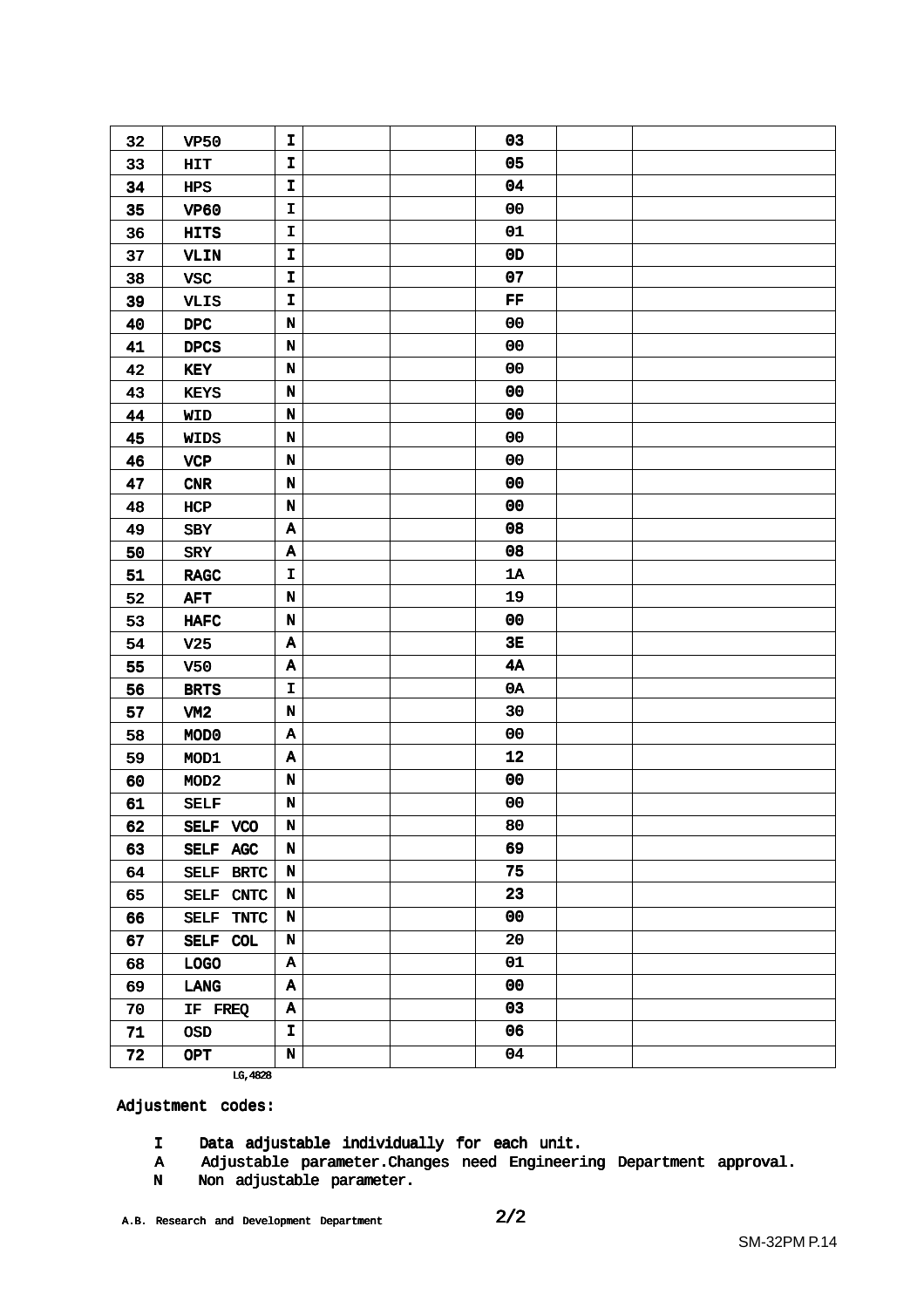| Model:        | 14i <sup>a</sup>    |                                                        |  |
|---------------|---------------------|--------------------------------------------------------|--|
| Chassis:      | $I^2$ C technology. |                                                        |  |
| Picture Tube: |                     | <b>SAMSUNG,</b> Type: A34KQV42 $X$ 02, S/N: 7881202225 |  |

# Service Mode Data

| Item                    | Parameter             | ¢                         | Value            |  |
|-------------------------|-----------------------|---------------------------|------------------|--|
|                         |                       | $\circ$                   | SAMSUNG          |  |
|                         |                       | $\mathbf d$               | 14i <sup>a</sup> |  |
|                         |                       | e                         |                  |  |
| $\mathbf{1}$            | <b>RCUT</b>           | $\mathbf I$               | 80               |  |
| $\mathbf{2}$            | <b>GCUT</b>           | I                         | 67               |  |
| $\overline{\mathbf{3}}$ | <b>BCUT</b>           | I.                        | 6D               |  |
| $\overline{\mathbf{4}}$ | <b>GDRV</b>           | $\mathbf I$               | 4A               |  |
| 5                       | <b>BDRV</b>           | $\mathbf I$               | 44               |  |
| 6                       | CNTX                  | A                         | 3A               |  |
| $\overline{\mathbf{z}}$ | <b>BRTC</b>           | $\mathbf A$               | 4 <sub>C</sub>   |  |
| 8                       | <b>COLC</b>           | Α                         | 40               |  |
| 9                       | TNTC                  | Α                         | 3A               |  |
| 10                      | <b>COLP</b>           | $\mathbf A$               | 31               |  |
| ${\bf 11}$              | <b>COLS</b>           | Α                         | 2E               |  |
| 12                      | <b>SCNT</b>           | A                         | 0E               |  |
| 13                      | $\operatorname{CNTC}$ | $\, {\bf A}$              | 24               |  |
| 14                      | <b>CNTN</b>           | $\, {\bf A}$              | 0 <sub>C</sub>   |  |
| 15                      | <b>BRTX</b>           | A                         | 22               |  |
| 16                      | <b>BRTN</b>           | $\mathbf A$               | 32               |  |
| 17                      | <b>COLX</b>           | $\, {\bf A}$              | 25               |  |
| 18                      | <b>COLN</b>           | Α                         | 00               |  |
| 19                      | <b>TNTX</b>           | Α                         | 30               |  |
| 20                      | TNTN                  | $\, {\bf A}$              | 30               |  |
| 21                      | ST <sub>3</sub>       | Α                         | 07               |  |
| 22                      | SV <sub>3</sub>       | Α                         | 07               |  |
| 23                      | ST4                   | A                         | 07               |  |
| 24                      | SV4                   | Α                         | 10               |  |
| 25                      | SHPX                  | $\, {\bf A}$              | 10               |  |
| 26                      | <b>SHPN</b>           | $\boldsymbol{\mathtt{A}}$ | 05               |  |
| 27                      | <b>TXCX</b>           | $\mathbf I$               | 25               |  |
| 28                      | $_{\rm RGCN}$         | $\mathbf I$               | 20               |  |
| 29                      | VMO                   | $\mathbf N$               | 2 <sub>C</sub>   |  |
| 30                      | VM1                   | $\mathbf N$               | 00               |  |
| 31                      | <b>HPOS</b>           | I                         | ${\bf 11}$       |  |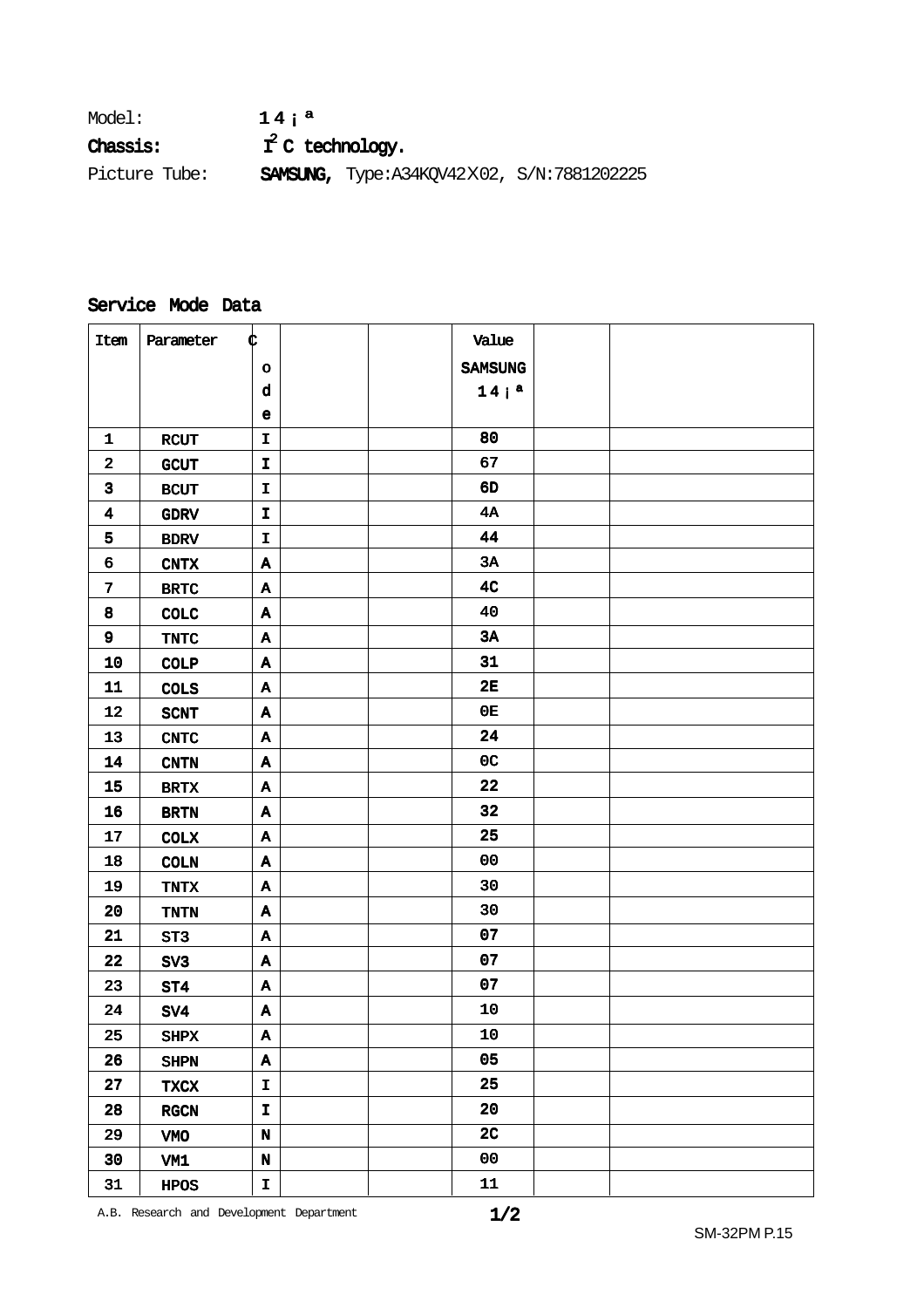#### 342.Samsung

| 05<br>I<br>32<br><b>VP50</b><br>14<br>33<br>I<br>HIT<br>08<br>I<br>34<br><b>HPS</b><br>01<br>I<br>35<br><b>VP60</b><br>00<br>I<br>36<br><b>HITS</b><br>0A<br>37<br>I<br>VLIN<br>08<br>38<br>I<br><b>VSC</b><br>${\bf FF}$<br>39<br>I<br><b>VLIS</b><br>00<br>40<br>$\tt DPC$<br>N<br>00<br>41<br>$\mathbf N$<br><b>DPCS</b><br>00<br>42<br>N<br>KEY<br>00<br>43<br>$\mathbf N$<br><b>KEYS</b><br>00<br>$\mathbf N$<br>44<br><b>WID</b><br>00<br>$\mathbf N$<br>45<br><b>WIDS</b><br>00<br>46<br>N<br><b>VCP</b><br>00<br>47<br>N<br>CNR<br>00<br>48<br>N<br>HCP<br>08<br>49<br>$\, {\bf A}$<br><b>SBY</b><br>08<br>$\, {\bf A}$<br>50<br>SRY<br>25<br>51<br>I<br><b>RAGC</b><br>40<br>$\mathbf N$<br>52<br><b>AFT</b><br>00<br>53<br>$\mathbf N$<br><b>HAFC</b><br>3E<br>54<br>$\, {\bf A}$<br>V <sub>25</sub><br>4A<br>55<br>$\pmb{\Lambda}$<br><b>V50</b><br>56<br>I<br>FD<br><b>BRTS</b><br>30<br>57<br>N<br>VM2<br>00<br>58<br>MOD <sub>0</sub><br>$\, {\bf A}$<br>02<br>59<br>$\, {\bf A}$<br>MOD1<br>00<br>60<br>N<br>MOD <sub>2</sub><br>00<br>61<br>$\mathbf N$<br><b>SELF</b><br>80<br>62<br>SELF VCO<br>N<br>69<br>N<br>63<br>SELF AGC<br>75<br>$\mathbf N$<br>64<br>SELF BRTC<br>23<br>65<br>SELF CNTC<br>N<br>00<br>66<br><b>SELF</b><br>N<br><b>TNTC</b><br>20<br>67<br>SELF COL<br>N<br>01<br>$\boldsymbol{\mathtt{A}}$<br>68<br><b>LOGO</b><br>00<br>69<br>$\boldsymbol{\Lambda}$<br>LANG<br>03<br>70<br>$\boldsymbol{\Lambda}$<br>IF FREQ |    |            |   |    |  |
|-----------------------------------------------------------------------------------------------------------------------------------------------------------------------------------------------------------------------------------------------------------------------------------------------------------------------------------------------------------------------------------------------------------------------------------------------------------------------------------------------------------------------------------------------------------------------------------------------------------------------------------------------------------------------------------------------------------------------------------------------------------------------------------------------------------------------------------------------------------------------------------------------------------------------------------------------------------------------------------------------------------------------------------------------------------------------------------------------------------------------------------------------------------------------------------------------------------------------------------------------------------------------------------------------------------------------------------------------------------------------------------------------------------------------------------------------------------|----|------------|---|----|--|
|                                                                                                                                                                                                                                                                                                                                                                                                                                                                                                                                                                                                                                                                                                                                                                                                                                                                                                                                                                                                                                                                                                                                                                                                                                                                                                                                                                                                                                                           |    |            |   |    |  |
|                                                                                                                                                                                                                                                                                                                                                                                                                                                                                                                                                                                                                                                                                                                                                                                                                                                                                                                                                                                                                                                                                                                                                                                                                                                                                                                                                                                                                                                           |    |            |   |    |  |
|                                                                                                                                                                                                                                                                                                                                                                                                                                                                                                                                                                                                                                                                                                                                                                                                                                                                                                                                                                                                                                                                                                                                                                                                                                                                                                                                                                                                                                                           |    |            |   |    |  |
|                                                                                                                                                                                                                                                                                                                                                                                                                                                                                                                                                                                                                                                                                                                                                                                                                                                                                                                                                                                                                                                                                                                                                                                                                                                                                                                                                                                                                                                           |    |            |   |    |  |
|                                                                                                                                                                                                                                                                                                                                                                                                                                                                                                                                                                                                                                                                                                                                                                                                                                                                                                                                                                                                                                                                                                                                                                                                                                                                                                                                                                                                                                                           |    |            |   |    |  |
|                                                                                                                                                                                                                                                                                                                                                                                                                                                                                                                                                                                                                                                                                                                                                                                                                                                                                                                                                                                                                                                                                                                                                                                                                                                                                                                                                                                                                                                           |    |            |   |    |  |
|                                                                                                                                                                                                                                                                                                                                                                                                                                                                                                                                                                                                                                                                                                                                                                                                                                                                                                                                                                                                                                                                                                                                                                                                                                                                                                                                                                                                                                                           |    |            |   |    |  |
|                                                                                                                                                                                                                                                                                                                                                                                                                                                                                                                                                                                                                                                                                                                                                                                                                                                                                                                                                                                                                                                                                                                                                                                                                                                                                                                                                                                                                                                           |    |            |   |    |  |
|                                                                                                                                                                                                                                                                                                                                                                                                                                                                                                                                                                                                                                                                                                                                                                                                                                                                                                                                                                                                                                                                                                                                                                                                                                                                                                                                                                                                                                                           |    |            |   |    |  |
|                                                                                                                                                                                                                                                                                                                                                                                                                                                                                                                                                                                                                                                                                                                                                                                                                                                                                                                                                                                                                                                                                                                                                                                                                                                                                                                                                                                                                                                           |    |            |   |    |  |
|                                                                                                                                                                                                                                                                                                                                                                                                                                                                                                                                                                                                                                                                                                                                                                                                                                                                                                                                                                                                                                                                                                                                                                                                                                                                                                                                                                                                                                                           |    |            |   |    |  |
|                                                                                                                                                                                                                                                                                                                                                                                                                                                                                                                                                                                                                                                                                                                                                                                                                                                                                                                                                                                                                                                                                                                                                                                                                                                                                                                                                                                                                                                           |    |            |   |    |  |
|                                                                                                                                                                                                                                                                                                                                                                                                                                                                                                                                                                                                                                                                                                                                                                                                                                                                                                                                                                                                                                                                                                                                                                                                                                                                                                                                                                                                                                                           |    |            |   |    |  |
|                                                                                                                                                                                                                                                                                                                                                                                                                                                                                                                                                                                                                                                                                                                                                                                                                                                                                                                                                                                                                                                                                                                                                                                                                                                                                                                                                                                                                                                           |    |            |   |    |  |
|                                                                                                                                                                                                                                                                                                                                                                                                                                                                                                                                                                                                                                                                                                                                                                                                                                                                                                                                                                                                                                                                                                                                                                                                                                                                                                                                                                                                                                                           |    |            |   |    |  |
|                                                                                                                                                                                                                                                                                                                                                                                                                                                                                                                                                                                                                                                                                                                                                                                                                                                                                                                                                                                                                                                                                                                                                                                                                                                                                                                                                                                                                                                           |    |            |   |    |  |
|                                                                                                                                                                                                                                                                                                                                                                                                                                                                                                                                                                                                                                                                                                                                                                                                                                                                                                                                                                                                                                                                                                                                                                                                                                                                                                                                                                                                                                                           |    |            |   |    |  |
|                                                                                                                                                                                                                                                                                                                                                                                                                                                                                                                                                                                                                                                                                                                                                                                                                                                                                                                                                                                                                                                                                                                                                                                                                                                                                                                                                                                                                                                           |    |            |   |    |  |
|                                                                                                                                                                                                                                                                                                                                                                                                                                                                                                                                                                                                                                                                                                                                                                                                                                                                                                                                                                                                                                                                                                                                                                                                                                                                                                                                                                                                                                                           |    |            |   |    |  |
|                                                                                                                                                                                                                                                                                                                                                                                                                                                                                                                                                                                                                                                                                                                                                                                                                                                                                                                                                                                                                                                                                                                                                                                                                                                                                                                                                                                                                                                           |    |            |   |    |  |
|                                                                                                                                                                                                                                                                                                                                                                                                                                                                                                                                                                                                                                                                                                                                                                                                                                                                                                                                                                                                                                                                                                                                                                                                                                                                                                                                                                                                                                                           |    |            |   |    |  |
|                                                                                                                                                                                                                                                                                                                                                                                                                                                                                                                                                                                                                                                                                                                                                                                                                                                                                                                                                                                                                                                                                                                                                                                                                                                                                                                                                                                                                                                           |    |            |   |    |  |
|                                                                                                                                                                                                                                                                                                                                                                                                                                                                                                                                                                                                                                                                                                                                                                                                                                                                                                                                                                                                                                                                                                                                                                                                                                                                                                                                                                                                                                                           |    |            |   |    |  |
|                                                                                                                                                                                                                                                                                                                                                                                                                                                                                                                                                                                                                                                                                                                                                                                                                                                                                                                                                                                                                                                                                                                                                                                                                                                                                                                                                                                                                                                           |    |            |   |    |  |
|                                                                                                                                                                                                                                                                                                                                                                                                                                                                                                                                                                                                                                                                                                                                                                                                                                                                                                                                                                                                                                                                                                                                                                                                                                                                                                                                                                                                                                                           |    |            |   |    |  |
|                                                                                                                                                                                                                                                                                                                                                                                                                                                                                                                                                                                                                                                                                                                                                                                                                                                                                                                                                                                                                                                                                                                                                                                                                                                                                                                                                                                                                                                           |    |            |   |    |  |
|                                                                                                                                                                                                                                                                                                                                                                                                                                                                                                                                                                                                                                                                                                                                                                                                                                                                                                                                                                                                                                                                                                                                                                                                                                                                                                                                                                                                                                                           |    |            |   |    |  |
|                                                                                                                                                                                                                                                                                                                                                                                                                                                                                                                                                                                                                                                                                                                                                                                                                                                                                                                                                                                                                                                                                                                                                                                                                                                                                                                                                                                                                                                           |    |            |   |    |  |
|                                                                                                                                                                                                                                                                                                                                                                                                                                                                                                                                                                                                                                                                                                                                                                                                                                                                                                                                                                                                                                                                                                                                                                                                                                                                                                                                                                                                                                                           |    |            |   |    |  |
|                                                                                                                                                                                                                                                                                                                                                                                                                                                                                                                                                                                                                                                                                                                                                                                                                                                                                                                                                                                                                                                                                                                                                                                                                                                                                                                                                                                                                                                           |    |            |   |    |  |
|                                                                                                                                                                                                                                                                                                                                                                                                                                                                                                                                                                                                                                                                                                                                                                                                                                                                                                                                                                                                                                                                                                                                                                                                                                                                                                                                                                                                                                                           |    |            |   |    |  |
|                                                                                                                                                                                                                                                                                                                                                                                                                                                                                                                                                                                                                                                                                                                                                                                                                                                                                                                                                                                                                                                                                                                                                                                                                                                                                                                                                                                                                                                           |    |            |   |    |  |
|                                                                                                                                                                                                                                                                                                                                                                                                                                                                                                                                                                                                                                                                                                                                                                                                                                                                                                                                                                                                                                                                                                                                                                                                                                                                                                                                                                                                                                                           |    |            |   |    |  |
|                                                                                                                                                                                                                                                                                                                                                                                                                                                                                                                                                                                                                                                                                                                                                                                                                                                                                                                                                                                                                                                                                                                                                                                                                                                                                                                                                                                                                                                           |    |            |   |    |  |
|                                                                                                                                                                                                                                                                                                                                                                                                                                                                                                                                                                                                                                                                                                                                                                                                                                                                                                                                                                                                                                                                                                                                                                                                                                                                                                                                                                                                                                                           |    |            |   |    |  |
|                                                                                                                                                                                                                                                                                                                                                                                                                                                                                                                                                                                                                                                                                                                                                                                                                                                                                                                                                                                                                                                                                                                                                                                                                                                                                                                                                                                                                                                           |    |            |   |    |  |
|                                                                                                                                                                                                                                                                                                                                                                                                                                                                                                                                                                                                                                                                                                                                                                                                                                                                                                                                                                                                                                                                                                                                                                                                                                                                                                                                                                                                                                                           |    |            |   |    |  |
|                                                                                                                                                                                                                                                                                                                                                                                                                                                                                                                                                                                                                                                                                                                                                                                                                                                                                                                                                                                                                                                                                                                                                                                                                                                                                                                                                                                                                                                           |    |            |   |    |  |
|                                                                                                                                                                                                                                                                                                                                                                                                                                                                                                                                                                                                                                                                                                                                                                                                                                                                                                                                                                                                                                                                                                                                                                                                                                                                                                                                                                                                                                                           |    |            |   |    |  |
|                                                                                                                                                                                                                                                                                                                                                                                                                                                                                                                                                                                                                                                                                                                                                                                                                                                                                                                                                                                                                                                                                                                                                                                                                                                                                                                                                                                                                                                           | 71 | <b>OSD</b> | I | 00 |  |
| $\mathbf N$<br>04<br>72<br><b>OPT</b>                                                                                                                                                                                                                                                                                                                                                                                                                                                                                                                                                                                                                                                                                                                                                                                                                                                                                                                                                                                                                                                                                                                                                                                                                                                                                                                                                                                                                     |    |            |   |    |  |

Adjustment codes:

- I Data adjustable individually for each unit.
- A Adjustable parameter.Changes need Engineering Department approval.
- N Non adjustable parameter.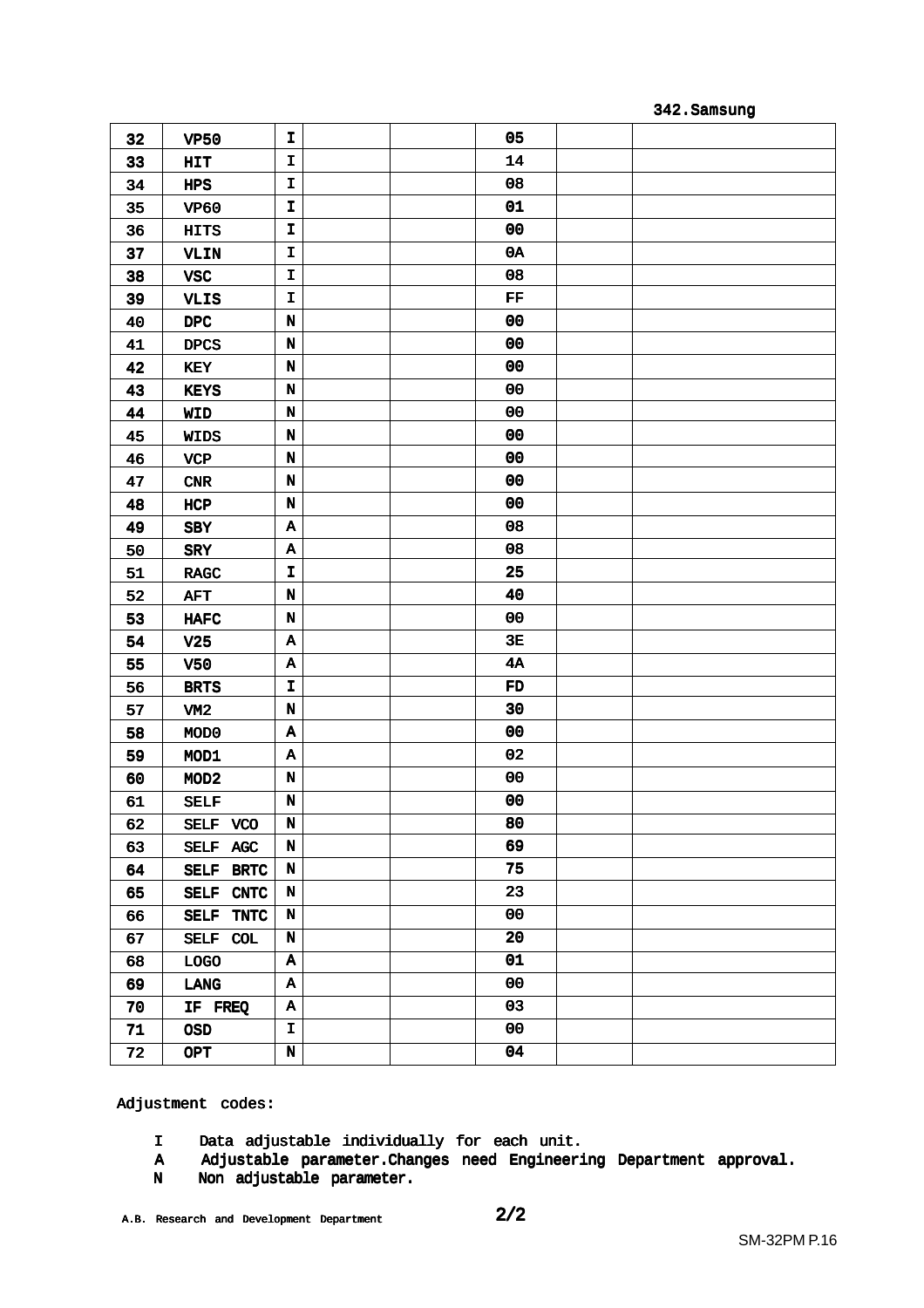| Model:          | 14i <sup>a</sup>                                 |
|-----------------|--------------------------------------------------|
| <b>Chassis:</b> | $I^2$ C technology.                              |
| Picture Tube:   | <b>IRICO,</b> Type:37SX110Y22-DC05, S/N:97020510 |

#### Service Mode Data

| Item                    | Parameter             | ¢            | Value            |  |
|-------------------------|-----------------------|--------------|------------------|--|
|                         |                       | $\circ$      | IRICO            |  |
|                         |                       | d            | 14i <sup>a</sup> |  |
|                         |                       | $\mathbf e$  |                  |  |
| $\mathbf{1}$            | <b>RCUT</b>           | $\mathbf I$  | 82               |  |
| $\boldsymbol{2}$        | <b>GCUT</b>           | $\mathbf{I}$ | ${\bf CA}$       |  |
| 3                       | <b>BCUT</b>           | I            | 85               |  |
| $\overline{\mathbf{4}}$ | <b>GDRV</b>           | $\mathbf I$  | 52               |  |
| 5                       | <b>BDRV</b>           | $\mathbf{I}$ | 4A               |  |
| 6                       | CNTX                  | A            | 3F               |  |
| $\boldsymbol{7}$        | <b>BRTC</b>           | A            | 3F               |  |
| 8                       | COLC                  | Α            | 30               |  |
| 9                       | TNTC                  | $\mathbf{A}$ | 3A               |  |
| 10                      | COLP                  | A            | 30               |  |
| ${\bf 11}$              | <b>COLS</b>           | Α            | 2E               |  |
| 12                      | <b>SCNT</b>           | $\mathbf{A}$ | 0E               |  |
| 13                      | $\operatorname{CNTC}$ | $\, {\bf A}$ | 2A               |  |
| 14                      | CNTN                  | Α            | 0 <sub>C</sub>   |  |
| 15                      | $\operatorname{BRTX}$ | A            | 22               |  |
| 16                      | <b>BRTN</b>           | A            | 36               |  |
| 17                      | <b>COLX</b>           | Α            | 25               |  |
| 18                      | <b>COLN</b>           | $\mathbf A$  | 00               |  |
| 19                      | <b>TNTX</b>           | $\mathbf{A}$ | 30               |  |
| ${\bf 20}$              | TNTN                  | Α            | 30               |  |
| 21                      | ST3                   | A            | 07               |  |
| 22                      | SV <sub>3</sub>       | A            | 07               |  |
| 23                      | ST4                   | $\, {\bf A}$ | 07               |  |
| 24                      | SV4                   | Α            | 10               |  |
| 25                      | SHPX                  | A            | 10               |  |
| 26                      | <b>SHPN</b>           | $\, {\bf A}$ | 05               |  |
| 27                      | <b>TXCX</b>           | I            | 25               |  |
| 28                      | RGCN                  | $\mathbf I$  | $20\,$           |  |
| 29                      | VMO                   | $\mathbf N$  | 2 <sub>C</sub>   |  |
| $30\,$                  | VM1                   | $\mathbf N$  | 00               |  |
| 31                      | HPOS                  | I            | 0B               |  |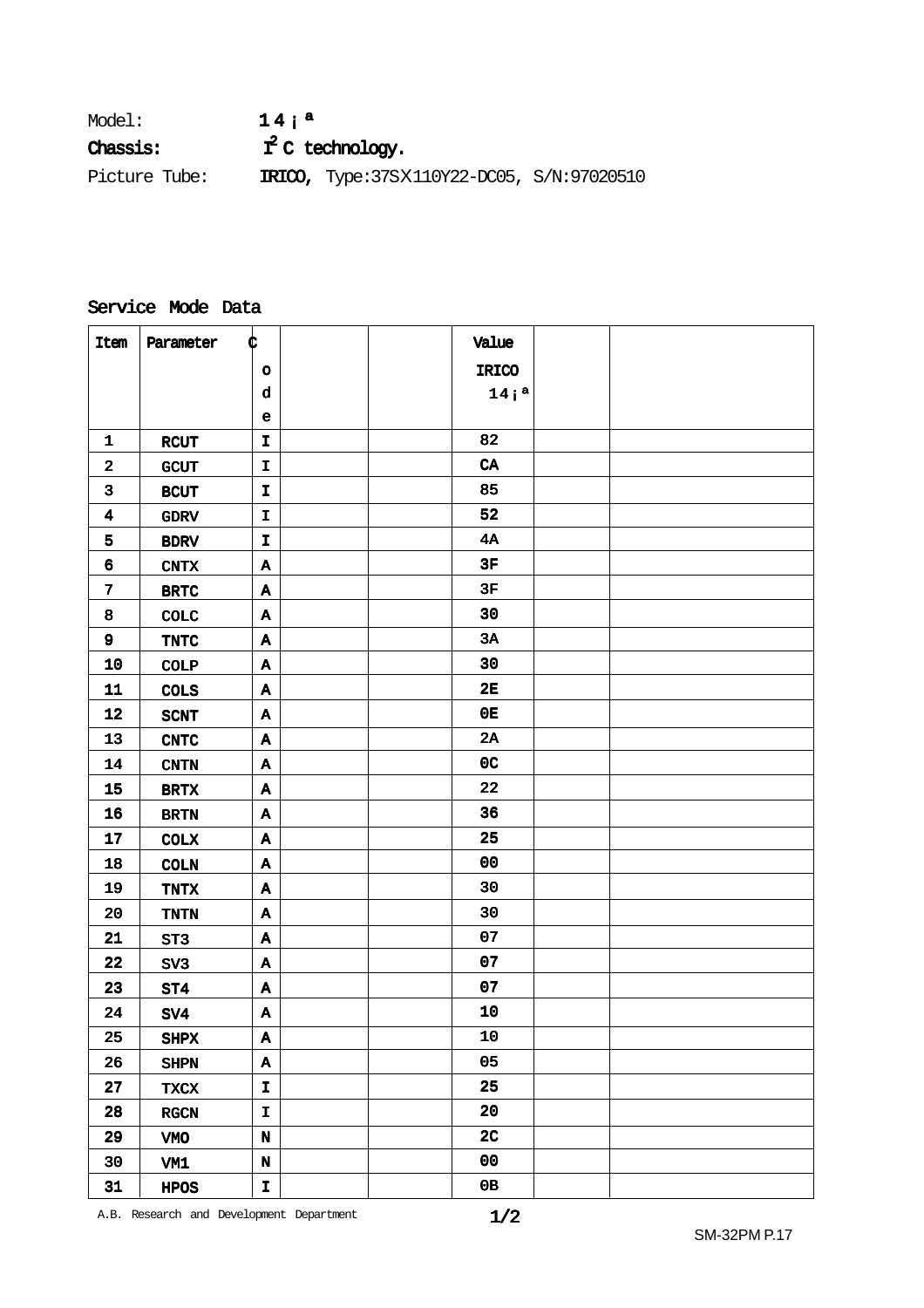| 32 | <b>VP50</b>         | I           | 02         |  |
|----|---------------------|-------------|------------|--|
| 33 | HIT                 | I           | 12         |  |
| 34 | <b>HPS</b>          | $\mathbf I$ | 04         |  |
| 35 | <b>VP60</b>         | I           | 02         |  |
| 36 | <b>HITS</b>         | I           | 2E         |  |
| 37 | <b>VLIN</b>         | I           | 0B         |  |
| 38 | <b>VSC</b>          | $\mathbf I$ | 08         |  |
| 39 | <b>VLIS</b>         | I           | FF         |  |
| 40 | $_{\rm DPC}$        | N           | 00         |  |
| 41 | <b>DPCS</b>         | $\mathbf N$ | 00         |  |
| 42 | KEY                 | N           | 00         |  |
| 43 | <b>KEYS</b>         | $\mathbf N$ | ${\bf 00}$ |  |
| 44 | <b>WID</b>          | $\mathbf N$ | 00         |  |
| 45 | <b>WIDS</b>         | N           | 00         |  |
| 46 | <b>VCP</b>          | N           | 00         |  |
| 47 | CNR                 | $\mathbf N$ | 00         |  |
| 48 | HCP                 | N           | 00         |  |
| 49 | <b>SBY</b>          | A           | 08         |  |
| 50 | <b>SRY</b>          | A           | 08         |  |
| 51 | <b>RAGC</b>         | I.          | 24         |  |
| 52 | <b>AFT</b>          | $\mathbf N$ | 1E         |  |
| 53 | ${\tt HAFC}$        | N           | 00         |  |
| 54 | V <sub>25</sub>     | A           | 3E         |  |
| 55 | <b>V50</b>          | A           | <b>4A</b>  |  |
| 56 | <b>BRTS</b>         | I           | 14         |  |
| 57 | VM <sub>2</sub>     | N           | 30         |  |
| 58 | MOD <sub>0</sub>    | A           | 00         |  |
| 59 | MOD1                | A           | 02         |  |
| 60 | MOD <sub>2</sub>    | N           | 00         |  |
| 61 | <b>SELF</b>         | $\mathbf N$ | 00         |  |
| 62 | SELF VCO            | N           | 80         |  |
| 63 | SELF AGC            | $\mathbf N$ | 69         |  |
| 64 | SELF BRTC           | N           | 75         |  |
| 65 | SELF CNTC           | N           | 23         |  |
| 66 | SELF<br><b>TNTC</b> | N           | 00         |  |
| 67 | SELF COL            | N           | 20         |  |
| 68 | $\Gamma$ OGO        | A           | 01         |  |
| 69 | LANG                | A           | 00         |  |
| 70 | IF FREQ             | A           | 03         |  |
| 71 | <b>OSD</b>          | I           | 12         |  |
| 72 | <b>OPT</b>          | $\mathbf N$ | 04         |  |
|    |                     |             | 0.00000000 |  |

Picture Tube: IRICO,Type:37SX110Y22-DC05, S/N:97020510

Adjustment codes:

- I Data adjustable individually for each unit.
- A Adjustable parameter.Changes need Engineering Department approval.
- N Non adjustable parameter.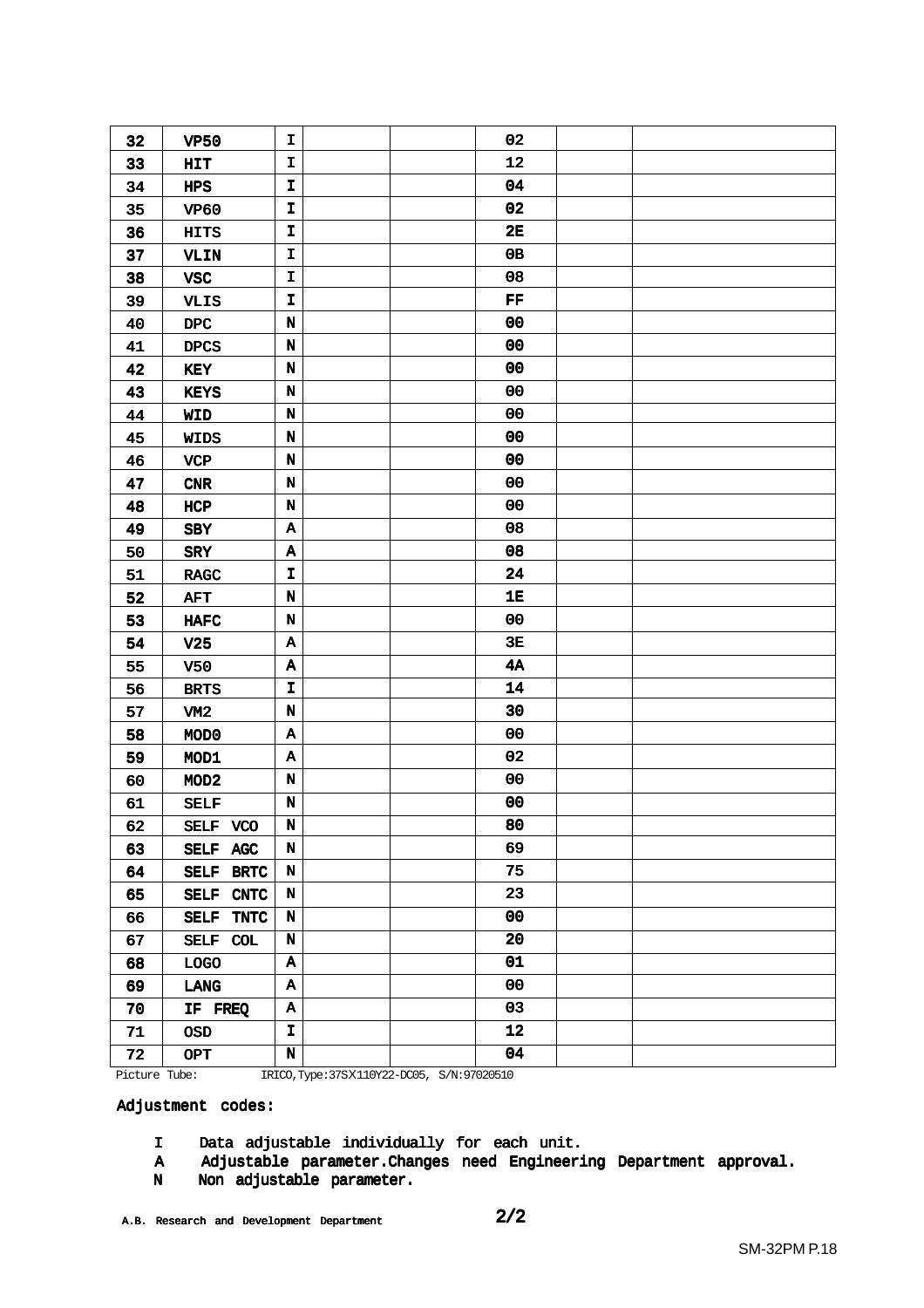| Model:          | 14i <sup>a</sup>    |                         |  |
|-----------------|---------------------|-------------------------|--|
| <b>Chassis:</b> | $T^2$ C technology. |                         |  |
| Picture Tube:   |                     | Orion, Type:A34JLL90X32 |  |

#### Service Mode Data

| Item                    | Parameter             | ¢                    |  | Value            |  |
|-------------------------|-----------------------|----------------------|--|------------------|--|
|                         |                       | $\circ$              |  | $Or$ ion         |  |
|                         |                       | d                    |  | 14i <sup>a</sup> |  |
|                         |                       | е                    |  |                  |  |
| $\mathbf{1}$            | <b>RCUT</b>           | $\mathbf{I}$         |  | <b>7E</b>        |  |
| $\mathbf{2}$            | <b>GCUT</b>           | $\mathbf{I}$         |  | 94               |  |
| 3                       | <b>BCUT</b>           | I.                   |  | 6D               |  |
| $\overline{\mathbf{4}}$ | <b>GDRV</b>           | I.                   |  | 40               |  |
| 5                       | <b>BDRV</b>           | $\mathbf{I}$         |  | 41               |  |
| 6                       | <b>CNTX</b>           | Α                    |  | 3F               |  |
| $\overline{7}$          | $\operatorname{BRTC}$ | A                    |  | 4 <sub>C</sub>   |  |
| 8                       | COLC                  | $\mathbf A$          |  | 33               |  |
| 9                       | <b>TNTC</b>           | $\boldsymbol{\tt A}$ |  | 3A               |  |
| 10                      | <b>COLP</b>           | Α                    |  | 29               |  |
| 11                      | <b>COLS</b>           | A                    |  | 2E               |  |
| 12                      | <b>SCNT</b>           | A                    |  | 0E               |  |
| 13                      | $\operatorname{CNTC}$ | Α                    |  | 20               |  |
| 14                      | <b>CNTN</b>           | A                    |  | 0 <sub>C</sub>   |  |
| 15                      | <b>BRTX</b>           | A                    |  | 22               |  |
| 16                      | <b>BRTN</b>           | Α                    |  | 32               |  |
| 17                      | <b>COLX</b>           | Α                    |  | 25               |  |
| 18                      | <b>COLN</b>           | A                    |  | 00               |  |
| 19                      | TNTX                  | Α                    |  | 30               |  |
| 20                      | TNTN                  | Α                    |  | 30               |  |
| 21                      | ST <sub>3</sub>       | A                    |  | 07               |  |
| 22                      | SV <sub>3</sub>       | Α                    |  | 07               |  |
| 23                      | ST4                   | A                    |  | 07               |  |
| 24                      | SV4                   | Α                    |  | 10               |  |
| 25                      | <b>SHPX</b>           | A                    |  | 10               |  |
| 26                      | <b>SHPN</b>           | $\, {\bf A}$         |  | 05               |  |
| 27                      | <b>TXCX</b>           | $\mathbf{I}$         |  | 25               |  |
| 28                      | RGCN                  | $\mathbf{I}$         |  | 20               |  |
| 29                      | <b>VMO</b>            | $\mathbf N$          |  | 2 <sub>C</sub>   |  |
| 30                      | VM1                   | $\mathbf N$          |  | $00\,$           |  |
| 31                      | <b>HPOS</b>           | $\mathbf I$          |  | $_{0c}$          |  |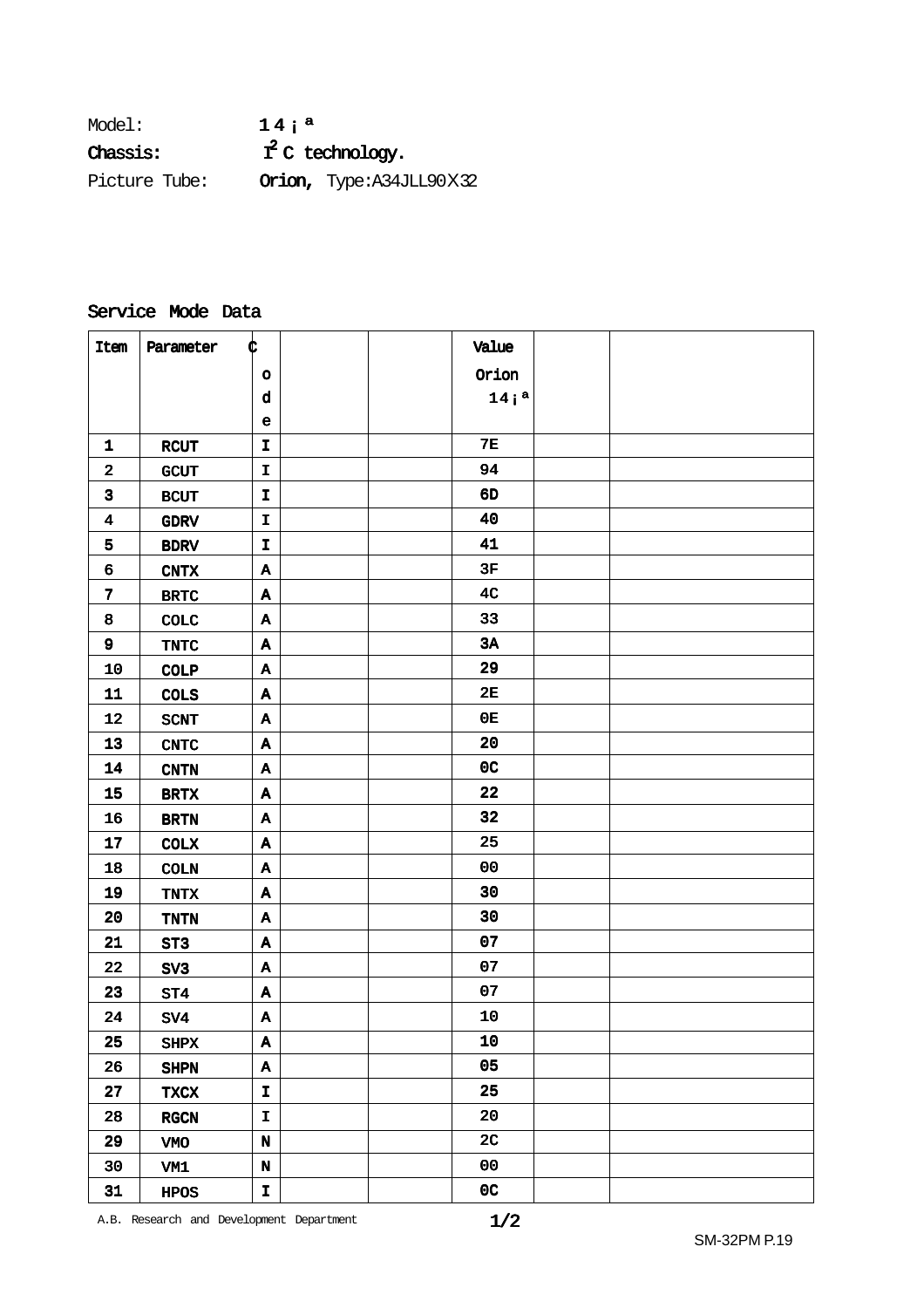| 32 | <b>VP50</b>                | I                         | 00             |  |
|----|----------------------------|---------------------------|----------------|--|
| 33 | HIT                        | I                         | 12             |  |
| 34 | HPS                        | $\mathbf I$               | 03             |  |
| 35 | <b>VP60</b>                | I                         | 01             |  |
| 36 | <b>HITS</b>                | $\mathbf I$               | 03             |  |
| 37 | VLIN                       | I                         | 0 <sub>C</sub> |  |
| 38 | <b>VSC</b>                 | I                         | 09             |  |
| 39 | <b>VLIS</b>                | I                         | 02             |  |
| 40 | $_{\rm DPC}$               | $\mathbf N$               | ${\bf 00}$     |  |
| 41 | <b>DPCS</b>                | $\mathbf N$               | 00             |  |
| 42 | KEY                        | $\mathbf N$               | 00             |  |
| 43 | <b>KEYS</b>                | $\mathbf N$               | 00             |  |
| 44 | <b>WID</b>                 | N                         | 00             |  |
| 45 | <b>WIDS</b>                | $\mathbf N$               | 00             |  |
| 46 | <b>VCP</b>                 | $\mathbf N$               | 00             |  |
| 47 | CNR                        | $\mathbf N$               | 00             |  |
| 48 | HCP                        | N                         | 00             |  |
| 49 | <b>SBY</b>                 | A                         | 08             |  |
| 50 | SRY                        | $\, {\bf A}$              | 08             |  |
| 51 | <b>RAGC</b>                | I                         | 25             |  |
| 52 | <b>AFT</b>                 | $\mathbf N$               | 13             |  |
| 53 | <b>HAFC</b>                | N                         | 00             |  |
| 54 | V <sub>25</sub>            | A                         | 3E             |  |
| 55 | <b>V50</b>                 | $\boldsymbol{\Lambda}$    | 4A             |  |
| 56 | <b>BRTS</b>                | $\mathbf I$               | 15             |  |
| 57 | VM <sub>2</sub>            | N                         | 30             |  |
| 58 | MOD <sub>0</sub>           | A                         | ${\bf 00}$     |  |
| 59 | MOD1                       | A                         | 02             |  |
| 60 | MOD <sub>2</sub>           | $\mathbf N$               | 00             |  |
| 61 | <b>SELF</b>                | $\mathbf N$               | 00             |  |
| 62 | SELF VCO                   | N                         | 80             |  |
| 63 | SELF AGC                   | $\mathbf N$               | 69             |  |
| 64 | SELF BRTC                  | $\mathbf N$               | 75             |  |
| 65 | SELF CNTC                  | $\mathbf N$               | 23             |  |
| 66 | <b>SELF</b><br><b>TNTC</b> | $\mathbf N$               | 30             |  |
| 67 | SELF COL                   | $\mathbf N$               | 20             |  |
| 68 | <b>LOGO</b>                | $\boldsymbol{\mathtt{A}}$ | 01             |  |
| 69 | LANG                       | $\boldsymbol{\Lambda}$    | 00             |  |
| 70 | IF FREQ                    | $\boldsymbol{\Lambda}$    | 03             |  |
| 71 | <b>OSD</b>                 | $\, {\bf A}$              | 00             |  |
| 72 | <b>OPT</b>                 | $\mathbf N$               | 04             |  |
|    |                            |                           |                |  |

Orion,Type:A34JLL90X32

Adjustment codes:

- I Data adjustable individually for each unit.
- A Adjustable parameter.Changes need Engineering Department approval.
- N Non adjustable parameter.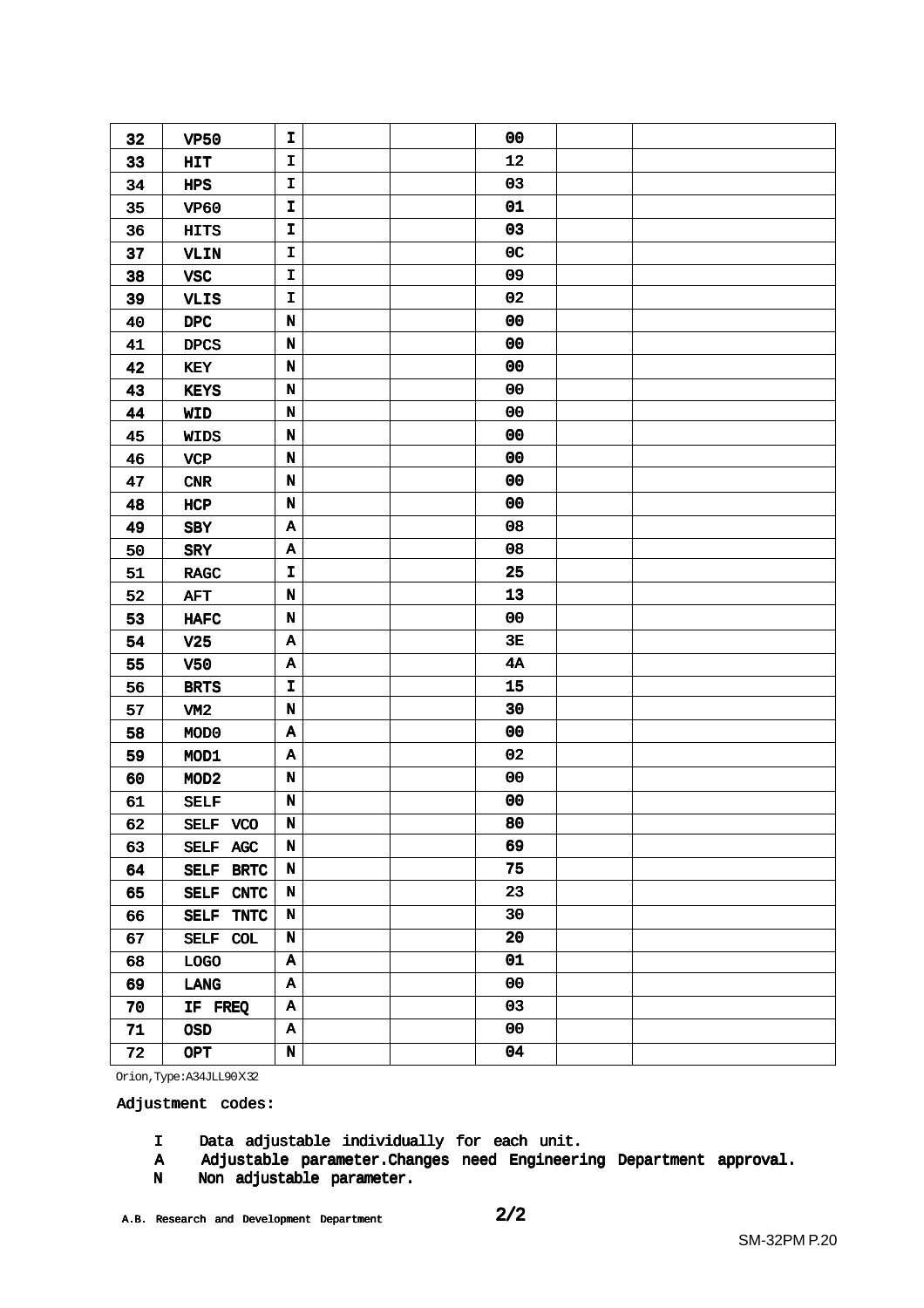### ¡ ´ TB1238N Adjustment in D-Mode Show the D-Mode Items information

| Mode | For PAL     | For NTSC    | Remark                                |
|------|-------------|-------------|---------------------------------------|
| D    | <b>RCUT</b> | <b>RCUT</b> | R CUTOFF                              |
|      | <b>GCUT</b> | <b>GCUT</b> | <b>G CUTOFF</b>                       |
|      | <b>BCUT</b> | <b>BCTU</b> | <b>B CUTOFF</b>                       |
|      | <b>GDRV</b> | <b>GDRV</b> | <b>G DRIVE</b>                        |
|      | <b>BDRV</b> | <b>BDRV</b> | <b>B DRIVE</b>                        |
|      | <b>CNTX</b> | <b>CNTX</b> | <b>SUB CONTRAST MAX</b>               |
|      | <b>BRTC</b> | <b>BRTC</b> | <b>SUB BRIGHT CENTER</b>              |
|      | <b>COLC</b> | COLC        | SUB COLOR CENTER for NTSC             |
|      | <b>TNTC</b> | <b>TNTC</b> | <b>SUB TINT CENTER</b>                |
|      | <b>COLP</b> |             | SUB COLOR CENTER for PAL (DIFFERENCE) |
|      | <b>COLS</b> |             | SUB COLOR CENTER for SECAM            |
|      | <b>SCNT</b> | <b>SCNT</b> | Y-SUB CONTRAST                        |
|      | <b>CNTC</b> | <b>CNTC</b> | SUB CONTRAST CENTER                   |
|      | <b>CNTN</b> | <b>CNTN</b> | <b>SUB CONTRAST MINIMUM</b>           |
|      | <b>BRTX</b> | <b>BRTX</b> | SUB BRIGHT MAX (DIFFERENCE)           |
|      | <b>BRTN</b> | <b>BRTN</b> | SUB BRIGHT MIN (DIFFERENCE)           |
|      | <b>COLX</b> | <b>COLX</b> | SUB COLOR MAX (DIFFERENCE)            |
|      | <b>COLN</b> | <b>COLN</b> | SUB COLOR MIN                         |
|      | <b>TNTX</b> | <b>TNTX</b> | SUB TINT MAX (DIFFERENCE)             |
|      | <b>TNTN</b> | <b>TNTN</b> | SUB TINT MIN (DIFFERENCE)             |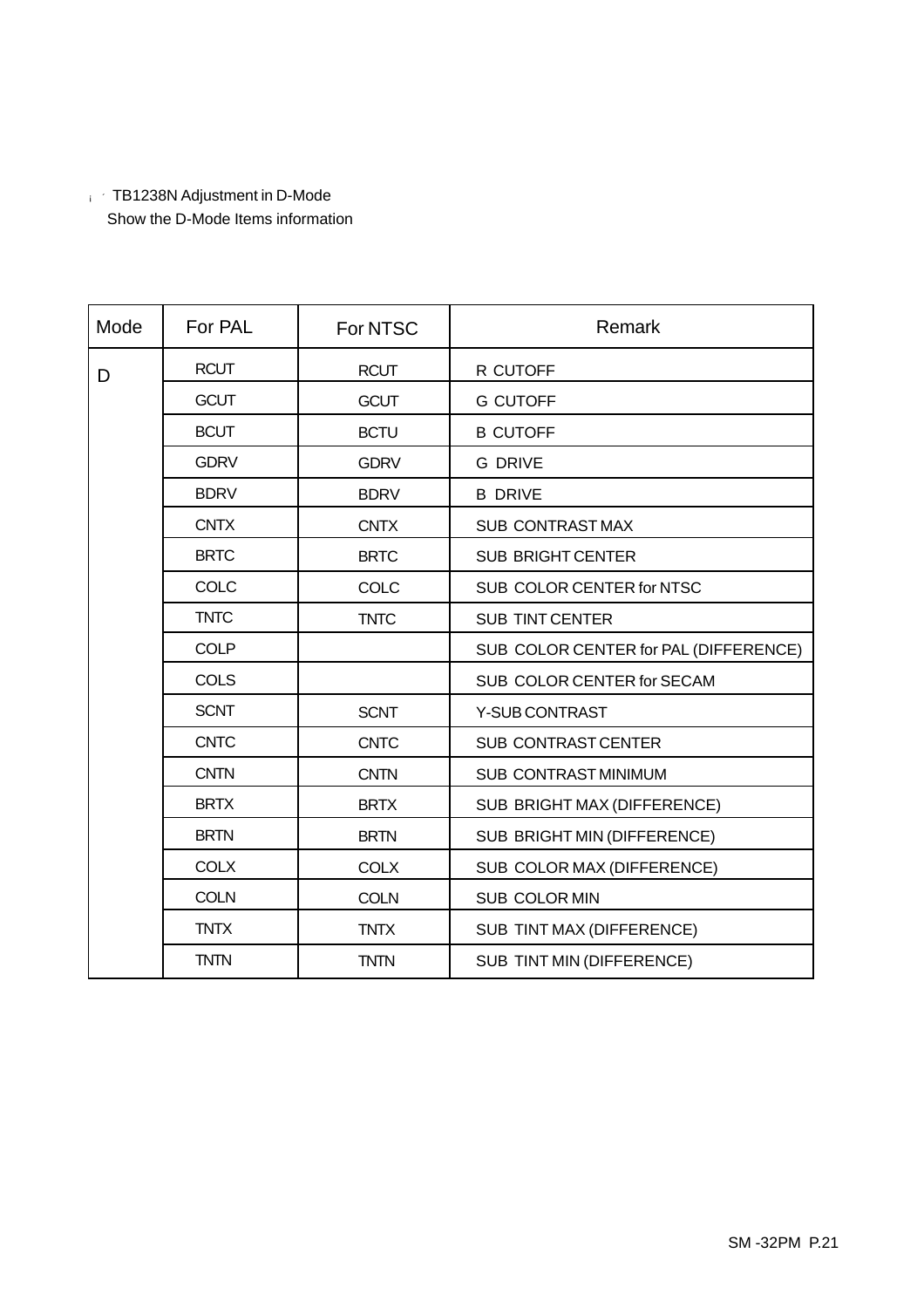| Mode | For PAL          | For NTSC        | Remark                                              |
|------|------------------|-----------------|-----------------------------------------------------|
| D    | ST <sub>3</sub>  | ST <sub>3</sub> | SUB SHARP CENTER NTSC3.58 in TV                     |
|      | SV3              | SV <sub>3</sub> | SUB SHARP CENTER NTSC3.58 in VIDEO                  |
|      | ST <sub>4</sub>  | ST <sub>4</sub> | SUB SHARP CENTER other color system in TV           |
|      | SV <sub>4</sub>  | SV <sub>4</sub> | SUB SHARP CENTER other color system in VIDEO        |
|      | <b>SHPX</b>      |                 | SUB SHARPNESS MAX points from Center value          |
|      | <b>SHPN</b>      |                 | SUB SHARPNESS MIN points from Center value          |
|      | <b>TXCX</b>      |                 | RGB Contrast data at MAX data of user contrast      |
|      | <b>RGCN</b>      |                 | RGB Contrast data at MIN data of user contrast      |
|      | VM <sub>0</sub>  |                 | VCD mode data 0 (Setting Data of TB1238)            |
|      |                  |                 | Bit 7: F-ID, Bit 6: CW-SW, Bit 5,4: BAL Start Point |
|      |                  |                 |                                                     |
|      |                  |                 | Bit 3,2: ABL-Gain Bit 1: WPS Bit 0: ID-SW           |
|      | VM <sub>1</sub>  |                 | VCD mode data 1 (Setting Data of TB1238)            |
|      |                  |                 | Bit 7: No use, Bit 6: N-COM, Bit 5-1: V-Mute Timing |
|      |                  |                 | Bit 0: BLK V-Mute Timing = 200ms + 8ms * Data       |
|      | <b>HPOS</b>      |                 | 50Hz Horizontal Phase                               |
|      | <b>VP50</b>      |                 | 50Hz Vertical Phase                                 |
|      | <b>HIT</b>       |                 | 50Hz VerticalA mplitude                             |
|      | <b>HPS</b>       | <b>HPS</b>      | Shift data of 50Hz / 60 Hz Horizontal Phase         |
|      | <b>VP60</b>      | <b>VP60</b>     | 60Hz Vertical Phase                                 |
|      | <b>HITS</b>      | <b>HITS</b>     | Shift data of 50Hz / 60Hz Vertical Amplitude        |
|      | <b>VLIN</b>      |                 | <b>V-LINEARITY</b>                                  |
|      | <b>VSC</b>       |                 | V-S CORRECTION                                      |
|      | <b>VLIS</b>      | <b>VLIS</b>     | Shift data of 50Hz / 60Hz V-LINEARITY               |
|      | <b>DPC</b>       |                 |                                                     |
|      | <b>DPCS</b>      |                 |                                                     |
|      | <b>KEY</b>       |                 |                                                     |
|      | <b>EKYS</b>      |                 |                                                     |
|      | <b>WID</b>       |                 |                                                     |
|      | <b>WIDS</b>      |                 |                                                     |
|      | <b>VCP</b>       |                 |                                                     |
|      | <b>CNR</b>       |                 |                                                     |
|      | HCP              |                 |                                                     |
|      | <b>SBY</b>       |                 | <b>SECAM B-Y</b>                                    |
|      | <b>SRY</b>       |                 | <b>SECAM R-Y</b>                                    |
|      | <b>RAGC</b>      | <b>RAGC</b>     | RF AGC adjustment                                   |
|      | <b>AFT</b>       |                 | PIF VCO adjustment                                  |
|      | <b>HAFC</b>      |                 | 1/2 AFC data adjustment                             |
|      | V25              |                 | Volume output data at 25%                           |
|      | V <sub>50</sub>  |                 | Volume output data at 50%                           |
|      | <b>BRTS</b>      |                 | <b>SUB Brightness (DIFFERENCE)</b>                  |
|      | VM <sub>2</sub>  |                 |                                                     |
|      | MOD <sub>0</sub> |                 |                                                     |
|      | MOD1             |                 |                                                     |
|      | MOD <sub>2</sub> |                 |                                                     |
|      | <b>SELF</b>      |                 |                                                     |
|      | <b>SELF VCO</b>  |                 |                                                     |
|      | <b>SELFAGC</b>   |                 |                                                     |
|      | <b>SELF BRTC</b> |                 |                                                     |
|      | SELF CNTC        |                 |                                                     |
|      | <b>SELF TNTC</b> |                 |                                                     |
|      | <b>SELF COL</b>  |                 |                                                     |
|      | <b>LOGO</b>      |                 |                                                     |
|      |                  |                 |                                                     |
|      | <b>LANG</b>      |                 |                                                     |
|      | <b>IFFREQ</b>    |                 |                                                     |
|      | OSD              |                 |                                                     |
|      | <b>OPT</b>       |                 |                                                     |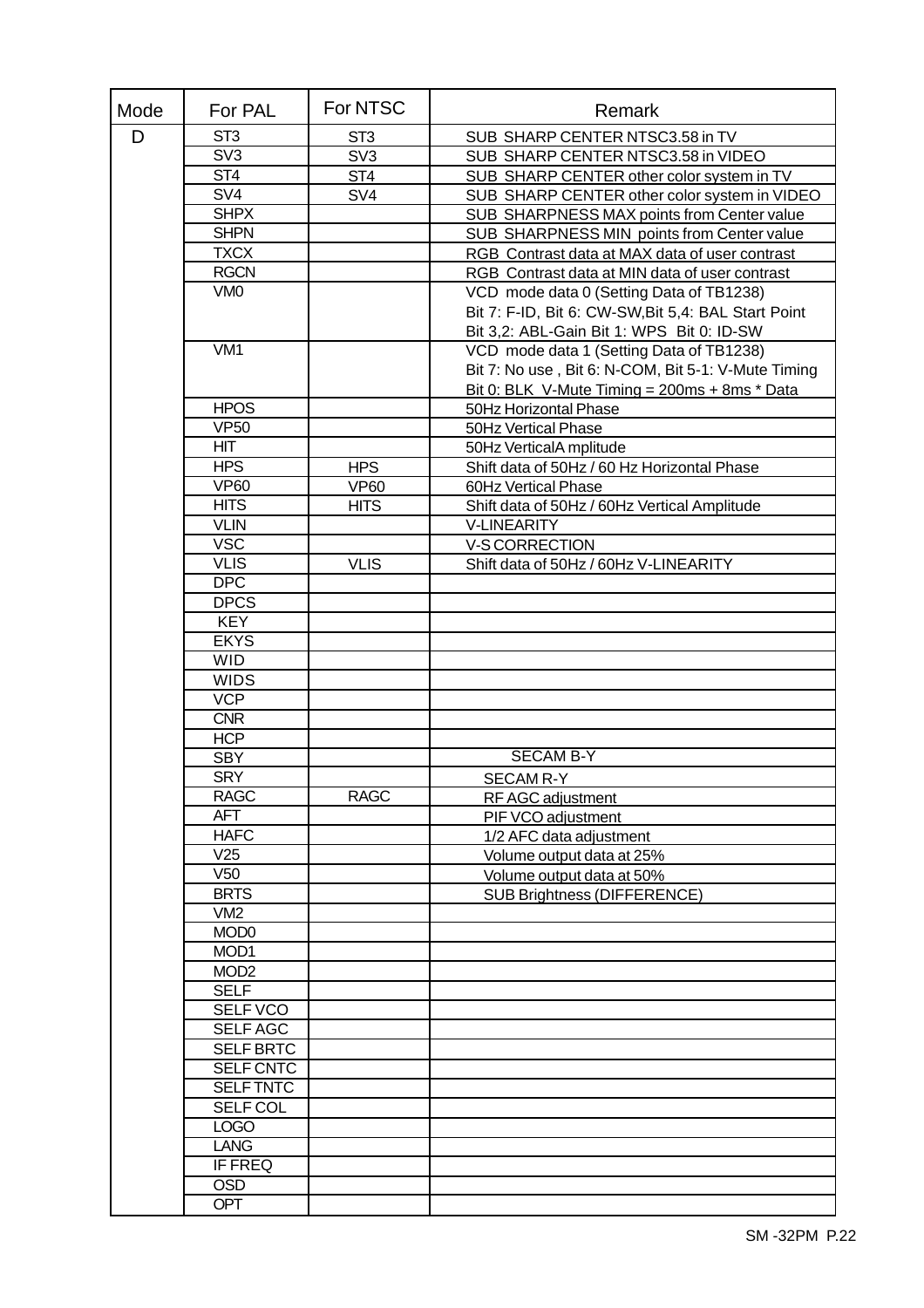## MOD0

| <b>SYS</b>                 | <b>DATA</b> |
|----------------------------|-------------|
| PAC SECAM TEXT CCD NTSC    | 46          |
| <b>PAC SECAM NTSC TEXT</b> | 42          |
| PAC SECAM NTSC CCD         | 44          |
| PAC NTSC TEXT CCD          | 06          |
| <b>PAC NTSC TEXT</b>       | 02          |
| <b>PAC NTSC CCD</b>        | 04          |
| PAL NTSC                   | 00          |
| <b>PAL SECAM NTSC</b>      | 40          |
| M∩∩1                       |             |

TABLE 1.

MOD1

| <b>PROGRAM</b> | <b>VIDEO</b>                       | <b>DATA</b> |
|----------------|------------------------------------|-------------|
| 50             | TV-VIDEO                           | 00          |
| 100            | TV-VIDEO                           | 02          |
| 50             | $TV$ -VIDEO 1 -VIDEO 2             | 10          |
| 100            | $TV$ $\neg$ VIDEO 1 $\neg$ VIDEO 2 | 12          |
|                |                                    |             |

TABLE 2.

#### MOD2

| <b>SOUND</b>         | <b>SYSTEM</b> | <b>DATA</b> |
|----------------------|---------------|-------------|
| <b>BG</b> or DK or I |               | Œ           |
| DK.I                 |               | JΑ          |
| BG.DK                |               | 0C.         |
| BG.I                 |               | າຣ          |

TABLE 3.

### LOGO

| NO LOGO     | 00 |
|-------------|----|
| <b>TEAC</b> | 01 |
| <b>ROWA</b> | በን |

# TABLE 4.

TABLE 5.

#### LANG

| <b>ENGLISH</b>             |  |
|----------------------------|--|
| <b>ENGLISH OR FRANCAIS</b> |  |

#### IF FREQ

| MHz  | <b>DATA</b> |          |
|------|-------------|----------|
| 39.5 | 02          | TABLE 6. |
| 38.9 | 03          |          |
| 38.0 | 04          |          |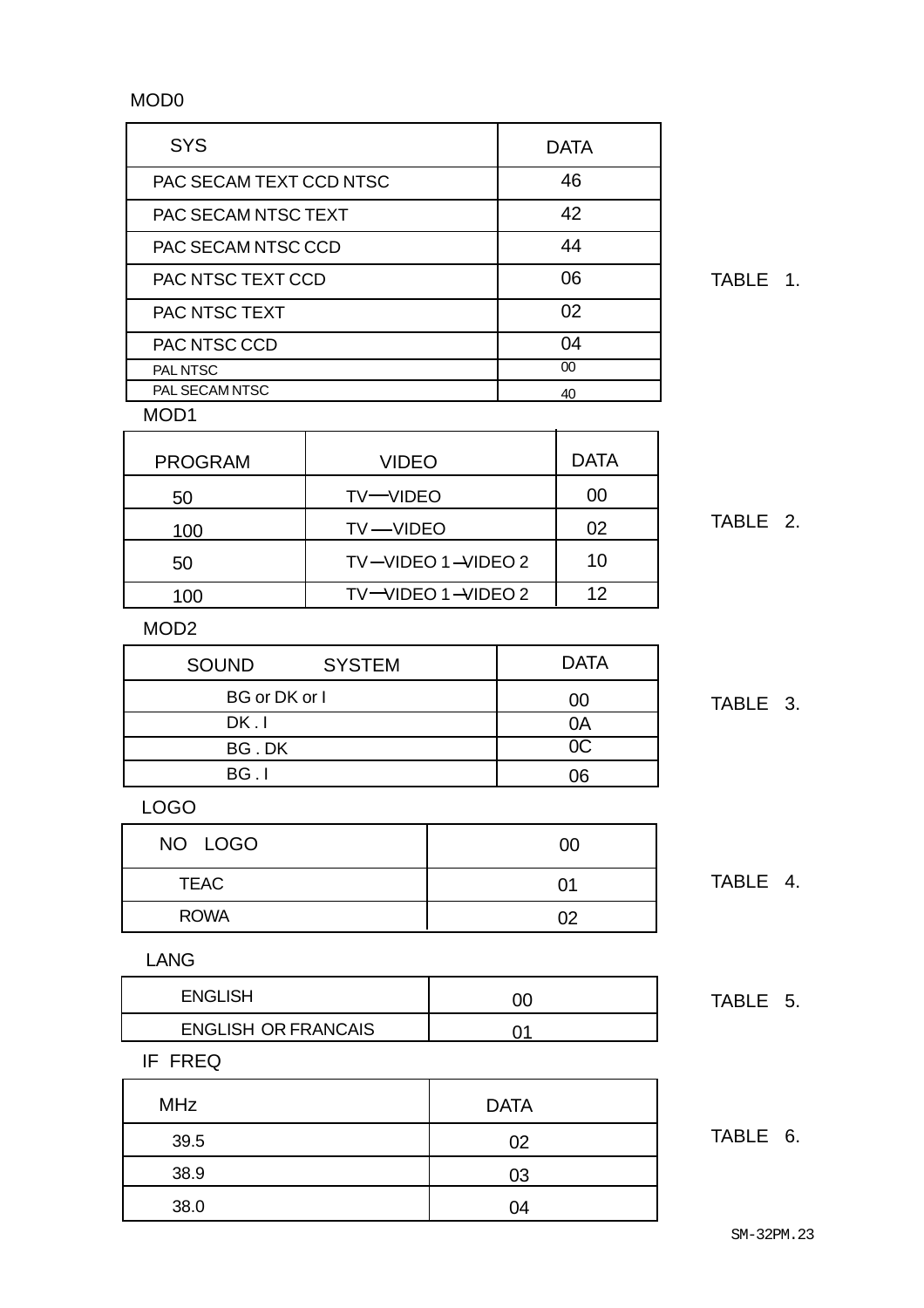| VOLTAGE TABLE FOR TRANSISTOR (ONLY FOR REFERENCE) |        |                |                |               |                |                |                |
|---------------------------------------------------|--------|----------------|----------------|---------------|----------------|----------------|----------------|
| <b>SYMBOL</b>                                     | B (V)  | C (V)          | E(V)           | <b>SYMBOL</b> | B (V)          | C (V)          | E(V)           |
| <b>0101</b>                                       | 1.3    | 9.0            | 0.6            | Q507          | $\overline{0}$ | 9.0            | 0.1            |
| Q102                                              | 3.6    | 8.9            | 2.9            | Q508          | 0.5            | 0              | 1.2            |
| Q103                                              | 4.3    | 8.9            | 3.7            | Q601          | 5.0            | 5.1            | 4.5            |
| Q104                                              | 2.8    | $\overline{0}$ | 3.5            | Q603          | 0.6            | $\mathsf{O}$   | $\overline{0}$ |
| Q105                                              | 6.3    | 8.9            | 5.5            | Q604          | 0              | 5.1            | $\overline{0}$ |
| Q106                                              | 1.4    | 0              | 2.1            | Q605          | 0              | 4.9            | $\overline{0}$ |
| Q201                                              | 17.5   | 1.1            | 17.2           | Q606          | $-0.8$         | $\overline{4}$ | $\mathbf 0$    |
| Q202                                              | 0.6    | 0              | 0              | Q801          | 3.0            | 2.3            | 2.3            |
| Q203                                              | 16     | 15.3           | 15.3           | Q803          | 0.67           | $\overline{0}$ | $\mathsf{O}$   |
| Q301                                              | 0.1    | 22.8           | $\overline{0}$ | Q901          | 8.8            | 11.9           | 8.2            |
| 0401                                              | 0.3    | 14.9           | 0              | <b>0902</b>   | 5.1            | $-0.05$        | 1.6            |
| Q402                                              | $-0.2$ | 106.0          | 0              | Q903          | 0              | 1.1            | $\overline{0}$ |
| Q403                                              | 5.5    | 7.7            | 4.9            | Q904          | $-2.5$         | 296.7          | $\mathbf 0$    |
| Q501                                              | 9.0    | 107            | 8.5            | <b>0905</b>   | 0.6            | $\overline{0}$ | $\overline{0}$ |
| Q502                                              | 9.0    | 108.7          | 8.5            | Q906          | 109.4          | 110            | 110            |
| Q503                                              | 9.0    | 105.3          | 8.5            | Q907          | 110            | 110            | 109.3          |
| Q504                                              | 2.6    | 8.5            | 2.1            | Q108          | 3.1            | 5.1            | 2.4            |
| Q505                                              | 2.6    | 8.5            | 2.1            | Q109          | 5.1            | 8.9            | 4.5            |
| Q506                                              | 2.7    | 8.5            | 2.3            | Q110          | 5.9            | 9.0            | 5.2            |

# For  $14$ ;

#### NOTE: VOLTAGE ARE TAKEN UNDER TUNED CONDITION WITH

| <b>CONTRAST</b>        | Maximum Position             |
|------------------------|------------------------------|
| <b>BRIGHINESS</b>      | Maximum Position             |
| <b>COLOR</b>           | <b>Maximum Position</b>      |
| SIGNAL INPUT           | $70dB + 10dB$                |
| <b>CHANNEL SETTING</b> | The Last Channel of UHF High |
| SIGNAL PATTERN         | Colour Bar                   |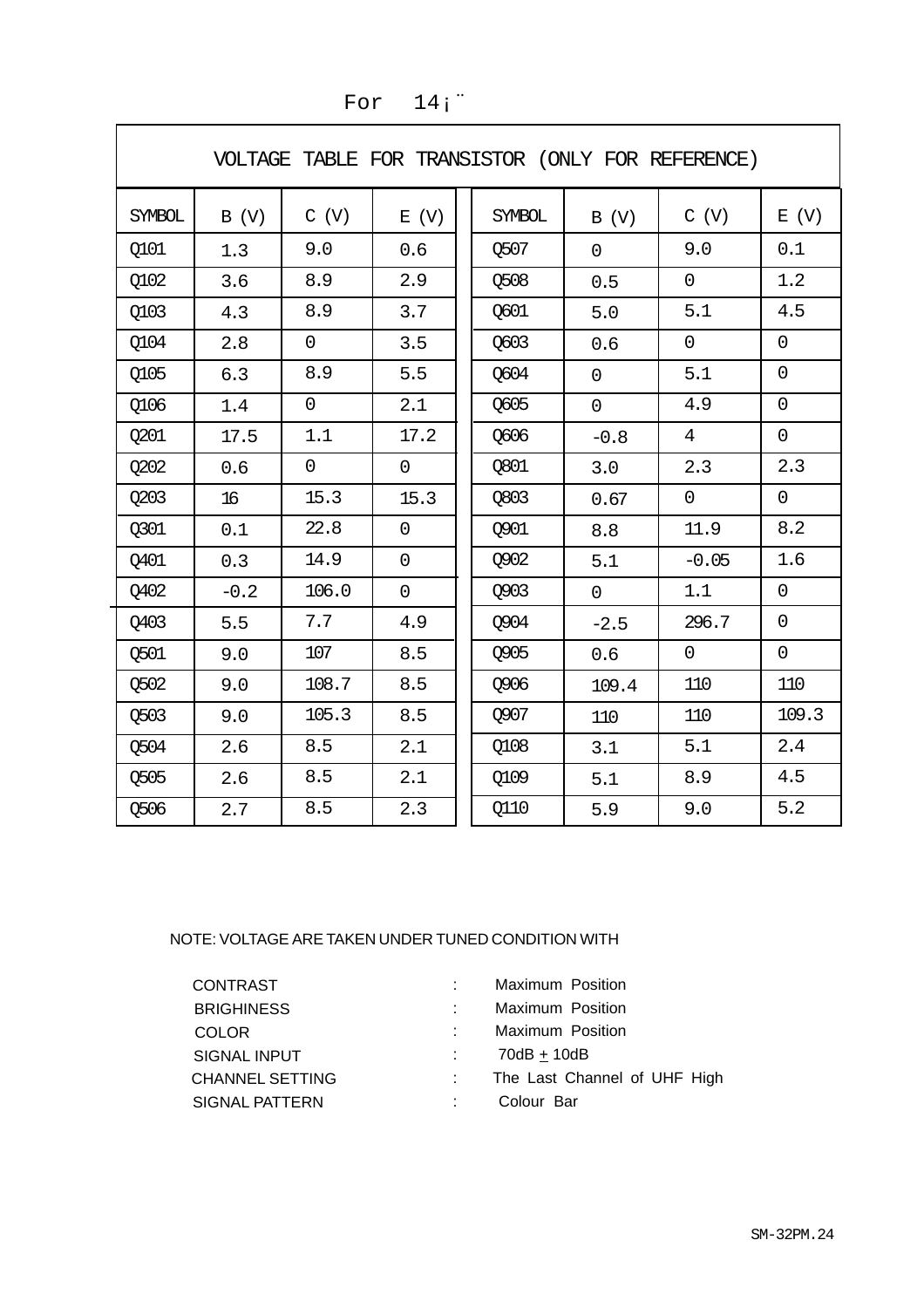| VOLTAGE TABLE FOR TRANSISTOR (ONLY FOR REFERENCE) |                  |                  |                |               |             |                |                |
|---------------------------------------------------|------------------|------------------|----------------|---------------|-------------|----------------|----------------|
| SYMBOL                                            | B(V)             | C(V)             | E(V)           | <b>SYMBOL</b> | B(V)        | C(V)           | E(V)           |
| Q101                                              | 1.3              | 9.0              | 0.6            | Q603          | 0.6         | $\mathbf 0$    | $\overline{0}$ |
| Q102                                              | 3.6              | 8.9              | 2.9            | Q604          | $\mathsf 0$ | 5.1            | $\pmb{0}$      |
| Q103                                              | 4.3              | 8.9              | 3.7            | Q605          | $\pmb{0}$   | 4.9            | $\pmb{0}$      |
| Q104                                              | 2.8              | $\pmb{0}$        | 3.5            | Q606          | $-0.8$      | $\overline{4}$ | $\pmb{0}$      |
| Q105                                              | 6.3              | 8.9              | 5.5            | Q901          | 8.8         | 11.9           | 8.2            |
| Q106                                              | 1.4              | $\mathsf 0$      | 2.1            | Q902          | 5.1         | $-0.05$        | 1.6            |
| Q108                                              | 3.1              | 5.1              | 2.4            | Q903          | $\mathsf 0$ | 1.1            | $\pmb{0}$      |
| Q109                                              | 5.1              | 8.9              | 4.5            | Q904          | $-2.5$      | 296.7          | 0              |
| Q110                                              | 5.9              | 9.0              | 5.2            | Q905          | $0.6\,$     | 0              | $\pmb{0}$      |
| Q201                                              | 17.5             | 1.1              | 17.2           | Q906          | 109.4       | 110            | 110            |
| Q202                                              | 0.6              | $\mathsf 0$      | $\mathsf 0$    | Q907          | 110         | 110            | 109.3          |
| Q203                                              | 16               | 15.3             | 15.3           | Q001          | $\pmb{0}$   | 8.9            | <b>GND</b>     |
| Q301                                              | 0.1              | 22.8             | $\mathsf 0$    |               |             |                |                |
| Q401                                              | 0.3              | 14.9             | $\mathbf 0$    |               |             |                |                |
| Q402                                              | $-0.2$           | 106.1            | $\mathbf 0$    |               |             |                |                |
| Q403                                              | 5.5              | 7.7              | 4.9            |               |             |                |                |
| Q501                                              | 9.0              | 107              | 8.5            |               |             |                |                |
| Q502                                              | 9.0              | 108.7            | 8.5            |               |             |                |                |
| Q503                                              | 9.0              | 105.7            | 8.5            |               |             |                |                |
| Q504                                              | 2.6              | 8.5              | 2.1            |               |             |                |                |
| Q505                                              | 2.6              | 8.5              | 2.1            |               |             |                |                |
| Q506                                              | 2.7              | 8.5              | 2.3            |               |             |                |                |
| Q507                                              | $\mathbf 0$      | 9.0              | 0.1            |               |             |                |                |
| Q508                                              | 0.5              | $\mathsf 0$      | 1.2            |               |             |                |                |
| Q601                                              | 5.0              | 5.1              | 4.5            |               |             |                |                |
| Q801                                              | $\overline{3.0}$ | $\overline{2.3}$ | 2.3            |               |             |                |                |
| Q803                                              | 0.67             | $\overline{0}$   | $\overline{0}$ |               |             |                |                |

FOR 20" ~ 21"

#### NOTE: VOLTAGE ARE TAKEN UNDER TUNED CONDITION WITH

| <b>CONTRAST</b>        | Maximum Position             |
|------------------------|------------------------------|
| <b>BRIGHINESS</b>      | Maximum Position             |
| <b>COLOR</b>           | Maximum Position             |
| <b>SIGNAL INPUT</b>    | 70dB + 10dB                  |
| <b>CHANNEL SETTING</b> | The Last Channel of UHF High |
| SIGNAL PATTERN         | Colour Bar                   |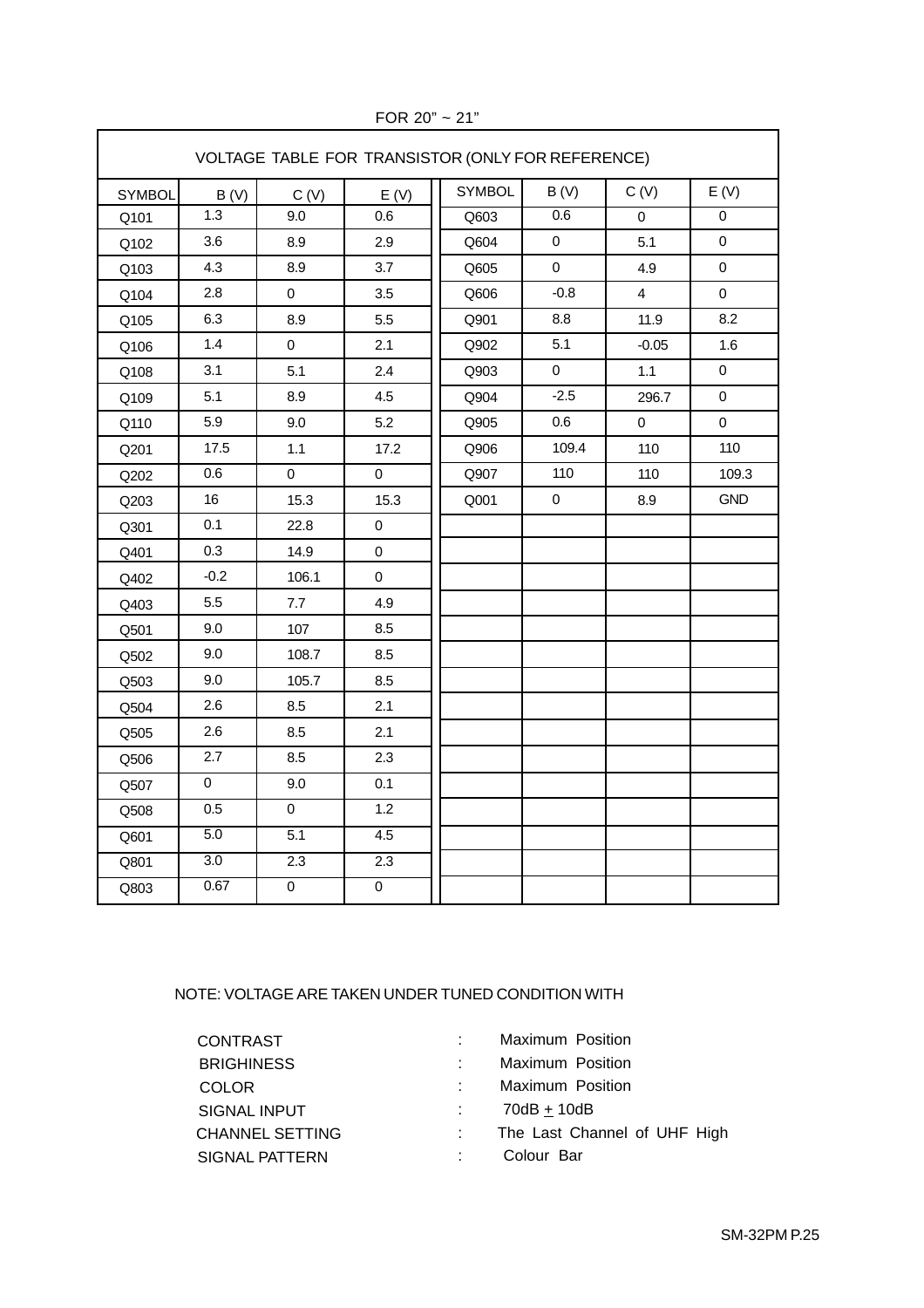| VOLTAGE TABLE FOR IC (ONLY FOR REFERENCES)<br>(FOR 1P.TEXT) |                                  |                                    |                        |                             |                        |
|-------------------------------------------------------------|----------------------------------|------------------------------------|------------------------|-----------------------------|------------------------|
| <b>SYMBOL</b><br>PIN NO.                                    | IC101                            | IC601                              | <b>IC801</b>           | IC802                       | IC302                  |
| 1                                                           | 5                                | <b>GND</b>                         | 5                      | 0                           | 2.6                    |
| $\overline{c}$                                              | $\overline{3.6}$                 | 4.7                                | $\overline{2}$         | $\overline{0}$              | $\overline{NC}$        |
| 3                                                           | 8.9                              | $\overline{5}$                     | $\overline{3.6}$       | 0                           | 2.5                    |
| $\overline{4}$                                              | $\overline{2.5}$                 | $\overline{0}$                     | $\overline{0}$         | $\mathsf 0$                 | 2.5                    |
| $\overline{5}$                                              | $\mathbf 0$                      | $\overline{0}$                     | <b>GND</b>             | $\overline{5}$              | 2.5                    |
| 6                                                           | 0.4                              | $\mathbf 0$                        | $\sqrt{5}$             | $\overline{\mathbf{4}}$     | $2.5\,$                |
| $\overline{7}$                                              | 0                                | $\overline{5}$                     | 2.2                    | $\overline{0}$              | 4.6                    |
| 8                                                           | 4.5                              | $\overline{5}$                     | 2.4                    | 1.6                         | NC                     |
| $\overline{9}$                                              | 4.2<br>2.3                       | $\overline{5}$<br>$\boldsymbol{0}$ | 2.5<br>$\overline{5}$  | $\pmb{0}$<br>$\overline{0}$ | 4.9                    |
| 10<br>11                                                    | 2.5                              | $\overline{5}$                     | <b>GND</b>             | 1.1                         | NC<br>$\mathbf 0$      |
| 12                                                          | $\pmb{0}$                        | $\overline{5}$                     | $\overline{NC}$        | <b>GND</b>                  | 2.9                    |
| 13                                                          | $\overline{0}$                   | $\overline{2.6}$                   | $\overline{5}$         | $\overline{5}$              | 3.3                    |
| 14                                                          | 2.6                              | $\overline{\text{NC}}$             | <b>GND</b>             | $\overline{\text{NC}}$      | $2.5\,$                |
| 15                                                          | 2.4                              | $\overline{5}$                     | 0.2                    | $\overline{3.2}$            | $\overline{2.6}$       |
| 16                                                          | $\overline{2.6}$                 | $\overline{5}$                     | 0.2                    | 2.9                         | NC                     |
| 17                                                          | $\overline{9}$                   | $\overline{\text{NC}}$             | 0.2                    | $\overline{\text{NC}}$      | 0.7                    |
| 18                                                          | $\overline{2.9}$                 | $\overline{\text{NC}}$             | 2.6                    | 0                           | 4.9                    |
| 19                                                          | $\overline{2.7}$                 | $\overline{\text{NC}}$             | 1.6                    | $\overline{0}$              | 2.7                    |
| 20                                                          | 2.8                              | $\overline{\text{NC}}$             | <b>GND</b>             |                             | $\overline{\text{NC}}$ |
| 21                                                          | $\overline{5.3}$                 | <b>GND</b>                         | $\overline{NC}$        |                             | 1.4                    |
| $\overline{22}$                                             | $\overline{4}$                   | $\overline{0}$                     | 2.5                    |                             |                        |
| 23                                                          | $\overline{4.8}$                 | $\overline{0}$                     | $\overline{NC}$        |                             |                        |
| 24                                                          | $\overline{1}$                   | $\overline{0}$                     | 2.9                    |                             |                        |
| $\overline{25}$                                             | $\overline{1.8}$                 | $\overline{\mathfrak{o}}$          | $\overline{3.2}$       |                             |                        |
| 26                                                          | $\overline{5}$                   | $\overline{4}$                     | $\overline{\text{NC}}$ |                             |                        |
| 27                                                          | $\overline{5}$<br>$\overline{9}$ | 4.9<br>$\overline{5}$              | NC<br>NC               |                             |                        |
| 28                                                          | 5.2                              | $\overline{5}$                     | $\overline{NC}$        |                             |                        |
| 29<br>30                                                    | 1.6                              | <b>GND</b>                         | $\overline{\text{NC}}$ |                             |                        |
| 31                                                          | $\overline{4.8}$                 | 2.2                                | $\overline{\text{NC}}$ |                             |                        |
| 32                                                          | 1.9                              | 2.2                                | $\overline{NC}$        |                             |                        |
| 33                                                          | <b>GND</b>                       | 0.2                                | NC                     |                             |                        |
| 34                                                          | 1.2                              | 0.2                                | $NC$                   |                             |                        |
| 35                                                          | 2.9                              | $\overline{5}$                     | $\overline{\text{NC}}$ |                             |                        |
| 36                                                          | $\overline{5.2}$                 | 4.8                                | $\overline{NC}$        |                             |                        |
| 37                                                          | 2.5                              | 5                                  | <b>NC</b>              |                             |                        |
| 38                                                          | 2.5                              | $\overline{3.2}$                   | $\overline{NC}$        |                             |                        |
| 39                                                          | 2.9                              | 0.3                                | $\overline{\text{NC}}$ |                             |                        |
| 40                                                          | $\overline{7}$                   | $\mathsf{O}\xspace$                | $\overline{NC}$        |                             |                        |
| 41                                                          | 1.6                              | $\overline{0}$                     |                        |                             |                        |
| 42                                                          | <b>GND</b>                       | $\overline{5}$                     |                        |                             |                        |
| 43                                                          | $\overline{3.2}$<br>2.3          |                                    |                        |                             |                        |
| 44                                                          | 2.9                              |                                    |                        |                             |                        |
| 45<br>46                                                    | 4.9                              |                                    |                        |                             |                        |
| 47                                                          | $\overline{3.7}$                 |                                    |                        |                             |                        |
| 48                                                          | $\overline{4}$                   |                                    |                        |                             |                        |
| 49                                                          | <b>GND</b>                       |                                    |                        |                             |                        |
| 50                                                          | $\overline{8}$                   |                                    |                        |                             |                        |
| $\overline{51}$                                             | $\overline{8}$                   |                                    |                        |                             |                        |
| 52                                                          | 8.8                              |                                    |                        |                             |                        |
| 53                                                          | 4.6                              |                                    |                        |                             |                        |
| 54                                                          | 5.8                              |                                    |                        |                             |                        |
| 55                                                          | 8.8                              |                                    |                        |                             |                        |
| 56                                                          | 5.5                              |                                    |                        |                             |                        |

NOTE : VOLTAGE ARE TAKEN UNDER TUNED CONDITION WITH

| <b>SHARP</b>           |          | Maximum Position             |
|------------------------|----------|------------------------------|
| <b>CONTRAST</b>        | ÷        | <b>Maximum Position</b>      |
| <b>BRIGHINESS</b>      | ÷.       | <b>Maximum Position</b>      |
| <b>COLOR</b>           | <b>.</b> | <b>Maximum Position</b>      |
| SIGNAL INPUT           | di s     | 70dB +10dB                   |
| <b>CHANNEL SETTING</b> | ٠        | The Last Channel of UHF High |
| SIGNAL PATTERN         |          | Colour Bar                   |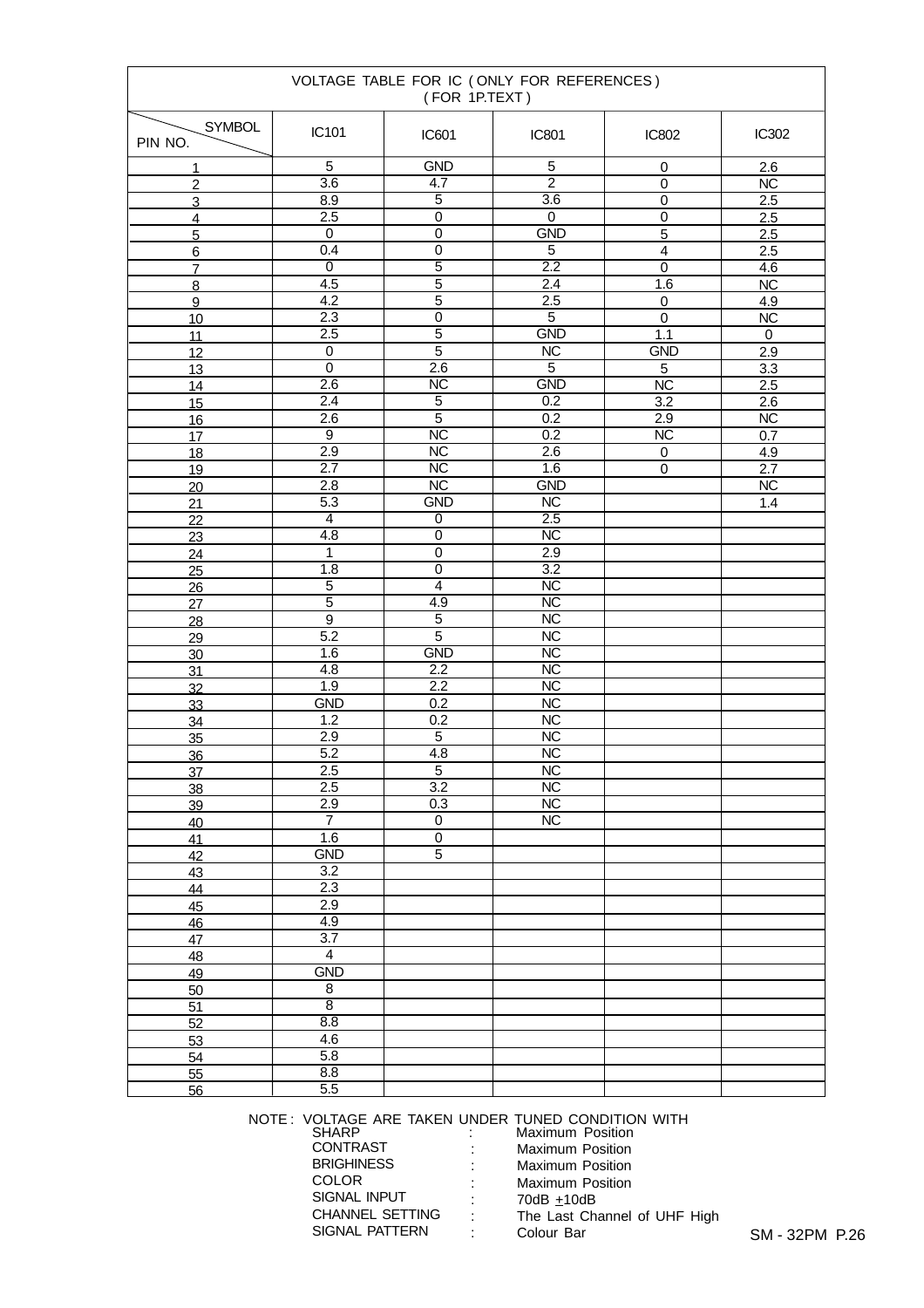| VOLTAGE TABLE FOR IC (ONLY FOR REFERENCES)<br>(FOR 1P.TEXT) |       |                   |                  |                |                                  |
|-------------------------------------------------------------|-------|-------------------|------------------|----------------|----------------------------------|
| SYMBOL<br>PIN NO.                                           | IC401 | IC402             | IC201            | <b>IC901</b>   | IC301                            |
| $\mathbf{1}$                                                | GND   | $\overline{12.2}$ | $\overline{2}$   | 11.2           | 8.8                              |
| $\overline{2}$                                              | 12.7  | GND               | $\overline{2.1}$ | GND            | $\overline{0}$                   |
| $\overline{3}$                                              | 24.4  | $\overline{9}$    | <b>GND</b>       | $\overline{5}$ | $\overline{0}$                   |
| $\overline{4}$                                              | 0.9   |                   | 5.2              |                | $\overline{0}$                   |
| $\overline{5}$                                              | 0.9   |                   | GND              |                | GND                              |
| $6 \overline{}$                                             | 24.3  |                   | 7.5              |                | 10.4                             |
| $\overline{7}$                                              | 1.2   |                   | 15.3             |                | $\overline{0}$<br>$\overline{0}$ |
| $\overline{8}$<br>$\overline{9}$                            |       |                   |                  |                | $\boldsymbol{9}$                 |
| 10                                                          |       |                   |                  |                |                                  |
| $\overline{11}$                                             |       |                   |                  |                |                                  |
| 12                                                          |       |                   |                  |                |                                  |
| 13                                                          |       |                   |                  |                |                                  |
| 14                                                          |       |                   |                  |                |                                  |
| 15                                                          |       |                   |                  |                |                                  |
| 16                                                          |       |                   |                  |                |                                  |
| 17<br>18                                                    |       |                   |                  |                |                                  |
| 19                                                          |       |                   |                  |                |                                  |
| 20                                                          |       |                   |                  |                |                                  |
| 21                                                          |       |                   |                  |                |                                  |
| $\overline{22}$                                             |       |                   |                  |                |                                  |
| 23                                                          |       |                   |                  |                |                                  |
| 24                                                          |       |                   |                  |                |                                  |
| 25                                                          |       |                   |                  |                |                                  |
| 26                                                          |       |                   |                  |                |                                  |
| 27                                                          |       |                   |                  |                |                                  |
| $\overline{28}$<br>29                                       |       |                   |                  |                |                                  |
| 30                                                          |       |                   |                  |                |                                  |
| 31                                                          |       |                   |                  |                |                                  |
| 32                                                          |       |                   |                  |                |                                  |
| 33                                                          |       |                   |                  |                |                                  |
| 34                                                          |       |                   |                  |                |                                  |
| $\frac{35}{5}$                                              |       |                   |                  |                |                                  |
| 36                                                          |       |                   |                  |                |                                  |
| 37<br>38                                                    |       |                   |                  |                |                                  |
| 39                                                          |       |                   |                  |                |                                  |
| 40                                                          |       |                   |                  |                |                                  |
| 41                                                          |       |                   |                  |                |                                  |
| 42                                                          |       |                   |                  |                |                                  |
| 43                                                          |       |                   |                  |                |                                  |
| 44                                                          |       |                   |                  |                |                                  |
| 45                                                          |       |                   |                  |                |                                  |
| 46                                                          |       |                   |                  |                |                                  |
| 47<br>48                                                    |       |                   |                  |                |                                  |
| 49                                                          |       |                   |                  |                |                                  |
| 50                                                          |       |                   |                  |                |                                  |
| $\overline{51}$                                             |       |                   |                  |                |                                  |
| 52                                                          |       |                   |                  |                |                                  |
| 53                                                          |       |                   |                  |                |                                  |
| 54                                                          |       |                   |                  |                |                                  |
| 55                                                          |       |                   |                  |                |                                  |
| 56                                                          |       |                   |                  |                |                                  |

#### NOTE : VOLTAGE ARE TAKEN UNDER TUNED CONDITION WITH

| <b>CONTRAST</b>        |  |
|------------------------|--|
| <b>BRIGHINESS</b>      |  |
| <b>COLOR</b>           |  |
| SIGNAL INPUT           |  |
| <b>CHANNEL SETTING</b> |  |
| SIGNAL PATTERN         |  |

Maximum Position Maximum Position Maximum Position 70dB  $\pm$ 10dB The Last Channel of UHF High Colour Bar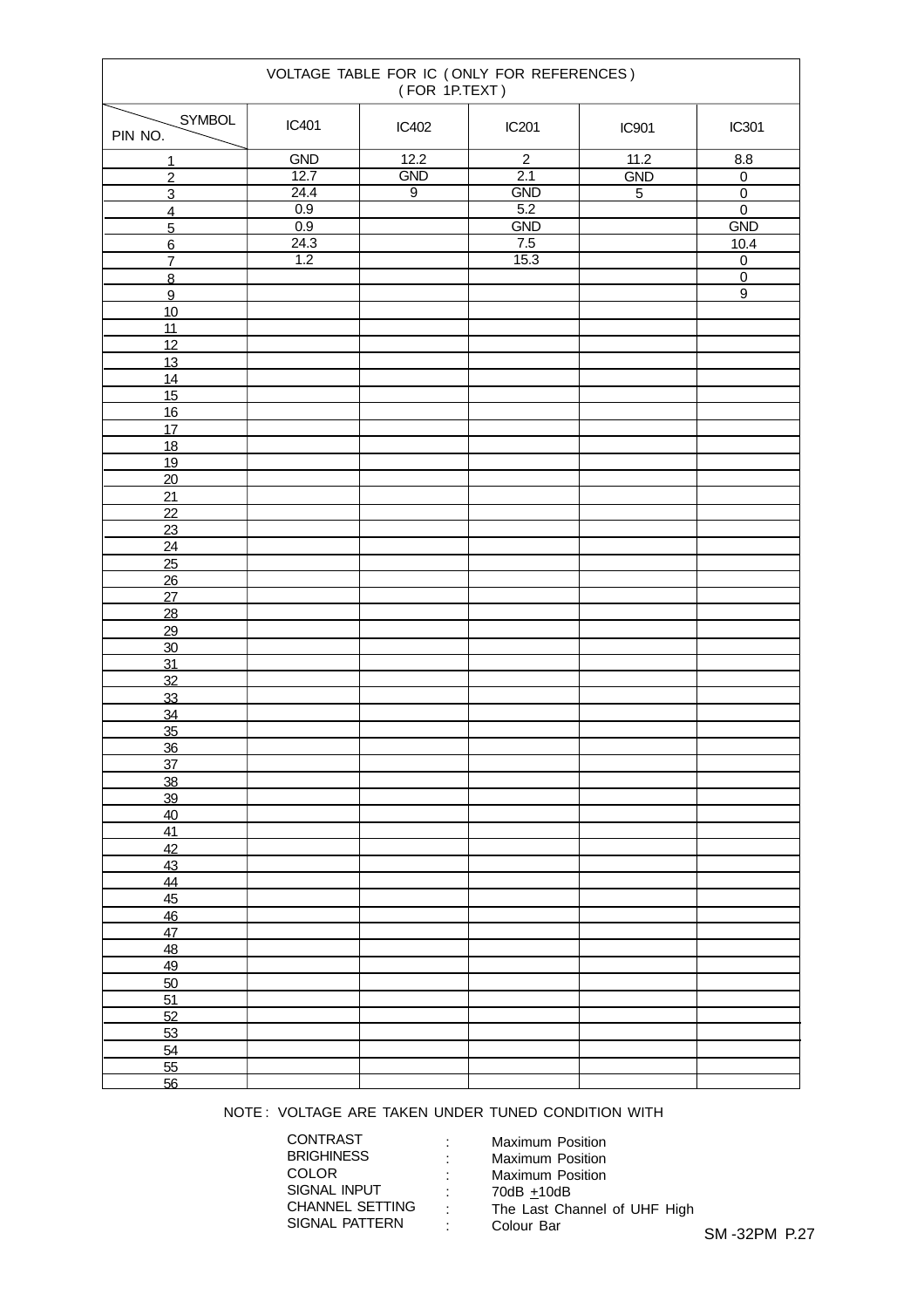| VOLTAGE TABLE FOR IC (ONLY FOR REFERENCES)<br>(FOR 1P.TEXT) |                             |                |  |  |  |
|-------------------------------------------------------------|-----------------------------|----------------|--|--|--|
| SYMBOL<br>PIN NO.                                           | <b>IC001</b>                | IC602          |  |  |  |
| 1                                                           | GND                         | <b>GND</b>     |  |  |  |
| $\overline{2}$                                              | <b>GND</b>                  | <b>GND</b>     |  |  |  |
| $\overline{3}$                                              | 2.4                         | <b>GND</b>     |  |  |  |
| $\overline{4}$                                              | 4.4                         | <b>GND</b>     |  |  |  |
| $\overline{5}$                                              | $\overline{0}$              | $\overline{5}$ |  |  |  |
| $6 \overline{}$                                             | <b>GND</b>                  | $\overline{5}$ |  |  |  |
| $\overline{7}$                                              | <b>GND</b>                  | $\overline{0}$ |  |  |  |
| $\overline{8}$                                              | <b>GND</b>                  | $\overline{5}$ |  |  |  |
| $\overline{9}$                                              | $\pmb{0}$<br>$\overline{0}$ |                |  |  |  |
| 10<br>11                                                    | $\overline{0}$              |                |  |  |  |
| 12                                                          | 4.4                         |                |  |  |  |
| 13                                                          | 1.7                         |                |  |  |  |
| 14                                                          | 4.4                         |                |  |  |  |
| 15                                                          | $\overline{\text{NC}}$      |                |  |  |  |
| 16                                                          | $\overline{9}$              |                |  |  |  |
| 17                                                          |                             |                |  |  |  |
| 18                                                          |                             |                |  |  |  |
| 19                                                          |                             |                |  |  |  |
| 20                                                          |                             |                |  |  |  |
| 21                                                          |                             |                |  |  |  |
| $\overline{22}$                                             |                             |                |  |  |  |
| 23                                                          |                             |                |  |  |  |
| 24                                                          |                             |                |  |  |  |
| $\overline{25}$                                             |                             |                |  |  |  |
| 26                                                          |                             |                |  |  |  |
| 27                                                          |                             |                |  |  |  |
| $\overline{28}$                                             |                             |                |  |  |  |
| 29<br>$\overline{30}$                                       |                             |                |  |  |  |
| 31                                                          |                             |                |  |  |  |
| 32                                                          |                             |                |  |  |  |
| 33                                                          |                             |                |  |  |  |
| 34                                                          |                             |                |  |  |  |
| 35                                                          |                             |                |  |  |  |
| 36                                                          |                             |                |  |  |  |
| $\overline{37}$                                             |                             |                |  |  |  |
| 38                                                          |                             |                |  |  |  |
| 39                                                          |                             |                |  |  |  |
| 40                                                          |                             |                |  |  |  |
| 41                                                          |                             |                |  |  |  |
| 42                                                          |                             |                |  |  |  |
| 43                                                          |                             |                |  |  |  |
| 44                                                          |                             |                |  |  |  |
| 45<br>46                                                    |                             |                |  |  |  |
| 47                                                          |                             |                |  |  |  |
| 48                                                          |                             |                |  |  |  |
| 49                                                          |                             |                |  |  |  |
| 50                                                          |                             |                |  |  |  |
| 51                                                          |                             |                |  |  |  |
| 52                                                          |                             |                |  |  |  |
| 53                                                          |                             |                |  |  |  |
| 54                                                          |                             |                |  |  |  |
| 55                                                          |                             |                |  |  |  |
| 56                                                          |                             |                |  |  |  |

NOTE : VOLTAGE ARE TAKEN UNDER TUNED CONDITION WITH

| CONTRAST               |  |
|------------------------|--|
| <b>BRIGHINESS</b>      |  |
| COLOR                  |  |
| <b>SIGNAL INPUT</b>    |  |
| <b>CHANNEL SETTING</b> |  |
| SIGNAL PATTERN         |  |
|                        |  |

Maximum Position Maximum Position Maximum Position  $70dB \pm 10dB$ The Last Channel of UHF High Colour Bar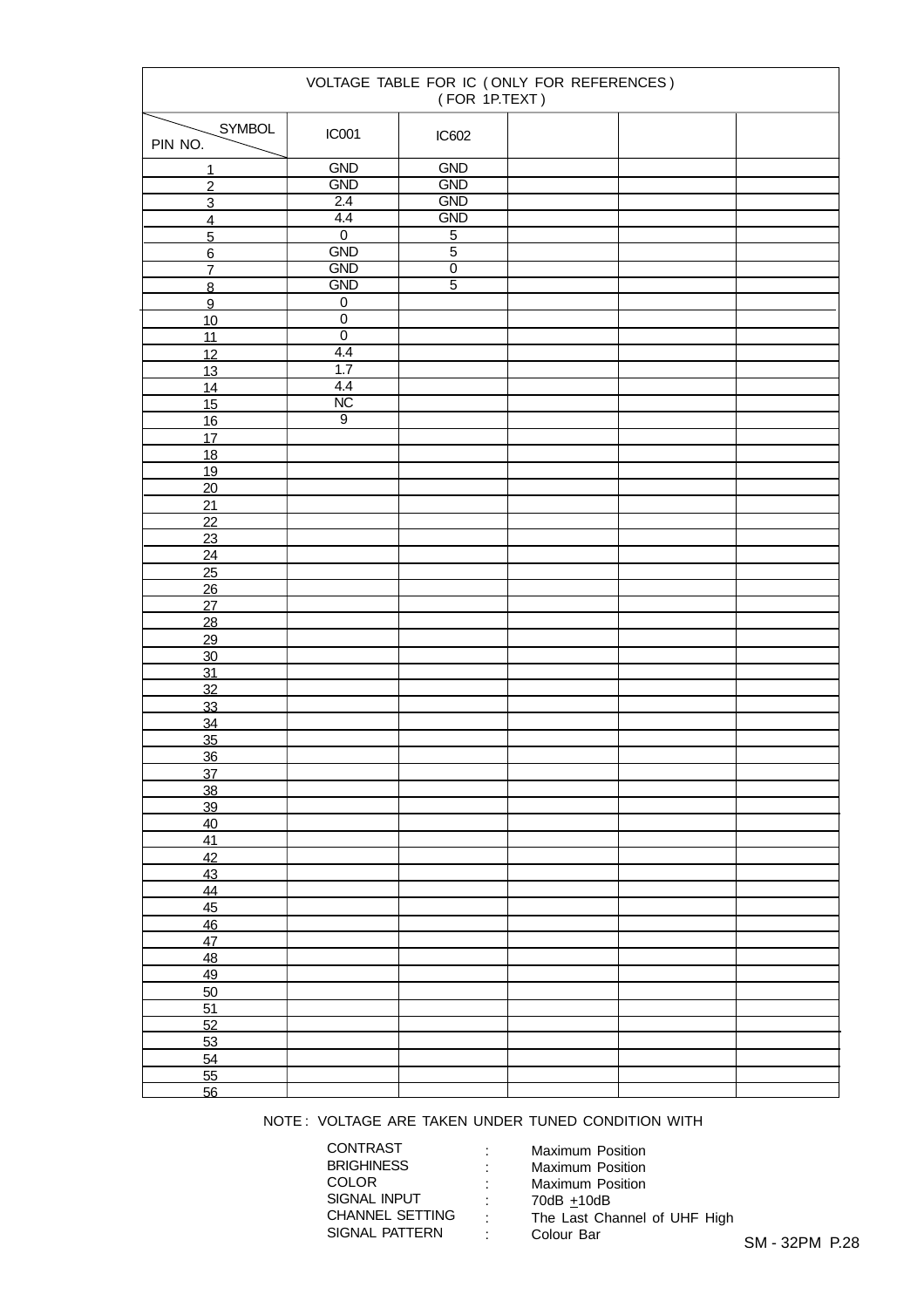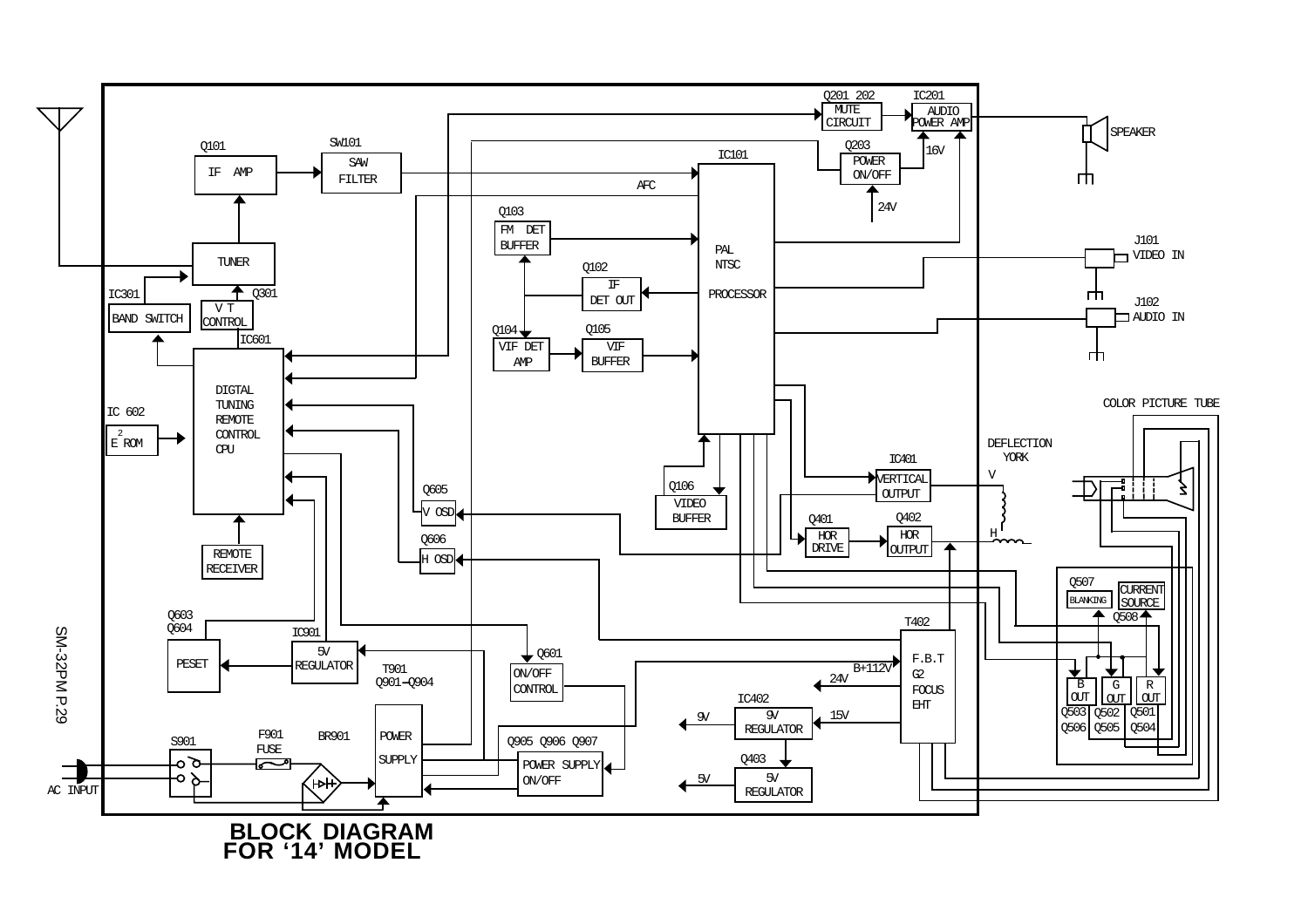**FOR '14' MODEL W TELETEXT & CCD**

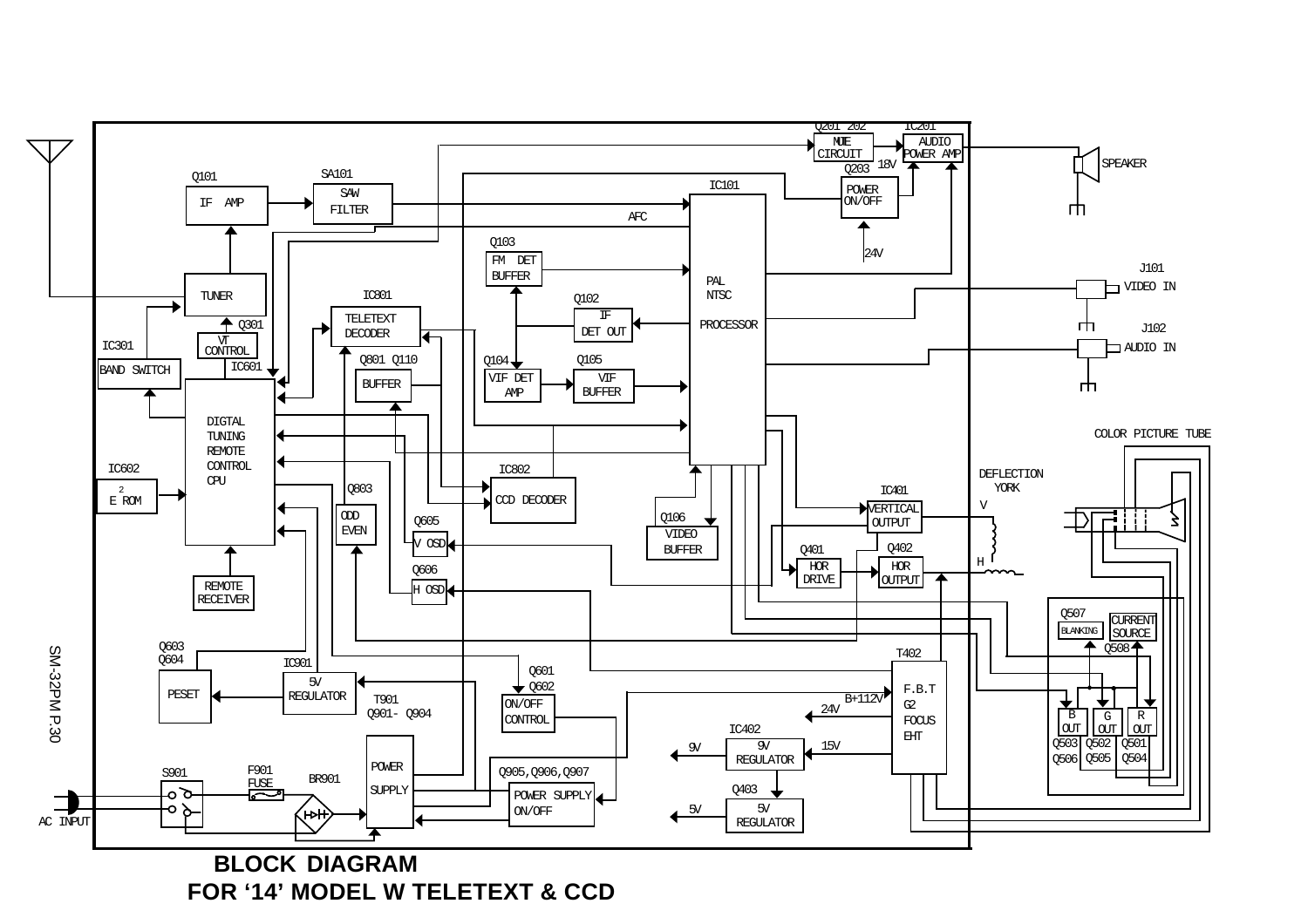**BLOCK DIAGRAM**

**FOR 20",21" MODEL**

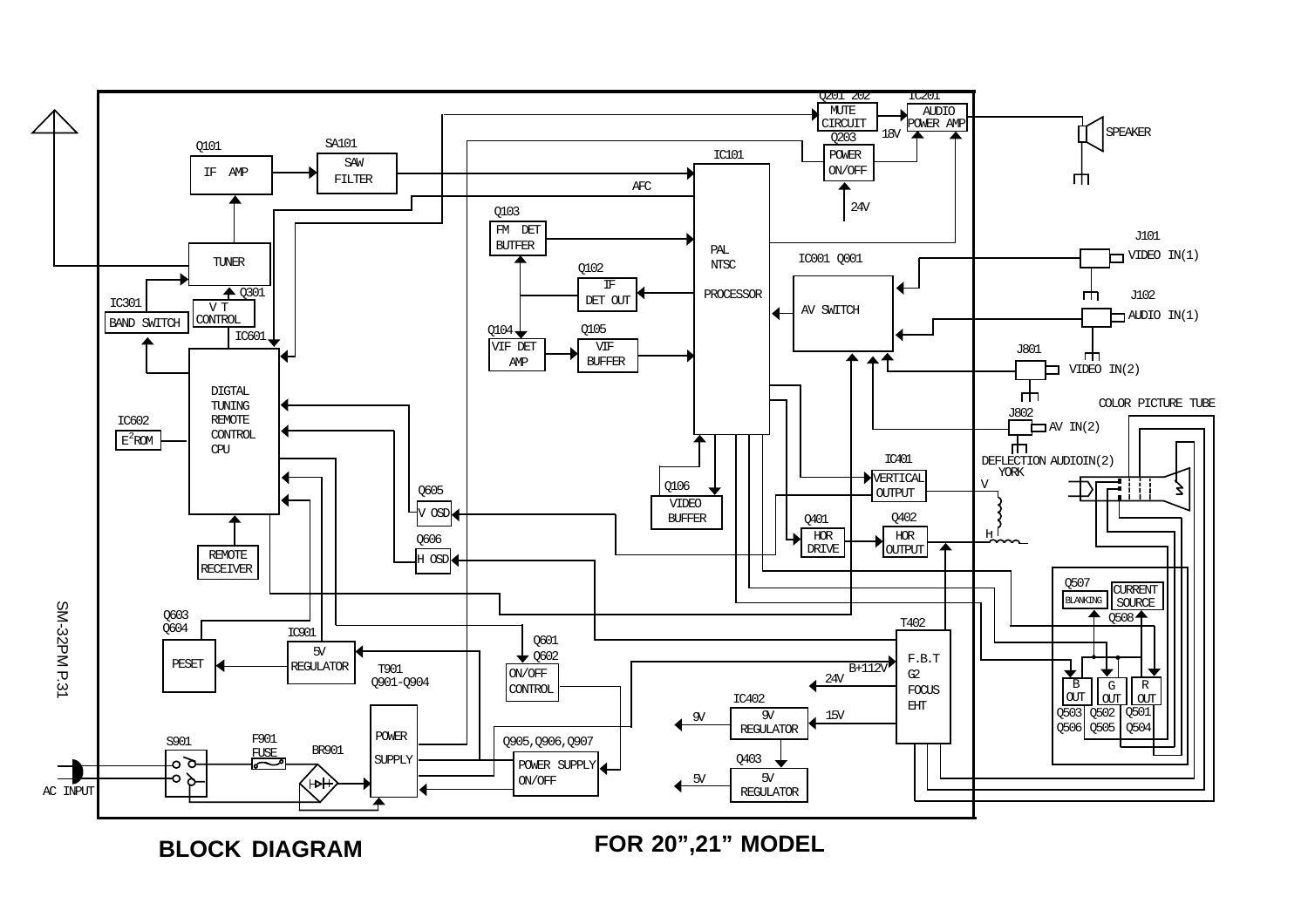# **BLOCK DIAGRAM FOR 20",21" MODEL W TELETEXT & CCD**

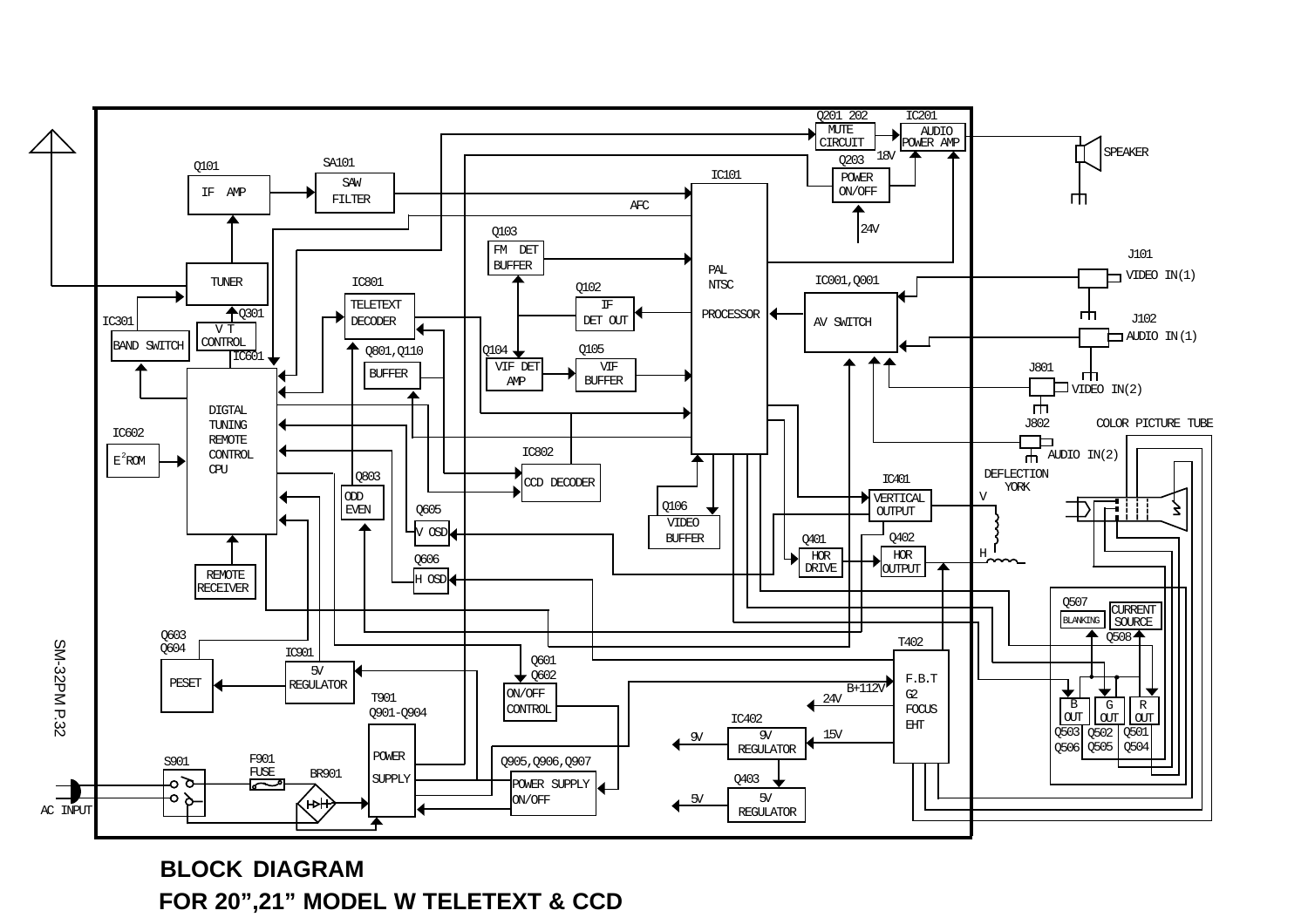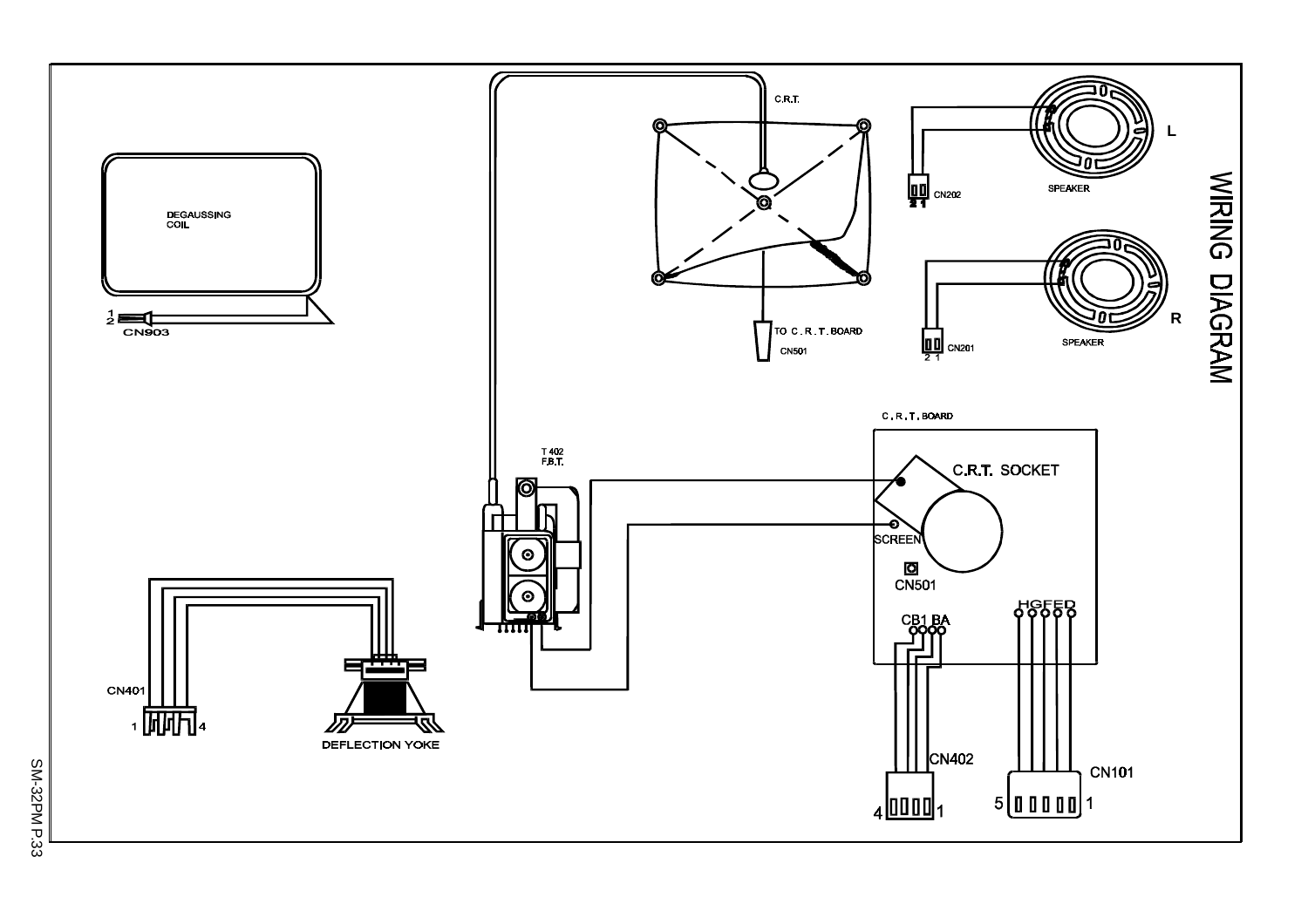| PART_NO       | <b>DESC</b>                          |                | <b>QTY LOCATION</b> |
|---------------|--------------------------------------|----------------|---------------------|
|               | 155-R63311-07-03 REMOTE CONTROL      |                |                     |
| 107-800455-4G | RESONATOR 455 KHZ ET455Z PO          | 1              | CF701               |
|               | <b>CARBON FILM RESISTOR 2.2 OHM</b>  |                |                     |
| 113-229105-17 | $1/4W + 5%$                          | 1.             | R701                |
|               | <b>CARBON FILM RESISTOR 5.6K OHM</b> |                |                     |
| 113-562005-17 | $1/16W + 5%$                         | 1              | R703                |
|               | <b>CARBON FILM RESISTOR 6.8K OHM</b> |                |                     |
| 113-682005-17 | $1/16W + 5%$                         | 1.             | R702                |
|               | CERAMIC CAP, 100 PF 50V +-10%        |                |                     |
| 123-101350-60 | (SL TYPE) "SMART GOOD"               | 2              | C701,702            |
|               | ELECT CAP. 10 MFD 16V +-20%          |                |                     |
| 127-106042-0T | <b>{TAPING} "NANTONG"</b>            | $\mathbf 1$    | C703                |
| 130-134148-01 | <b>SILICON DIODE IN4148</b>          | $\overline{7}$ | D701-707            |
|               | <b>INFRARED EMITTER EL-1L1</b>       |                |                     |
| 130-600101-0G | <b>KODENS HI "GUANG ZHOU</b>         | $\mathbf{1}$   | <b>LED701</b>       |
| 131-232001-00 | <b>TRANSISTOR 2SC2001L NEC</b>       | $\mathbf 1$    | Q701                |
| 133-119028-14 | I.C. TC9028AF-023 TOSHIBA            | $\mathbf 1$    | <b>IC701</b>        |
| 172-726000-99 | <b>BARE WIRE 54MM</b>                | $\overline{0}$ | W701                |
| 190-R63314-02 | REMOTE P.C.B. (050199)               | 1              |                     |
|               | SELF-TAPPING SCREW 2.6 X 8 P/T       |                |                     |
| 516-260408-10 | (HARDEN)                             | 2              | <b>FOR HANDSET</b>  |
| 774-R63301-00 | <b>BATTERY SPRING (+VE)</b>          | 1              |                     |
| 774-R63302-00 | <b>BATTERY SPRING (-VE)</b>          | 1              |                     |
| 774-R63303-00 | BATTERY SPRING (+-VE)                | 1              |                     |
|               | POLYBAG 4" X 11" X 0.04MM W/RE-      |                |                     |
| 810-041104-13 | <b>CYCLING MARK</b>                  | 1              | <b>FOR HANDSET</b>  |
| 849-R63301-00 | KEY PAD {FULL 40 KEYS}               | 1              |                     |
|               | DIAL KEY PLATE - W/CCD/TXT/SYS       |                |                     |
| 892-R63330-01 | (TOSHIBA IýC)(13 KEYS)               | 1              |                     |
|               | <b>HANDSET TOP CAB.- MATT BLK W/</b> |                |                     |
| 900-R63302-55 | SILVER 8001C S.S.{TOSHIBA IýC}       | 1              |                     |
|               | <b>HANDSET BOTTOM CABINET -</b>      |                |                     |
| 902-R63302-03 | <b>MATT BLACK SPRAYED</b>            | 1              |                     |
|               | REMOTE BATTERY DOOR - TEAC           |                |                     |
| 910-R63301-0W | DESIGN {RC-747}{CT-M342H}(BLK)       | 1              |                     |
|               | <b>VOLUME/CHANNEL KNOB -</b>         |                |                     |
| 973-R63301-00 | <b>MOULDED BLACK</b>                 | 1              |                     |
|               | CRT 14" (SOUTHERN HEMISPHERE)        |                |                     |
| 002-114000-46 | <b>SAMSUNG</b>                       | 1              |                     |
|               | TUNER 38.9MHZ(BG) WSP{9V} #ENV       |                |                     |
| 003-131302-01 | 59D04F2E "MATSUSHITA" L.JACK         | 1.             | <b>TUNER</b>        |
| 102-372007-02 | TANK COIL 45 MHZ KHIC-842607         | 1.             | T <sub>101</sub>    |
|               | FIXED INDUCTIVE COIL 1UH 10%         |                |                     |
| 105-109103-16 | AL0305-1R0K "BOLUO DUIWANG"          | 1.             | L <sub>201</sub>    |
|               | <b>SOUND TRAP CERAMIC FILTER</b>     |                |                     |
| 107-105500-66 | 5.5MHZ WEI HAW                       | 1.             | CF102               |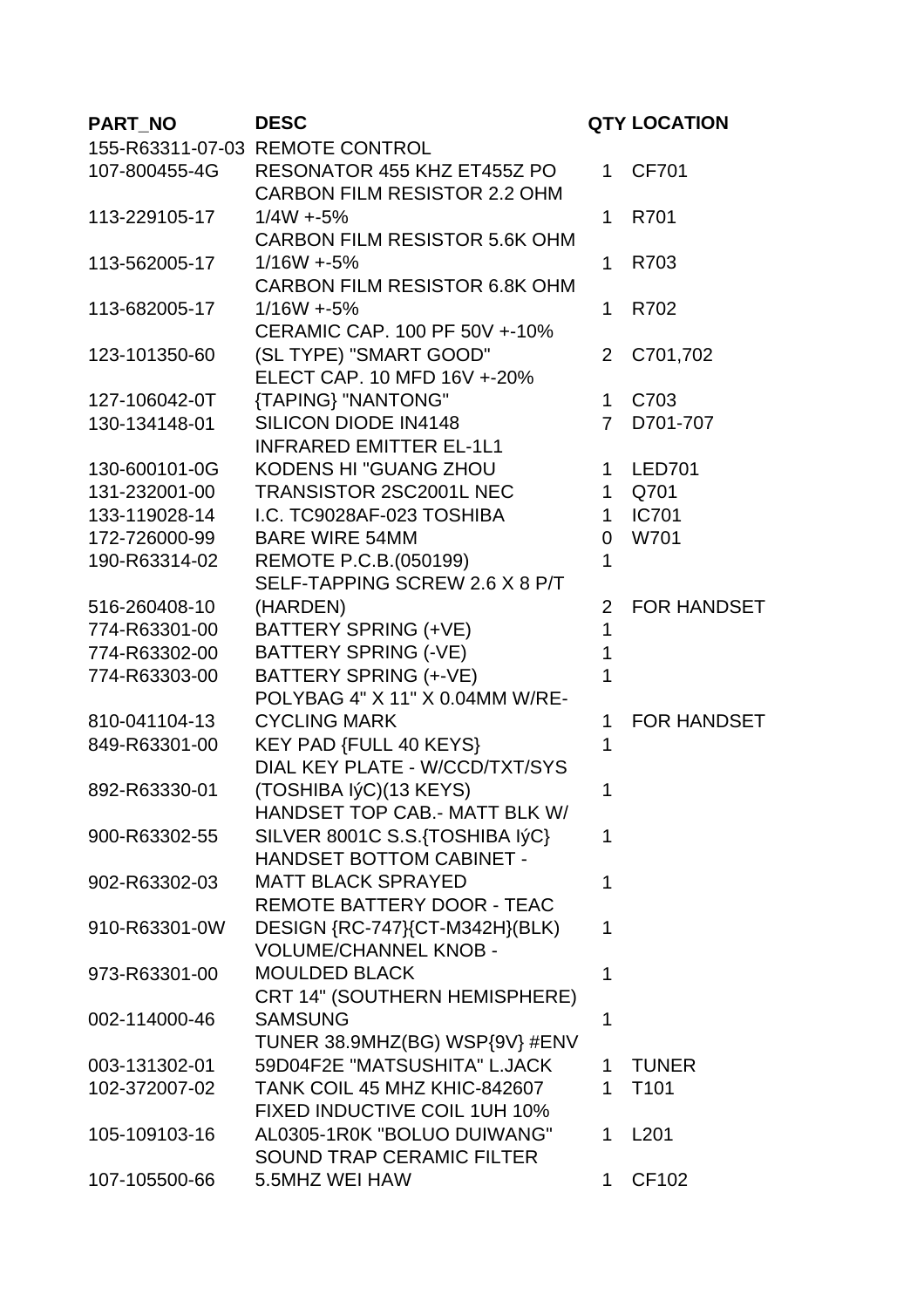| PART_NO       | <b>DESC</b>                          |                | <b>QTY LOCATION</b>   |
|---------------|--------------------------------------|----------------|-----------------------|
|               | <b>SOUND BYPASS CERAMIC FILTER</b>   |                |                       |
| 107-305500-16 | 5.5MHZ WEI HAW                       | $\mathbf 1$    | CF101                 |
| 107-738916-00 | SAW FILTER TSF-5316 SANYO            | 1 <sup>1</sup> | <b>SAW101</b>         |
|               | <b>CARBON FILM RESISTOR 1K OHM</b>   |                |                       |
| 113-102005-17 | $1/16W + 5%$                         | 1              | R <sub>159</sub>      |
|               | <b>METAL FILM RESISTOR 10K OHM</b>   |                |                       |
| 113-103101-67 | $1/4W + 1%$                          | $\overline{2}$ | R306,305              |
|               | <b>CARBON FILM RESISTOR 150 OHM</b>  |                |                       |
| 113-151105-17 | $1/4W + 5%$                          | 1              | R209                  |
|               | <b>CARBON FILM RESISTOR 2.2K OHM</b> |                |                       |
| 113-222005-17 | $1/16W + 5%$                         | $\mathbf{1}$   | R <sub>158</sub>      |
|               | <b>CARBON FILM RESISTOR 3.3K OHM</b> |                |                       |
| 113-332005-17 | $1/16W + 5%$                         | 1              | R <sub>157</sub>      |
|               | <b>CARBON FILM RESISTOR 56 OHM</b>   |                |                       |
| 113-560005-17 | $1/16W + 5%$                         | 1              | R <sub>162</sub>      |
|               | <b>CARBON FILM RESISTOR 75 OHM</b>   |                |                       |
| 113-750005-17 | $1/16W + 5%$                         | 1              | R <sub>132</sub>      |
| 123-103370-90 | CERAMIC CAP. 0.01 MFD 50V +80 -      | $\overline{2}$ | C101,212              |
|               | CERAMIC CAP. 0.0022 MFD 400VAC       |                |                       |
| 123-222466-50 | +-20% ECKDNA222ME                    | $\mathbf{1}$   | C912                  |
|               | ELECT CAP. 470 MFD 16V +-20%         |                |                       |
| 127-477042-0T | {TAPING} "NANTONG"                   | $\mathbf 1$    | C145                  |
| 131-231815-0A | <b>TRANSISTOR 2SC1815 TOSHIBA</b>    | $\overline{2}$ | Q108,109              |
|               | PIN CONNECTOR 2 PINS PLUG            |                |                       |
| 160-102255-27 | STRAIGHT (UL) (S.H.S)                | $\mathbf{1}$   | <b>CN202A</b>         |
|               | <b>STEREO HEADPHONE JACK 5 PIN</b>   |                |                       |
| 161-123502-00 | 3.5MM #CK3-3.5 "CONIC"               | $\mathbf{1}$   | EP201                 |
| 161-381802-23 | I.C. SOCKET 18 PINS "TRI-MARK"       |                | 1 FOR IC802           |
| 161-384002-00 | I.C. SOCKET 40 PINS #2227227-40      | 1              | <b>FOR IC801</b>      |
|               | <b>ANTENNA MATCHING</b>              |                |                       |
| 162-110010-00 | TRANSFORMER (300 OHM TO 75           | 1              |                       |
|               | SPEARKER 3" 16 OHM 2W - 4W           |                |                       |
| 166-162030-0E | #Y60201A (AS300BU) "DONGTAI"         | 1              |                       |
|               | 7' SAA APP. LINE CORD W/PLUG E-      |                |                       |
| 171-550084-D1 | CUTTING 45MM, 15MM PVC HOLDER        | $\mathbf{1}$   |                       |
|               |                                      |                | R102, CN201, CN201    |
| 172-726000-99 | <b>BARE WIRE 54MM</b>                |                | 0.3 A, D304, C619     |
|               | FLAT CABLE 2 PIN L=120MM AWG26       |                | CN203 `1' TO          |
| 177-655123-02 | <b>UL2468</b>                        | 1              | CN204 '1', '2'TO'2'   |
|               |                                      |                | FROM `CN202'          |
| 177-655243-02 | 2 PIN FLAT CABLE WIRE L=240MM        |                | 1 `1'TO`G', `2'TO`G1' |
|               |                                      |                | 400MM FOR SPK.        |
| 179-105026-00 | UL PVC TUBE 5 mm                     |                | 0.4 WIRE              |
|               |                                      |                | 40MM FOR              |
| 179-403080-00 | <b>SHRINKABLE TUBE</b>               | 0              | <b>SOLDERING LUG</b>  |
|               |                                      |                |                       |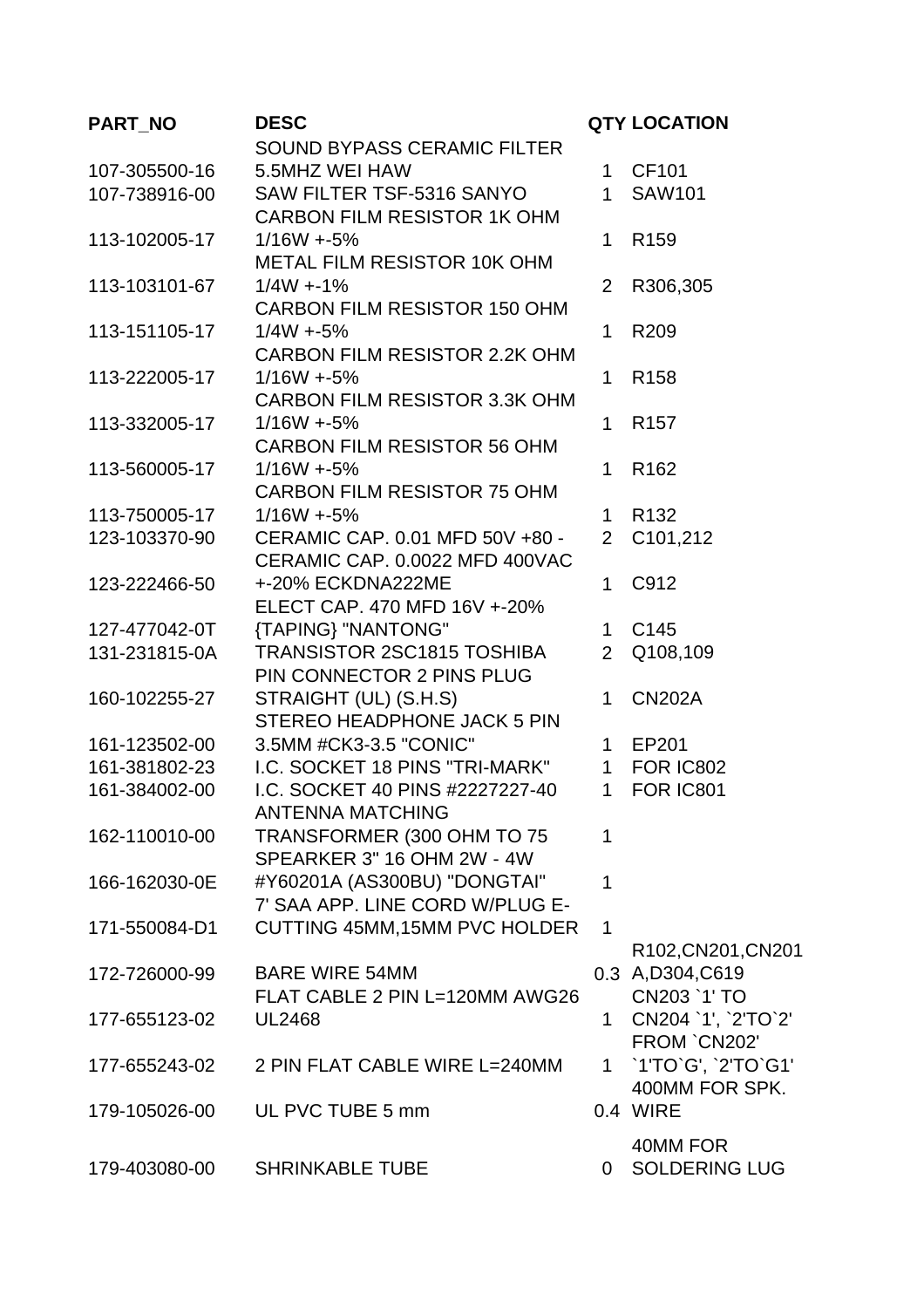| PART_NO                        | <b>DESC</b>                         |                       | <b>QTY LOCATION</b>                       |
|--------------------------------|-------------------------------------|-----------------------|-------------------------------------------|
|                                | HI-WATT SUPER HEAVY DUTY 1.5V       |                       |                                           |
| 186-624500-11                  | 0% MERCURY 3A ER03X                 | $\overline{2}$        |                                           |
|                                |                                     |                       | <b>FOR</b>                                |
| 190-931302-07                  | SENSOR P.C.B.                       | 1                     | OPT601, LED601                            |
|                                |                                     |                       | CN202A `1' TO                             |
| 191-200044-10                  | 2 PIN SOCKET ASS'Y L=440MM          | $\mathbf{1}$          | SPK. `+', `2' TO<br>SPK. `-'              |
|                                | SELF-TAPPING SCREW 3 X 8 W/B/T      |                       |                                           |
| 515-303408-10                  | (HARDEN)                            | $\mathbf 1$           | <b>FOR SPK, WIRE</b>                      |
|                                | GIFT BOX - TEAC DESIGN {CT-         |                       |                                           |
| 610-931301-88                  | M342H} W/O HANDLE                   | $\mathbf{1}$          |                                           |
|                                |                                     |                       | 2PC R/L SIDES                             |
|                                |                                     |                       | CTN, 1PC ON                               |
|                                |                                     |                       | R/LABEL, 1PC                              |
| 663-230164-99                  | SERIAL NO.LABEL - TEAC DESIGN       | 4                     | <b>WARRANTY CARD</b>                      |
|                                | RATING LABEL - TEAC DESIGN {CT-     |                       |                                           |
| 669-881301-5U                  | M342H} {240V}                       | 1                     |                                           |
|                                | <b>INSTRUCTION MANUAL-TEAC</b>      |                       |                                           |
| 670-931300-2B                  | DESIGN {CT-M342H} (100P.)           | 1                     |                                           |
| 678-931301-25                  | I/MANUAL LABEL A - TEAC DESIGN      | $\mathbf{1}$          | <b>STUCK ON "PAGE</b><br>6/9" OF EACH I/M |
|                                |                                     |                       | <b>STUCK ON "PAGE</b>                     |
| 678-931301-26                  | I/MANUAL LABEL B - TEAC DESIGN      | $\mathbf 1$           | 7/9" OF EACH I/M                          |
|                                | <b>SCREEN STICKER - TEAC DESIGN</b> |                       | <b>ATTACH TO THE</b>                      |
| 678-931306-20                  | ${C}$ T-M342H}                      | 1.                    | <b>TOP OF SCREEN</b>                      |
|                                | TOTAL CARE LAEBL - TEAC (B)         |                       | <b>STUCK ON BACK</b>                      |
| 678-931315-07                  | <b>DESIGN</b>                       | $\mathbf{1}$          | <b>CABINET</b>                            |
| 690-942039-02                  | <b>WARRANTY CARD -TEAC (C)</b>      | 1                     |                                           |
|                                |                                     |                       | <b>STUCK ON L &amp; R</b>                 |
|                                | EAN CODE LABEL - TEAC DESIGN        |                       | SIDES FO EACH                             |
| 693-931301-22                  | ${C}$ T-M342H $}$                   | $\mathbf{2}^{\prime}$ | CTN.                                      |
|                                | 35MM SOLDERING LUG OD:7 ID:3.2      |                       | FOR SPK.                                  |
| 750-063102-01                  | LEG:4X35MM                          | 1                     | <b>CONNECTOR</b>                          |
| 800-931305-00                  | POLYFOAM (1)                        | 1                     |                                           |
| 800-931306-00<br>800-931307-00 | POLYFOAM (2)<br>POLYFORM (3)        | 1<br>$\mathbf{1}$     |                                           |
| 800-931308-00                  | POLYFOAM (4)                        | 1                     |                                           |
|                                | POLYBAG 9" X 15" X 0.04MM W/ RE-    |                       |                                           |
| 810-091504-13                  | <b>CYCLING P.E.MARK</b>             | 1                     | FOR I/MANUAL                              |
|                                | POLYBAG 30"X30"X0.04MM              |                       |                                           |
| 810-303004-61                  | W/PUNCH TEAC DESIGN (CT-M341        |                       | 1 FOR UNIT                                |
| 826-221505-00                  | FOAM SHEET 22" X 15" X 0.5MM        | $\mathbf{1}$          | <b>FOR UNIT</b>                           |
| 884-881303-01                  | JACK PLATE - W/AV IN/WHITE SS       | $\mathbf 1$           | FOR REAR CAB.                             |
|                                | PRESET PLATE - TEAC DESIGN          |                       |                                           |
| 884-931325-02                  | {W/HEADPHONE JACK}                  | 1                     |                                           |
| 889-931302-00                  | <b>COVER PLATE (PAL)</b>            | $\mathbf{1}$          | FOR REAR CAB.                             |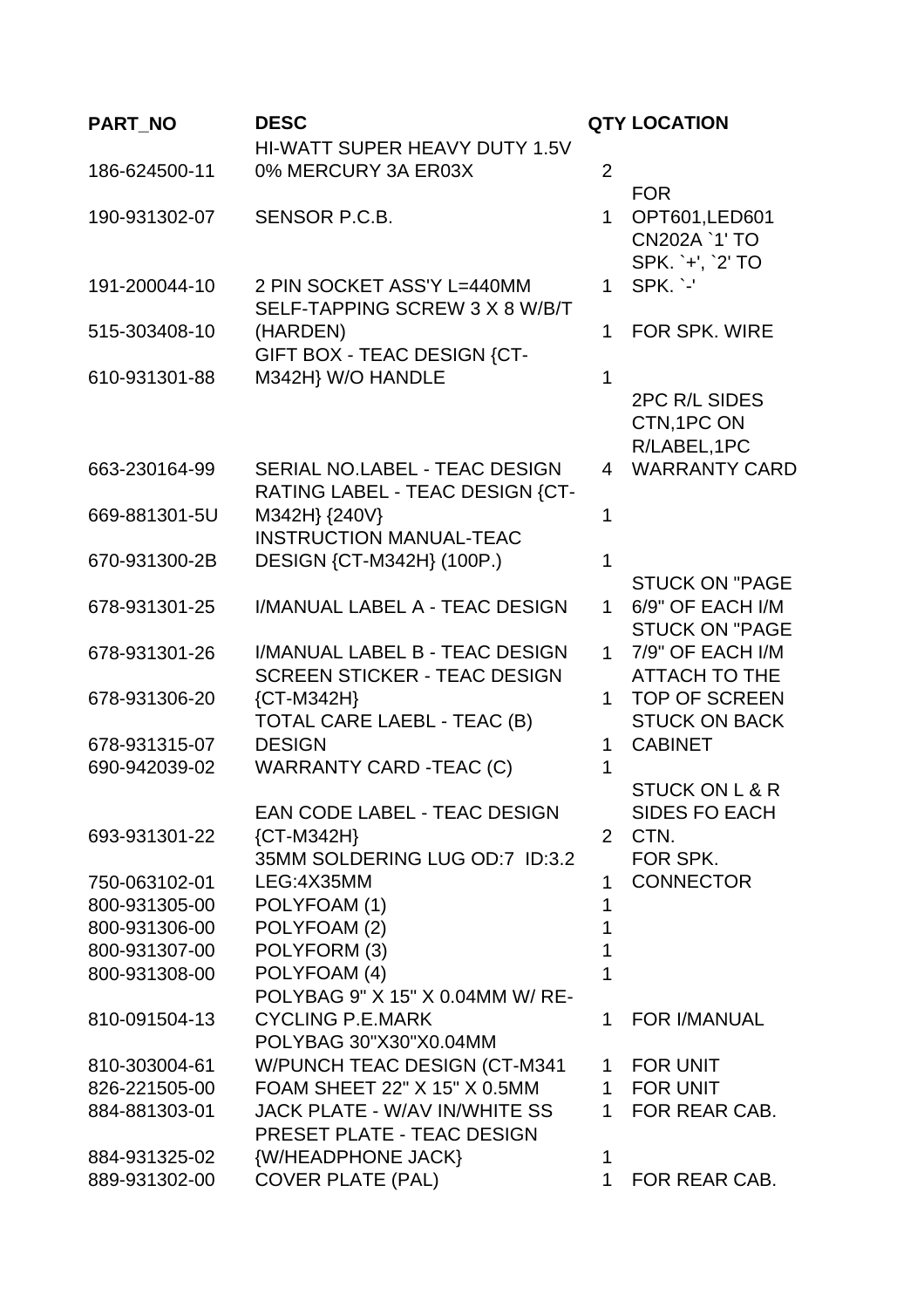| PART_NO                       | <b>DESC</b>                                |                | <b>QTY LOCATION</b> |
|-------------------------------|--------------------------------------------|----------------|---------------------|
|                               | COVER PLATE - W/O BAND SW.                 |                |                     |
| 889-931304-00                 | AND TACT SW. HOLE                          | 1              | FOR REAR CAB.       |
|                               | FRONT CABINET (A) - METALLIC               |                |                     |
| 900-931301-10                 | GREY (8403C) SPRAYED                       | 1              |                     |
|                               | REAR CAB.-METALLIC GREY{8403C}             |                |                     |
| 902-931308-U1                 | W/SINGLE SPEAKER {181 TUNER}               | 1              |                     |
| 917-931301-00                 | REMOTE LENS (A-A) TRANSLUCENT              | 1              |                     |
|                               | PRESET DOOR (A-A) -TEAC DESIGN             |                |                     |
| 919-931302-40                 | {CT-M342H} METALLIC GREY 8403C             | 1              |                     |
|                               | FRONT PANEL (A-B) (PAL) - TEAC             |                |                     |
| 930-931302-14                 | <b>DESIGN METALLIC GREY (8403C)</b>        | 1              | FOR REAR CAB.       |
| 986-931301-06                 | <b>NAME PLATE - TEAC DESIGN</b>            | 1              |                     |
|                               | POWER KNOB (A-A) - METALLIC                |                |                     |
| 991-931301-05                 | GREY {8403C}                               | 1              |                     |
| 180-9313T1-35-CP COMPLETE PCB |                                            |                |                     |
|                               | 14" FLYBACK P.X'FORMER JF0501-             |                |                     |
| 001-214190-10                 | 1903 "SHEKOU JEWEL" (BIG SIZE)             | 1              | T402                |
|                               | DEGAUSSING COIL 40T (W/FIVE                |                |                     |
| 008-550151-05                 | <b>LAYERS OF TAPE)</b>                     | 1              |                     |
|                               | SEMI-FIXED RES. WI06-2AL-1K                |                |                     |
| 012-102340-0B                 | "SHENZHEN YUNGJIANG"                       | 1              | <b>VR901</b>        |
|                               | <b>HORIZONTAL DRIVE</b>                    |                |                     |
| 101-191009-96                 | TRANSFORMER (R1009)                        | 1              | T401                |
| 101-288820-95                 | LINE FILTER 70MH<br><b>SWITCHING POWER</b> | 1              | L901                |
| 101-414214-94                 | <b>TRANSFORMER HL4025B</b>                 | 1              | T901                |
|                               | FIXED INDUCTIVE COIL 1UH 10%               |                |                     |
| 105-109103-16                 | AL0305-1R0K "BOLUO DUIWANG"                | 1              | L <sub>101</sub>    |
|                               | CHOKE COIL 200UH 10% CH9012-               |                |                     |
| 105-201106-02                 | 201K (ELEC PRODUCT)                        |                | L902                |
| 105-330101-02                 | FIXED INDUCTIVE COIL 33uH +-10 %           | 1              | L601                |
|                               | FIXED INDUCTIVE COIL 3.9 UH +-             |                |                     |
| 105-399103-08                 | 10% (WITTIS)                               | 1.             | L801                |
|                               | FIXED INDUCTIVE COIL 4.7UH 10%             |                |                     |
| 105-479103-16                 | AL0305-4R7K "BOLUO DUIWANG"                | 1              | L301                |
|                               | FIXED INDUCTIVE COIL 56UH +-10%            |                |                     |
| 105-560103-16                 | AL0305 "BOLUO DUIWANG"                     | 1.             | L <sub>102</sub>    |
| 105-569103-08                 | FIXED INDUCTIVE COIL 5.6UH +-10%           | $\mathbf{1}$   | L <sub>103</sub>    |
| 105-650152-29                 | LINEARITY COIL 65UH TW52-03                | $\mathbf 1$    | L401                |
|                               | FIXED CONDUCTOR COIL 8.2 UH +-             |                |                     |
| 105-829103-08                 | 10% AXIAL                                  | 1.             | L <sub>104</sub>    |
|                               | <b>CARBON FILM RESISTOR 10 OHM</b>         |                |                     |
| 113-100005-17                 | $1/16W + 5%$                               | $\overline{2}$ | R602,802            |
| 113-100105-42                 | FUSING RESISTOR 10 OHM 1/4W +-             | $\mathbf 1$    | R428                |
|                               | CARBON FILM RESISTOR 100 OHM               |                |                     |
| 113-101005-17                 | $1/16W + 5%$                               | 1              | R <sub>117</sub>    |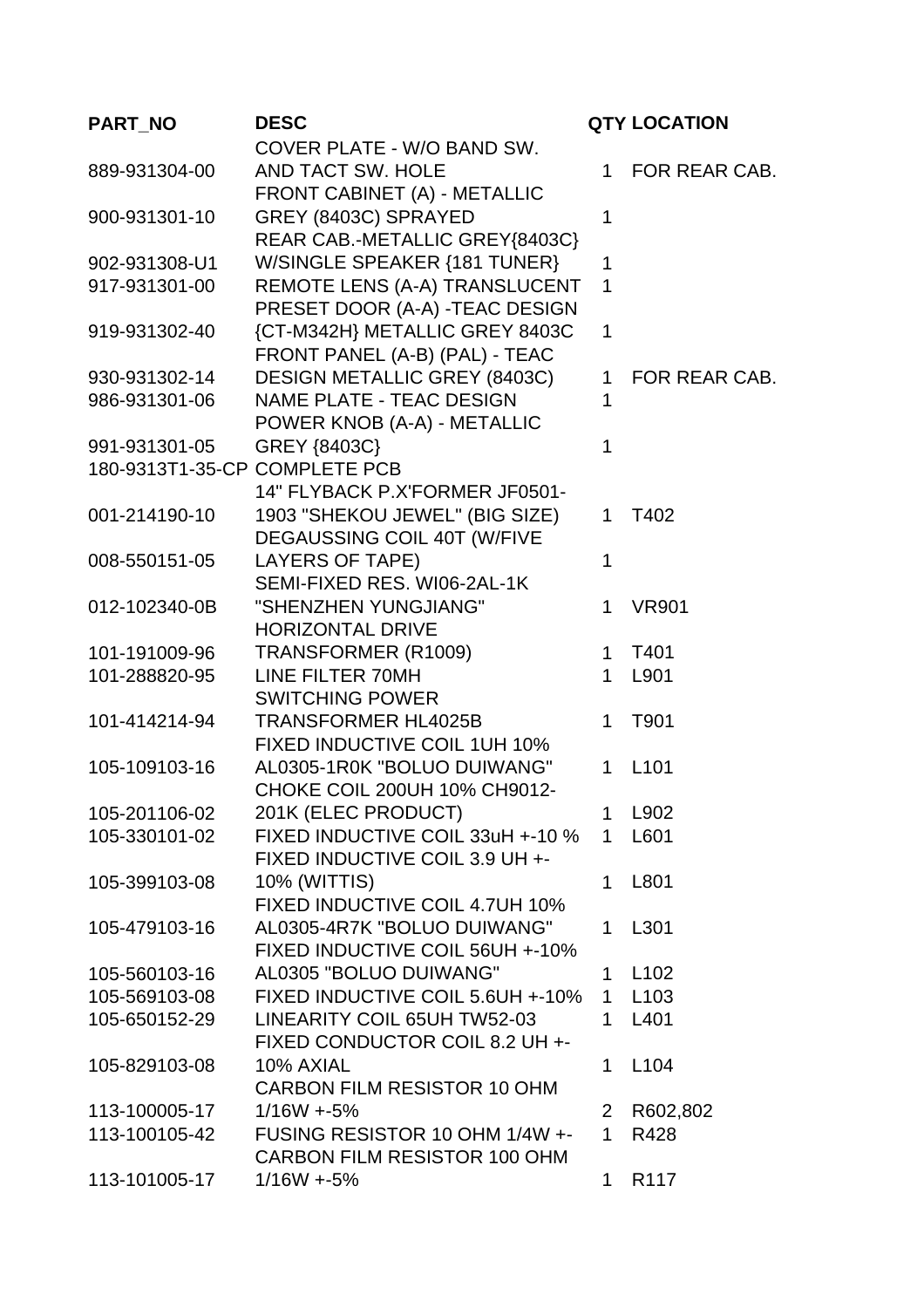| PART_NO       | <b>DESC</b>                                         |                       | <b>QTY LOCATION</b> |
|---------------|-----------------------------------------------------|-----------------------|---------------------|
|               |                                                     |                       | R124,146,145,401,4  |
|               | <b>CARBON FILM RESISTOR 1K OHM</b>                  |                       | 02,601,606,607,646, |
| 113-102005-17 | $1/16W + 5%$                                        | 11                    | 311,303             |
|               | <b>CARBON FILM RESISTOR 1K OHM</b>                  |                       | R614,615,633,634,6  |
| 113-102005-17 | $1/16W + 5%$                                        | 8                     | 35,636,637,638      |
|               | <b>CARBON FILM RESISTOR 1K OHM</b>                  |                       |                     |
| 113-102005-17 | $1/16W + 5%$                                        | 3                     | R808,320,806        |
|               | <b>CARBON FILM RESISTOR 1K OHM</b>                  |                       |                     |
| 113-102105-17 | $1/4W + 5%$                                         | $\overline{2}$        | R525,156            |
|               | <b>CARBON FILM RESISTOR 1K OHM</b>                  |                       |                     |
| 113-102205-12 | $1/2W + 5%$                                         | $\mathbf 1$           | R436                |
|               | <b>CARBON FILM RESISTOR 10K OHM</b>                 |                       | R109,123,122,151,2  |
| 113-103005-17 | $1/16W + 5%$                                        | 8                     | 06,432,433,641      |
|               | CARBON FILM RESISTOR 10K OHM                        |                       | R643,649,648,644,3  |
| 113-103005-17 | $1/16W + 5%$                                        | $\overline{7}$        | 01,307,308          |
|               | <b>CARBON FILM RESISTOR 10K OHM</b>                 |                       |                     |
| 113-103005-17 | $1/16W + 5%$                                        | 4                     | R816,661,135,824    |
|               | METAL FILM RESISTOR 10K OHM                         |                       |                     |
| 113-103101-67 | $1/4W + 1%$                                         | 1                     | R803                |
|               | <b>CARBON FILM RESISTOR 10K OHM</b>                 |                       |                     |
| 113-103105-17 | $1/4W + 5%$                                         | $\overline{2}$        | R908,928            |
|               | <b>CARBON FILM RESISTOR 10K OHM</b>                 |                       |                     |
| 113-103205-12 | $1/2 + 5%$                                          | $\overline{2}$        | R419,434            |
|               | CARBON FILM RESISTOR 100K OHM                       |                       |                     |
| 113-104005-17 | $1/16W + 5%$                                        | 1                     | R208                |
|               | CARBON FILM RESISTOR 100K OHM                       |                       |                     |
| 113-104205-12 | $1/2W + 5%$                                         | $\overline{2}$        | R431,921            |
|               | METAL OXIDE FILM RESISTOR 100K                      |                       |                     |
| 113-104305-75 | OHM 1W +-5%                                         | 1                     | R931                |
|               | NON-FLAMMABLE FUSE RESISTOR                         |                       |                     |
| 113-109405-42 | 1 OHM 2W +-5%                                       | 1.                    | R <sub>501</sub>    |
|               | <b>CARBON FILM RESISTOR 11K OHM</b><br>$1/16W + 5%$ |                       |                     |
| 113-113005-12 | <b>METAL OXIDE FILM RESISTOR 12</b>                 | $\overline{2}$        | R621,624            |
| 113-120305-75 | OHM 1W +-5%                                         | 1                     | R912                |
|               | <b>METAL OXIDE FILM RESISTOR 12</b>                 |                       |                     |
| 113-120405-75 | OHM 2W +-5%                                         | 1                     | R919                |
|               | <b>CARBON FILM RESISTOR 120 OHM</b>                 |                       |                     |
| 113-121005-17 | $1/16W + 5%$                                        | 1                     | R <sub>104</sub>    |
|               | <b>CARBON FILM RESISTOR 1.2K OHM</b>                |                       |                     |
| 113-122005-17 | $1/16W + 5%$                                        | 3                     | R656,657,658        |
|               | <b>CARBON FILM RESISTOR 1K2 OHM</b>                 |                       |                     |
| 113-122205-12 | $1/2W + 5%$                                         | 3                     | R517,518,519        |
|               |                                                     |                       |                     |
|               | <b>CARBON FILM RESISTOR 12K OHM</b>                 |                       |                     |
| 113-123005-17 | $1/16W + 5%$                                        | $\mathbf{2}^{\prime}$ | R143,820            |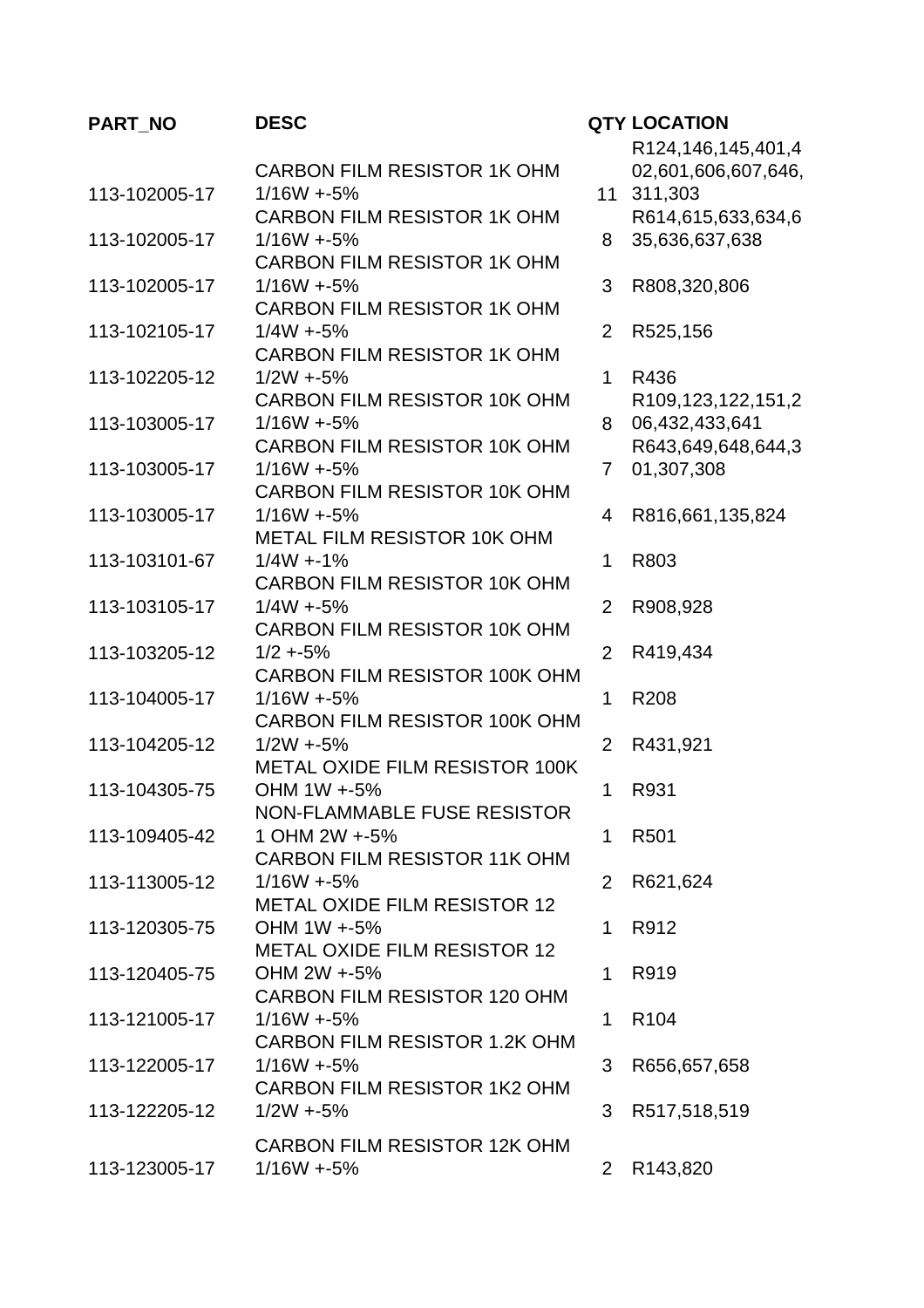| PART_NO       | <b>DESC</b>                                         |                | <b>QTY LOCATION</b> |
|---------------|-----------------------------------------------------|----------------|---------------------|
|               | <b>CARBON FILM RESISTOR 120K OHM</b>                |                |                     |
| 113-124005-17 | $1/16W + 5%$                                        | $\overline{2}$ | R112,413            |
|               | <b>CARBON FILM RESISTOR 15 OHM</b>                  |                |                     |
| 113-150105-17 | $1/4W + 5%$                                         | 1              | R <sub>521</sub>    |
|               | <b>CARBON FILM RESISTOR 150 OHM</b>                 |                |                     |
| 113-151005-17 | $1/16W + 5%$                                        | 1              | R412                |
|               | <b>METAL OXIDE FILM RESISTOR 150</b>                |                |                     |
| 113-151405-75 | OHM 2W +-5%                                         | 1              | R <sub>160</sub>    |
|               | <b>CARBON FILM RESISTOR 1.5K OHM</b>                |                |                     |
| 113-152005-17 | $1/16W + 5%$                                        | 4              | R127,129,613,814    |
|               | <b>CARBON FILM RESISTOR 15K OHM</b>                 |                |                     |
| 113-153005-17 | $1/16W + 5%$                                        | 1              | R630                |
|               | <b>CARBON FILM RESISTOR 180 OHM</b>                 |                |                     |
| 113-181105-17 | $1/4W + 5%$                                         | 1              | R <sub>148</sub>    |
|               | <b>CARBON FILM RESISTOR 1.8K OHM</b>                |                |                     |
| 113-182105-17 | $1/4W + 5%$                                         | 1              | R906                |
|               | <b>METAL OXIDE FILM RESISTOR 18K</b>                |                |                     |
| 113-183405-75 | OHM 2W +-5%                                         | 3              | R502,503,504        |
|               | <b>CARBON FILM RESISTOR 180K OHM</b>                |                |                     |
| 113-184205-12 | $1/2W + 5%$                                         | 1              | R418                |
|               | <b>METAL OXIDE FILM RESISTOR 1.8</b><br>OHM 1W +-5% |                | R407                |
| 113-189305-75 | <b>METAL OXIDE FILM RESISTOR 2K</b>                 | 1              |                     |
| 113-202605-75 | OHM 5W +-5%                                         | 1              | R417                |
|               | <b>CARBON FILM RESISTOR 200K OHM</b>                |                |                     |
| 113-204005-17 | $1/16W + 5%$                                        | 1              | R403                |
|               | CARBON FILM RESISTOR 220 OHM                        |                |                     |
| 113-221005-17 | $1/16W + 5%$                                        | 4              | R114,119,429,180    |
|               | <b>CARBON FILM RESISTOR 2.2K OHM</b>                |                |                     |
| 113-222005-17 | $1/16W + 5%$                                        | 3              | R133,645,144        |
|               | <b>CARBON FILM RESISTOR 2.2K OHM</b>                |                |                     |
| 113-222105-17 | $1/4W + 5%$                                         | 1.             | R925                |
|               | <b>CARBON FILM RESISTOR 22K OHM</b>                 |                | R204,817,622,625,8  |
| 113-223005-17 | $1/16W + 5%$                                        | 5              | 23                  |
|               | <b>CARBON FILM RESISTOR 22K OHM</b>                 |                |                     |
| 113-223105-17 | $1/4W + 5%$                                         | 1.             | R424                |
|               | <b>CARBON FILM RESISTOR 220K OHM</b>                |                |                     |
| 113-224005-17 | $1/16W + 5%$                                        | 1              | R304                |
|               | CARBON FILM RESISTOR 2.2 OHM                        |                |                     |
| 113-229105-17 | $1/4W + 5%$                                         |                | 2 R202,138          |
| 113-229105-42 | FUSING RESISTOR 2.2 OHM 1/4W +-                     | $\mathbf 1$    | R <sub>163</sub>    |
|               | <b>CARBON FILM RESISTOR 2.2 OHM</b>                 |                |                     |
| 113-229205-12 | $1/2W + 5%$                                         | 1              | R <sub>116</sub>    |
|               | <b>METAL OXIDE FILM RESISTOR 2.2</b>                |                |                     |
| 113-229405-75 | OHM 2W +-5%                                         | $\mathbf 1$    | R903                |
|               |                                                     |                |                     |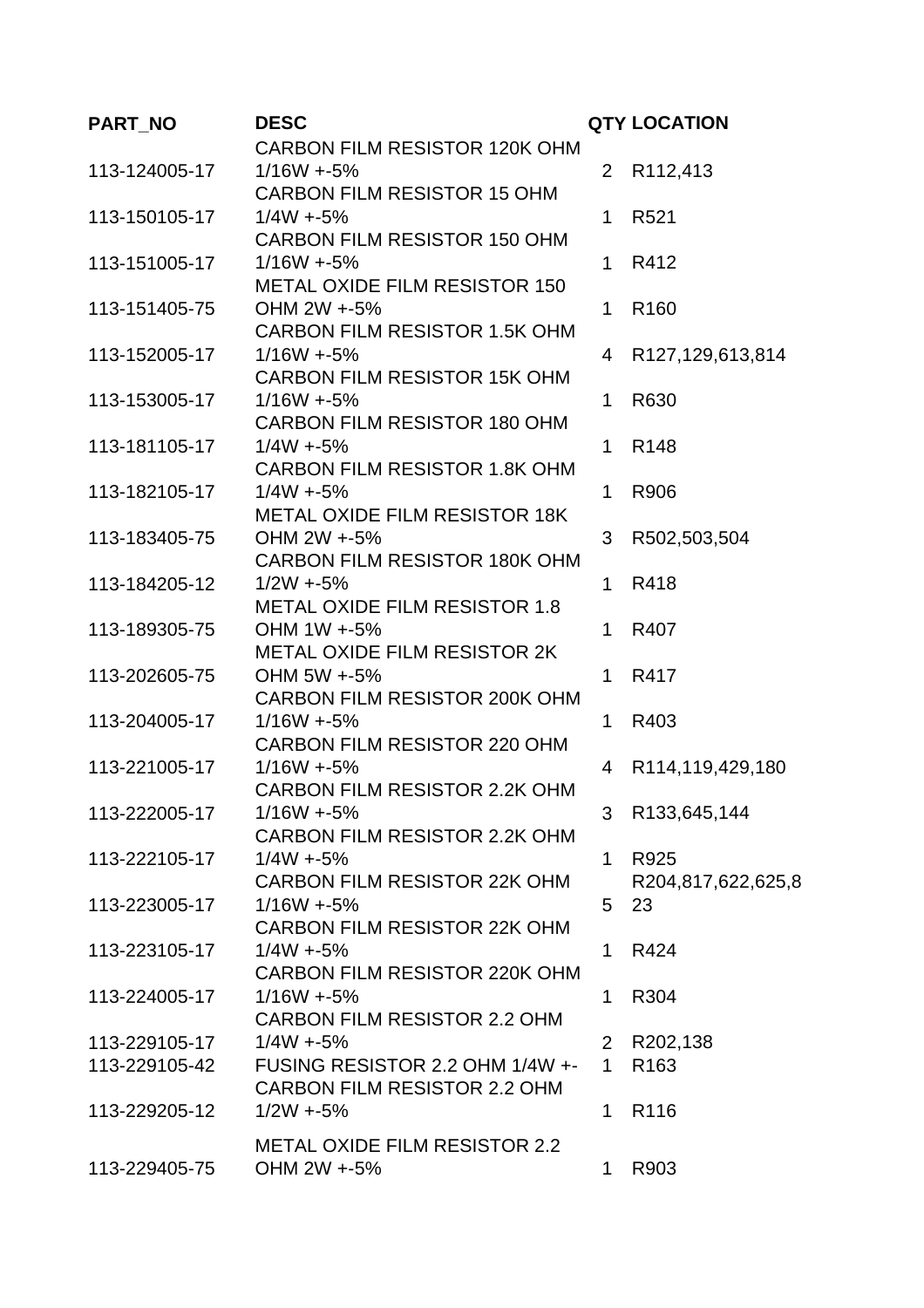| PART_NO       | <b>DESC</b>                                         |                | <b>QTY LOCATION</b>  |
|---------------|-----------------------------------------------------|----------------|----------------------|
|               | <b>METAL OXIDE FILM RESISTOR 27</b>                 |                |                      |
| 113-270405-75 | OHM 2W +-5%                                         | $\mathbf 1$    | R913                 |
|               | CARBON FILM RESISTOR 270 OHM                        |                | R121,164,165,166,1   |
| 113-271005-17 | $1/16 W + 5%$                                       | 5              | 81                   |
|               | CARBON FILM RESISTOR 270 OHM                        |                |                      |
| 113-271105-17 | $1/4W + 5%$                                         | 3              | R603,604,155         |
|               | <b>CARBON FILM RESISTOR 2.7K OHM</b>                |                |                      |
| 113-272005-17 | $1/16W + 5%$                                        | $\overline{2}$ | R <sub>147,655</sub> |
| 113-272105-17 | CARBON FILM RESISTOR 2.7K OHM<br>$1/4W + 5%$        | 1              | R <sub>523</sub>     |
|               | <b>CARBON FILM RESISTOR 2.7K OHM</b>                |                |                      |
| 113-272205-12 | $1/2W + 5%$                                         | 3              | R416,409,920         |
|               | <b>CARBON FILM RESISTOR 27K OHM</b>                 |                |                      |
| 113-273005-17 | $1/16W + 5%$                                        | $\overline{2}$ | R804,174             |
|               |                                                     |                |                      |
|               | <b>CARBON FILM RESISTOR 30K OHM</b>                 |                |                      |
| 113-303005-17 | $1/16W + 5%$                                        | $\mathbf 1$    | R <sub>110</sub>     |
|               | <b>CARBON FILM RESISTOR 33 OHM</b>                  | 1              | R <sub>106</sub>     |
| 113-330005-17 | $1/16W + 5%$<br><b>CARBON FILM RESISTOR 330 OHM</b> |                |                      |
| 113-331005-17 | $1/16W + 5%$                                        | $\overline{2}$ | R118,126             |
|               | <b>CARBON FILM RESISTOR 330 OHM</b>                 |                |                      |
| 113-331105-17 | $1/4W + 5%$                                         | 1              | R909                 |
|               | CARBON FILM RESISTOR 3.3K OHM                       |                |                      |
| 113-332005-17 | $1/16W + 5%$                                        | $\overline{2}$ | R801,807             |
|               | CARBON FILM RESISTOR 3.3K OHM                       |                |                      |
| 113-332105-17 | $1/4W + 5%$                                         | 1              | R905                 |
|               | <b>CARBON FILM RESISTOR 33K OHM</b>                 |                | R618,619,642,312,3   |
| 113-333005-17 | $1/16W + 5%$                                        | 5              | 13                   |
|               | METAL OXIDE FILM RESISTOR 330K                      |                |                      |
| 113-334305-75 | OHM 1W +-5%                                         | 1.             | R914                 |
|               | <b>METAL OXIDE FILM RESISTOR 0.33</b>               |                |                      |
| 113-338405-75 | OHM 2W +-5%<br><b>METAL OXIDE FILM RESISTOR 3.3</b> | 1.             | R916                 |
| 113-339505-75 | OHM 3W +-5%                                         | 1              | R <sub>201</sub>     |
|               | METAL OXIDE FILM RESISTOR 39                        |                |                      |
| 113-390405-75 | OHM 2W +-5%                                         | 1              | R930                 |
|               | <b>METAL OXIDE FILM RESISTOR 39</b>                 |                |                      |
| 113-390605-75 | OHM 5W +-5%                                         | 1              | R917                 |
|               | <b>CARBON FILM RESISTOR 3.9K OHM</b>                |                |                      |
| 113-392005-17 | $1/16W + 5%$                                        | 3              | R809,810,811         |
|               | CARBON FILM RESISTOR 39K OHM                        |                |                      |
| 113-393005-17 | $1/16W + 5%$                                        | 1              | R <sub>20</sub> 7    |
|               | <b>CARBON FILM RESISTOR 47 OHM</b>                  |                |                      |
| 113-470005-17 | $1/16W + 5%$                                        | 1              | R609                 |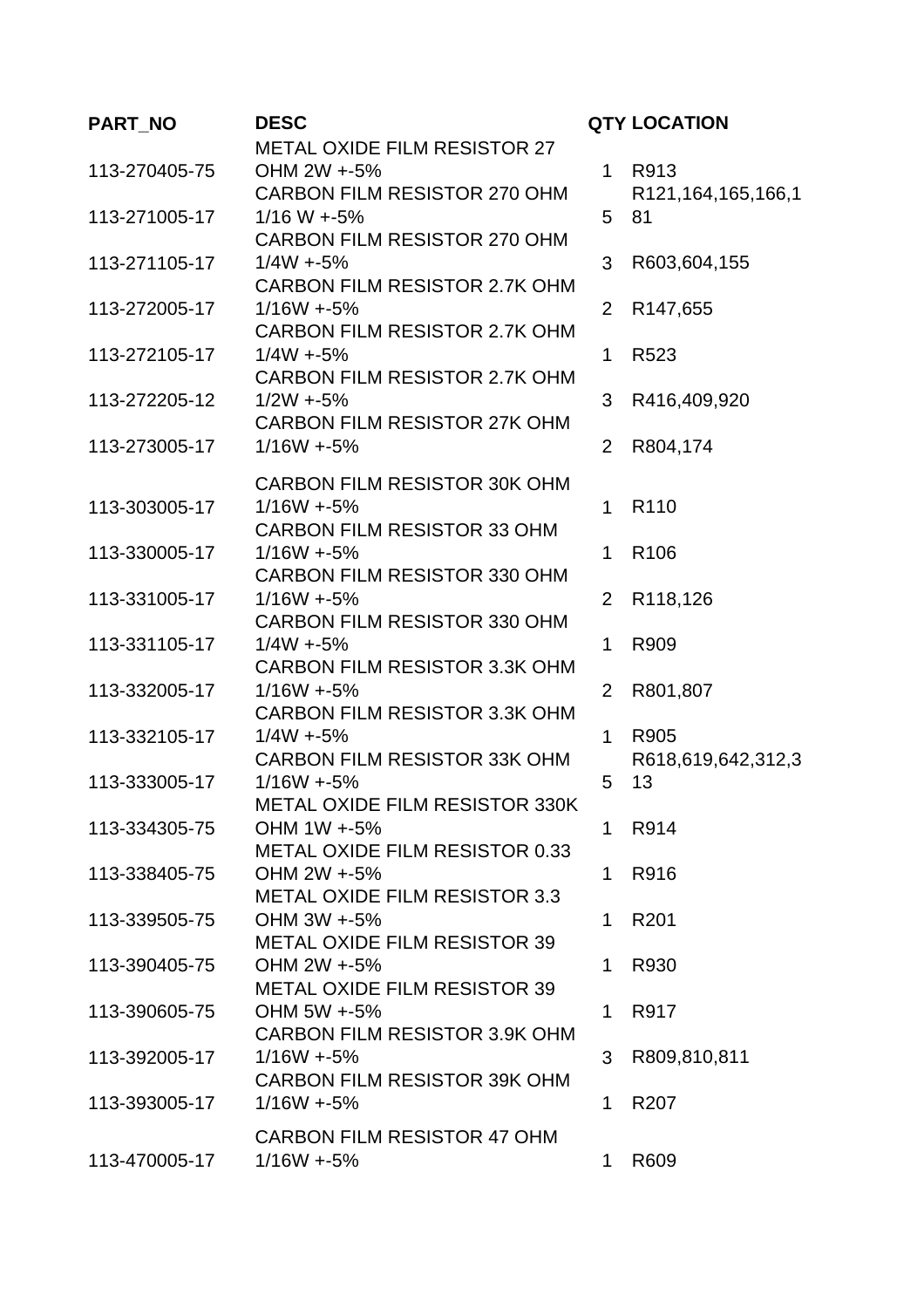| PART_NO |               | <b>DESC</b>                                        |                | <b>QTY LOCATION</b> |
|---------|---------------|----------------------------------------------------|----------------|---------------------|
|         |               | CARBON FILM RESISTOR 470 OHM                       |                |                     |
|         | 113-471005-17 | $1/16W + 5%$                                       | 3              | R105,125,812        |
|         |               | CARBON FILM RESISTOR 470 OHM                       |                |                     |
|         | 113-471205-12 | $1/2W + 5%$                                        | 1              | R408                |
|         |               | CARBON FILM RESISTOR 4.7K OHM                      |                |                     |
|         | 113-472005-17 | $1/16W + 5%$                                       | 1              | R302                |
|         |               | CARBON FILM RESISTOR 4.7K OHM                      |                |                     |
|         | 113-472105-17 | $1/4W + 5%$                                        | 4              | R520,911,631,632    |
|         |               | <b>CARBON FILM RESISTOR 47K OHM</b>                |                |                     |
|         | 113-473005-17 | $1/16W + 5%$                                       | 1              | R <sub>134</sub>    |
|         |               | WIRE WOUND CEMENT RES. 4.7                         |                |                     |
|         | 113-479605-51 | OHM 5W +-5%                                        | 1              | R902                |
|         |               | <b>METAL OXIDE FILM RESISTOR 5.1</b>               |                |                     |
|         | 113-519505-75 | OHM 3W +-5%                                        | 1              | R427                |
|         |               | <b>CARBON FILM RESISTOR 56 OHM</b>                 |                |                     |
|         | 113-560105-17 | $1/4W + 5%$                                        | 1              | R <sub>526</sub>    |
|         |               | <b>CARBON FILM RESISTOR 560 OHM</b>                |                |                     |
|         | 113-561005-17 | $1/16W + 5%$                                       | 1              | R411                |
|         |               | <b>CARBON FILM RESISTOR 560 OHM</b>                |                |                     |
|         | 113-561105-17 | $1/4W + 5%$                                        | 3              | R505,506,507        |
|         |               | <b>CARBON FILM RESISTOR 5.6K OHM</b>               |                |                     |
|         | 113-562005-17 | $1/16W + 5%$                                       | 1              | R210                |
|         |               | CARBON FILM RESISTOR 56K OHM                       |                |                     |
|         | 113-563005-17 | $1/16W + 5%$                                       | 3              | R108,404,205        |
|         |               | <b>CARBON COMPOSITION RESISTOR</b>                 |                |                     |
|         | 113-565210-99 | 5.6M OHM 1/2W +-10%                                | $\overline{2}$ | R923,924            |
|         |               | <b>CARBON FILM RESISTOR 68 OHM</b>                 |                |                     |
|         | 113-680005-17 | $1/16W + 5%$                                       | 1              | R <sub>178</sub>    |
|         |               | CARBON FILM RESISTOR 680 OHM                       |                |                     |
|         | 113-681005-17 | $1/16W + 5%$                                       | 1              | R <sub>103</sub>    |
|         | 113-681105-17 | <b>CARBON FILM RESISTOR 680 OHM</b><br>$1/4W + 5%$ | $\overline{2}$ |                     |
|         |               | <b>METAL OXIDE FILM RESISTOR 680</b>               |                | R524,522            |
|         | 113-681305-75 | OHM 1W +-5%                                        | 1              | R423                |
|         |               | <b>CARBON FILM RESISTOR 6.8K OHM</b>               |                |                     |
|         | 113-682005-17 | $1/16W + 5%$                                       | $\overline{2}$ | R805,323            |
|         |               | <b>CARBON FILM RESISTOR 6.8K OHM</b>               |                |                     |
|         | 113-682102-17 | $1/4W + 2%$                                        | 1              | R904                |
|         |               | <b>CARBON FILM RESISTOR 6.8K OHM</b>               |                |                     |
|         | 113-682105-17 | $1/4W + 5%$                                        | 3              | R910,608,612        |
|         |               | <b>METAL OXIDE FILM RESISTOR 6.8K</b>              |                |                     |
|         | 113-682505-75 | OHM 3W +-5%                                        | 1              | R <sub>161</sub>    |
|         |               | <b>CARBON FILM RESISTOR 68K OHM</b>                |                | R405,406,173,623,6  |
|         | 113-683005-17 | $1/16W + 5%$                                       | 6              | 26,410              |
|         | 113-688205-42 | FUSING RESISTOR 0.68 OHM 1/2W +                    | $2^{\circ}$    | R421,918            |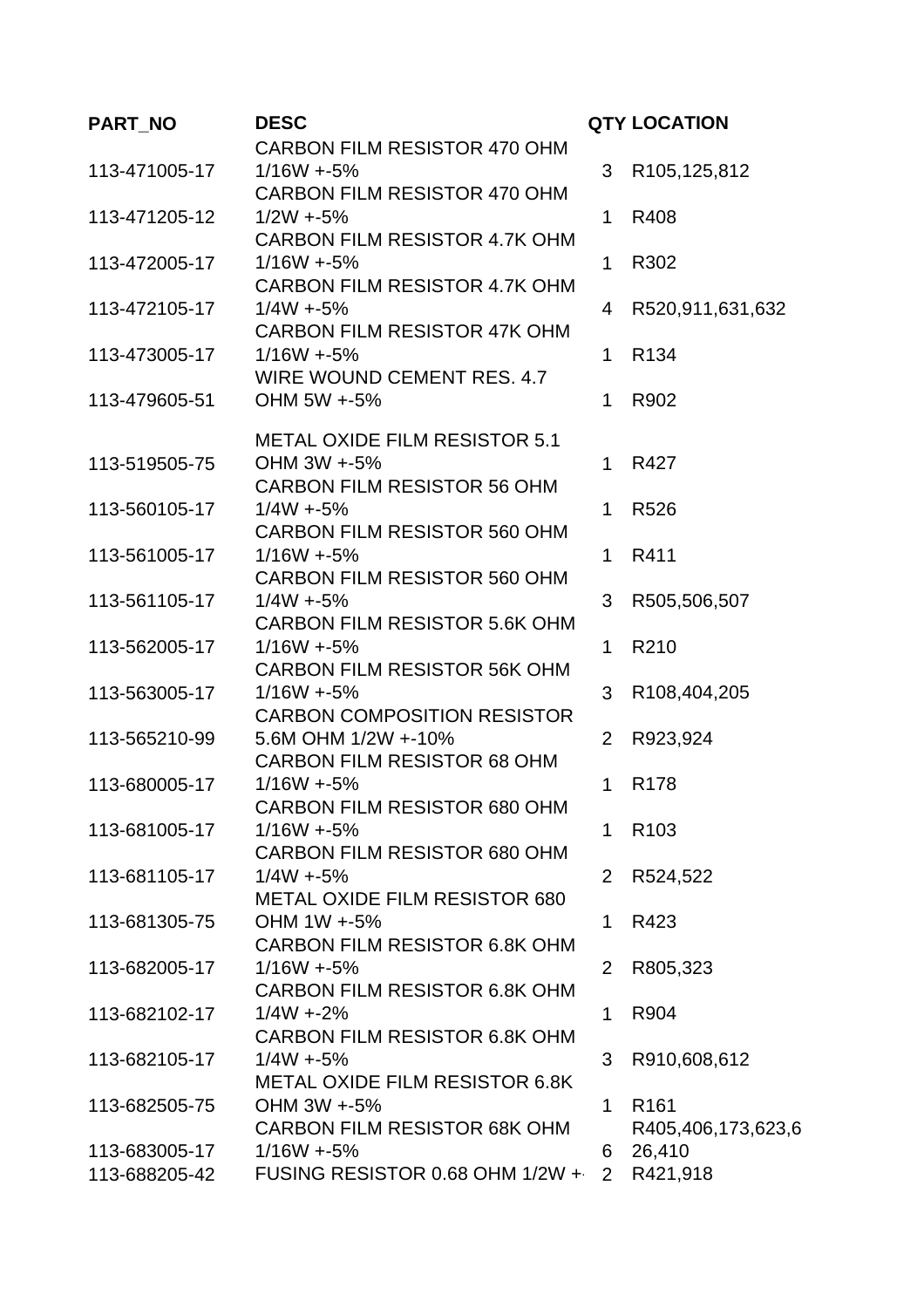| PART_NO       | <b>DESC</b>                                          |                | <b>QTY LOCATION</b>     |
|---------------|------------------------------------------------------|----------------|-------------------------|
| 113-688305-42 | FUSING RESISTOR 0.68 OHM 1W +-                       | $\overline{2}$ | R422,929                |
|               | <b>CARBON FILM RESISTOR 75 OHM</b>                   |                |                         |
| 113-750005-17 | $1/16W + 5%$                                         | $\mathbf 1$    | R <sub>136</sub>        |
|               | <b>CARBON FILM RESISTOR 82 OHM</b>                   |                |                         |
| 113-820005-17 | $1/16W + 5%$                                         | 2              | R101,435                |
|               | <b>CARBON FILM RESISTOR 820 OHM</b>                  |                |                         |
| 113-821005-17 | $1/16W + 5%$                                         | $\mathbf{1}$   | R <sub>169</sub>        |
|               | <b>CARBON FILM RESISTOR 820 OHM</b>                  |                | R508,509,510,511,5      |
| 113-821105-17 | $1/4W + 5%$                                          | 6              | 12,513                  |
|               | <b>CARBON FILM RESISTOR 8.2K OHM</b><br>$1/16W + 5%$ | $\mathbf 1$    | R822                    |
| 113-822005-17 | CARBON FILM RESISTOR 8.2K OHM                        |                |                         |
| 113-822105-17 | $1/4W + 5%$                                          | 1              | R907                    |
|               | <b>CARBON FILM RESISTOR 820K OHM</b>                 |                |                         |
| 113-824005-17 | $1/16W + 5%$                                         | 1              | R <sub>115</sub>        |
|               | <b>CARBON FILM RESISTOR 9.1K OHM</b>                 |                |                         |
| 113-912105-17 | $1/4W + 5%$                                          | 1              | R321                    |
| 114-210200-01 | THERMISTOR (NICHICON ZPB53 BL                        | $\mathbf{1}$   | <b>TH901</b>            |
| 123-100340-60 | CERAMIC CAP. 10PF +-5% 50V (SL                       | $\mathbf{1}$   | C802                    |
| 123-100340-93 | CERAMIC CAP, 10 PF 50V +-5%                          | 1              | C605                    |
|               | CERAMIC CAP. 100 PF 50V +-10%                        |                |                         |
| 123-101350-60 | (SL TYPE) "SMART GOOD"                               | 4              | C444,616,121,301        |
|               | CERAMIC CAP. 0.001 MFD 50V +-                        |                |                         |
| 123-102350-90 | 10% (B TYPE)                                         | $\overline{2}$ | C138,804                |
|               |                                                      |                | C104,105,106,122,1      |
|               | CERAMIC CAP. 0.01 MFD 50V +80 -                      |                | 29, 141, 609, 161, 402, |
| 123-103370-90 | 20%                                                  |                | 10 443                  |
| 123-103370-90 | CERAMIC CAP. 0.01 MFD 50V +80 -                      | 3              | C117,324,320            |
|               |                                                      |                | C132, 151, 152, 153, 1  |
|               | CERAMIC CAP. 0.1 MFD 25V +80 -                       |                | 59, 155, 433, 434, 162, |
| 123-104270-90 | 20%                                                  |                | 12 920,116,817          |
|               | CERAMIC CAP. 0.1 MFD 25V +80 -                       |                | C163,611,801,806,8      |
| 123-104270-90 | 20%                                                  | 9              | 07,810,112,620,621      |
| 123-120340-93 | CERAMIC CAP. 12PF 50V +-5%                           | 1              | C <sub>124</sub>        |
|               | CERAMIC CAP. 1200 PF 50V +-10%                       |                |                         |
| 123-122350-90 | (B TYPE)                                             | 1              | C406                    |
|               | CERAMIC CAP. 1200PF 500V +-10%                       |                |                         |
| 123-122550-95 | "YINAN DON'S"                                        | $\mathbf 1$    | C416                    |
| 123-150340-93 | CERAMIC CAP. 15 PF 50V +-5%                          | 1              | C803                    |
|               | CERAMIC CAP. 220 PF 500V +-10%                       |                |                         |
| 123-221551-90 | <b>MATSUSHITA</b>                                    | 1              | C913                    |
|               | CERAMIC CAP. 0.0022 MFD 2KV +-                       |                |                         |
| 123-222850-10 | <b>10% MATSUSHITA</b>                                | $\overline{2}$ | C421,911                |
|               | CERAMIC CAP. 33 PF 50V +-5%                          |                |                         |
| 123-330340-93 | (NPO)                                                | $\overline{2}$ | C602,603                |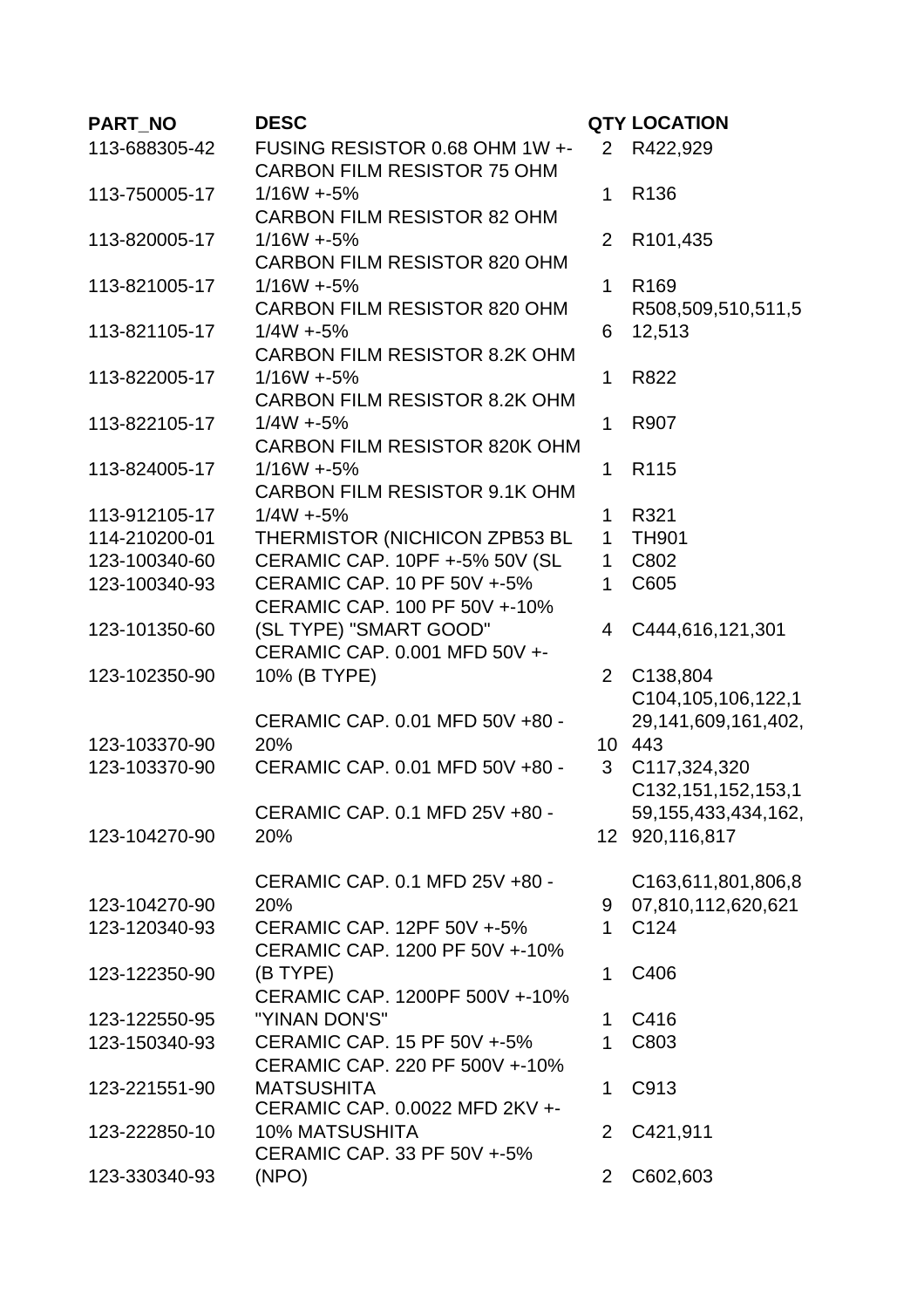| PART_NO       | <b>DESC</b>                      |                | <b>QTY LOCATION</b>                 |
|---------------|----------------------------------|----------------|-------------------------------------|
|               | CERAMIC CAP. 390PF 50V +-10%     |                |                                     |
| 123-391355-60 | (SL TYPE) "CHENGDU WANGMING"     | 3              | C504,505,506                        |
| 123-470340-60 | CERAMIC CAP. 47 PF 50V +-5% (SL  | $\overline{2}$ | C142,143                            |
|               | CERAMIC CAP. 470 PF 2KV +-10%    |                |                                     |
| 123-471850-10 | <b>MATSUSHITA</b>                | 1.             | C420                                |
|               | CERAMIC CAP. 0.0047 MFD 500V +-  |                |                                     |
| 123-472552-90 | 10% (B TYPE) SMALL SIZE          | 3              | C903,904,905                        |
|               | CERAMIC CAP. 0.0047 MFD 500V +-  |                |                                     |
| 123-472552-95 | 10% (B TYPE) "YINAN DON'S"       | 4              | C425,426,441,915                    |
| 123-509340-93 | CERAMIC CAP. 5 PF 50V +-5% (NPO) | $\mathbf{1}$   | C604                                |
|               | CERAMIC CAP. 820 PF 2KV +-10%    |                |                                     |
| 123-821850-10 | (SL TYPE) MATSUSHITA             | $\overline{2}$ | C501,916                            |
| 124-224061-03 | TANTALIUM CAP. 0.22 MFD 35V +-   | $\overline{2}$ | C126,130                            |
|               |                                  |                | C208,209,404,617,1                  |
| 126-102071-01 | MYLAR CAP, 0.001 MFD 50V +-10%   | 5              | 31                                  |
| 126-103071-01 | MYLAR CAP. 0.01 MFD 50V +-10%    | $\mathbf 1$    | C108                                |
|               |                                  |                | C148,203,326,327,8                  |
| 126-104071-01 | MYLAR CAP. 0.1 MFD 50V +-10%     | 6              | 08,910                              |
|               | POLYPROPYLENE CAP. 0.1 MFD       |                |                                     |
| 126-104101-35 | 100V +-10% "XIAMEN FALA"         | 1              | C423                                |
| 126-152071-01 | MYLAR CAP. 0.0015 MFD 50V +-10%  |                | 2 C120,412                          |
| 126-222071-01 | MYLAR CAP. 0.0022 MFD 50V +-10%  | $\mathbf{1}$   | C125                                |
| 126-224071-01 | MYLAR CAP 0.22 MFD 50V +-10%     | $\overline{4}$ | C407,303,304,302                    |
|               | POLYPROPYLENE CAP. 0.27 MFD      |                |                                     |
| 126-274201-31 | 200V +-10%                       | $\mathbf 1$    | C418                                |
| 126-333071-01 | MYLAR CAP, 0.033 MFD 50V +-10%   | $2^{\circ}$    | C321,907                            |
| 126-472071-01 | MYLAR CAP. 0.0047 MFD 50V +-10%  | $\mathbf{1}$   | C149                                |
|               | METALIZED POLY.CAP. 0.0047 MFD   |                |                                     |
| 126-472160-45 | 1600V +-5% "XIAMEN FALA"         | 1              | C422                                |
| 126-473071-01 | MYLAR CAP. 0.047 MFD 50V +-10%   |                | 1 C413                              |
|               | METALIZED POLYPROPYLENE CAP.     |                |                                     |
| 126-473222-41 | 0.047 MFD 275V +-20% "OKAYA"     | $\mathbf 1$    | C902                                |
| 126-474071-01 | MYLAR CAP. 0.47 MFD 50V +-10%    | $\mathbf 1$    | C403                                |
|               | METALIZED POLY.CAP. 0.47 MFD     |                |                                     |
| 126-474222-45 | 275VAC +-20% "XIAMEN FALA"       | 1.             | C901                                |
| 126-563071-01 | MYLAR CAP, 0.056 MFD 50V +-10%   |                | 1 C408                              |
| 126-682071-01 | MYLAR CAP. 0.0068 MFD 50V +-10%  |                | 1 C809                              |
| 126-683071-01 | MYLAR CAP. 0.068 MFD 50V +-10%   |                | 1 C811                              |
|               | ELECT CAP. 1 MFD 50V +-20%       |                | C <sub>107</sub> , 123, 205, 401, 3 |
| 127-105072-0T | {TAPING} "NANTONG"               |                | 7 22,323,136                        |
|               | ELECT CAP. 1 MFD 160V +-20%      |                |                                     |
| 127-105132-07 | "NICHICON"                       | 1.             | C419                                |
|               | ELECT CAP. 10 MFD 16V +-20%      |                | C128,204,146,207,1                  |
| 127-106042-0T | {TAPING} "NANTONG"               | 7 <sup>7</sup> | 37,601,325                          |
| 127-106072-03 | ELECT. CAP. 10 MFD 50V +-20%     | $2^{\circ}$    | C446,210                            |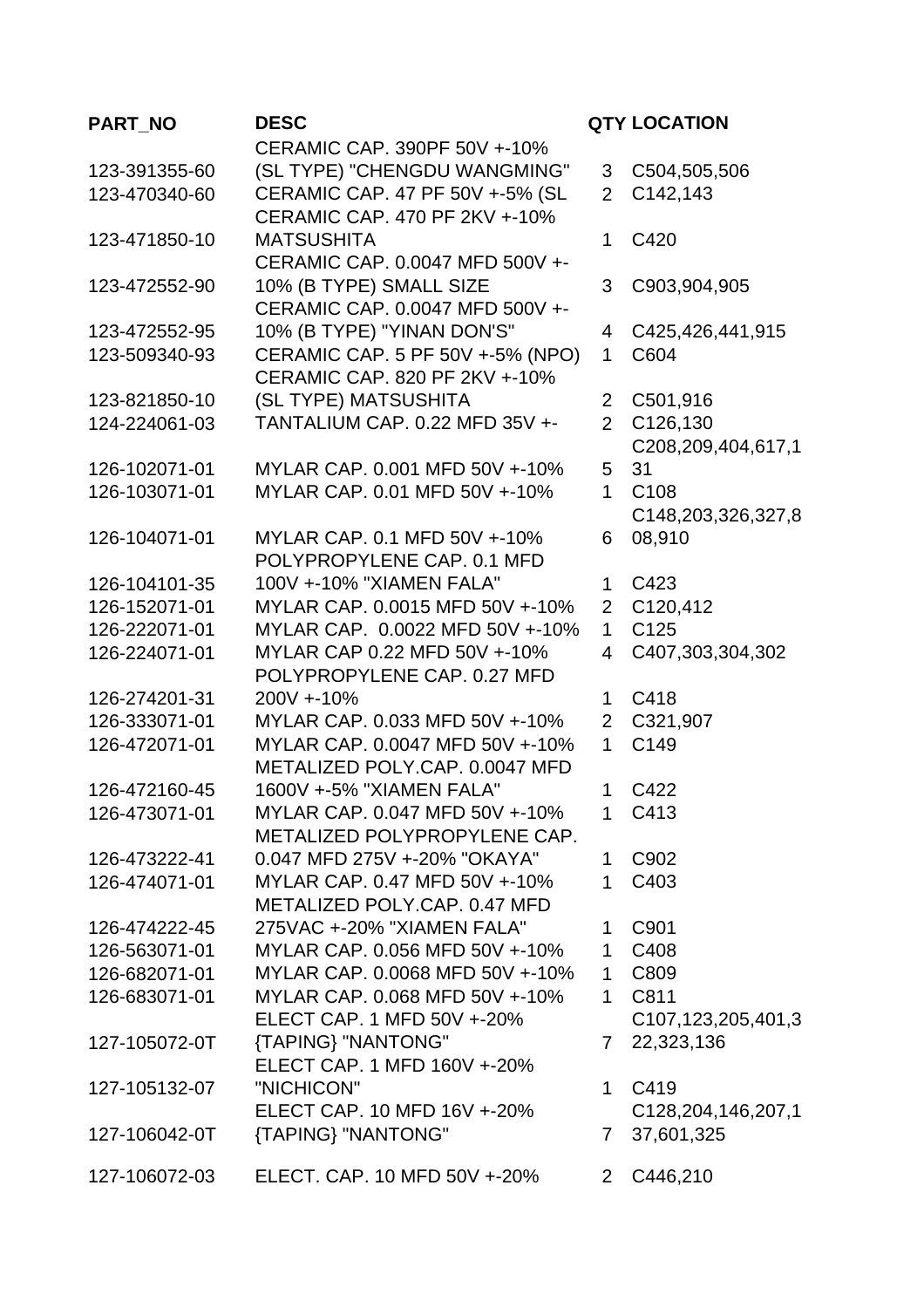| PART_NO       | <b>DESC</b>                    |                | <b>QTY LOCATION</b>              |
|---------------|--------------------------------|----------------|----------------------------------|
|               | ELECT CAP. 10 MFD 100V +-20%   |                |                                  |
| 127-106104-0D | 105øC "NANTONG"                | 1.             | C909                             |
|               |                                |                |                                  |
|               | ELECT CAP. 10 MFD 250V +-20%   |                |                                  |
| 127-106252-08 | "JAMICON"                      | $\mathbf 1$    | C424                             |
|               |                                |                |                                  |
|               | ELECT CAP. 100 MFD 16V +-20%   |                | C111,437,503,154,1               |
| 127-107042-0D | "NAM TUNG"                     | 9              | 15,133,158,610,805               |
|               | ELECT CAP. 100 MFD 35V +-20%   |                |                                  |
| 127-107062-08 | "JAMICON"                      | 1              | C405                             |
|               | ELECT. CAP. 100 MFD 160V +-20% |                |                                  |
| 127-107132-07 | "NICHICON"                     | $\overline{2}$ | C917,918                         |
|               | ELECT CAP. 100 MFD 400V +-20%  |                |                                  |
| 127-107402-0H | "SHENZHEN JIGUANG"             | 1              | C906                             |
|               | ELECT CAP. 2.2 MFD 50V +-10%   |                |                                  |
| 127-225071-0D | (TIME CONSTANT) "NANTONG"      | 1.             | C409                             |
|               | ELECT CAP. 2.2 MFD 50V +-20%   |                |                                  |
| 127-225072-06 | {TAPING TYPE}                  | 3              | C306,307,308                     |
|               | ELECT CAP. 22 MFD 16V +-20%    |                |                                  |
| 127-226042-0T | {TAPING} "NANTONG"             | $\overline{4}$ | C127,206,510,618                 |
|               | ELECT CAP. 220 MFD 35V +-20%   |                |                                  |
| 127-227062-08 | "JAMICON"                      | $\mathbf 1$    | C914                             |
|               | ELECT CAP. 2200 MFD 25V +-20%  |                |                                  |
|               |                                |                |                                  |
| 127-228052-0D | "NAM TUNG"                     | 3              | C410,432,202                     |
|               | ELECT CAP. 33 MFD 16V +-20%    |                |                                  |
| 127-336042-0T | {TAPING} "NANTONG"             | 3              | C165,815,813                     |
|               | ELECT CAP. 0.47 MFD 50V +-20%  |                |                                  |
| 127-474072-08 | "JAMICON"                      | 4              | C <sub>150</sub> , 134, 512, 135 |
|               | ELECT CAP. 4.7 MFD 50V +-20%   |                |                                  |
| 127-475072-0T | {TAPING} "NANTONG"             |                | 2 C110,427                       |
|               | ELECT CAP. 47 MFD 16V +-20%    |                |                                  |
| 127-476042-0D | "NAM TUNG"                     | 3              | C211,436,608                     |
|               | ELECT CAP. 47 MFD 63V +-20%    |                |                                  |
| 127-476094-0D | 105øC "NANTONG"                | 1              | C908                             |
|               | ELECT CAP. 47 MFD 63V +-20%    |                |                                  |
| 127-476094-0D | 105øC "NANTONG"                | $\mathbf{1}$   | C <sub>213</sub>                 |
|               | ELECT CAP. 470 MFD 16V +-20%   |                | C201,435,511,156,9               |
| 127-477042-0T | {TAPING} "NANTONG"             | 5              | 21                               |
|               | ELECT CAP. 470 MFD 35V +-20%   |                |                                  |
| 127-477062-06 | {TAPING TYPE}                  | 1              | C411                             |
| 130-130138-00 | SILICON DIODE 1SS138 ROHM      | $\overline{2}$ | D506,101                         |
| 130-130146-00 | SILICON DIODE 1SS146 ROHM      |                | 3 D501,502,503                   |
|               |                                |                | D201,202,203,204,4               |
|               |                                |                | 03,504,505,602,801,              |
| 130-134148-01 | SILICON DIODE IN4148           |                | 12 802,803,804                   |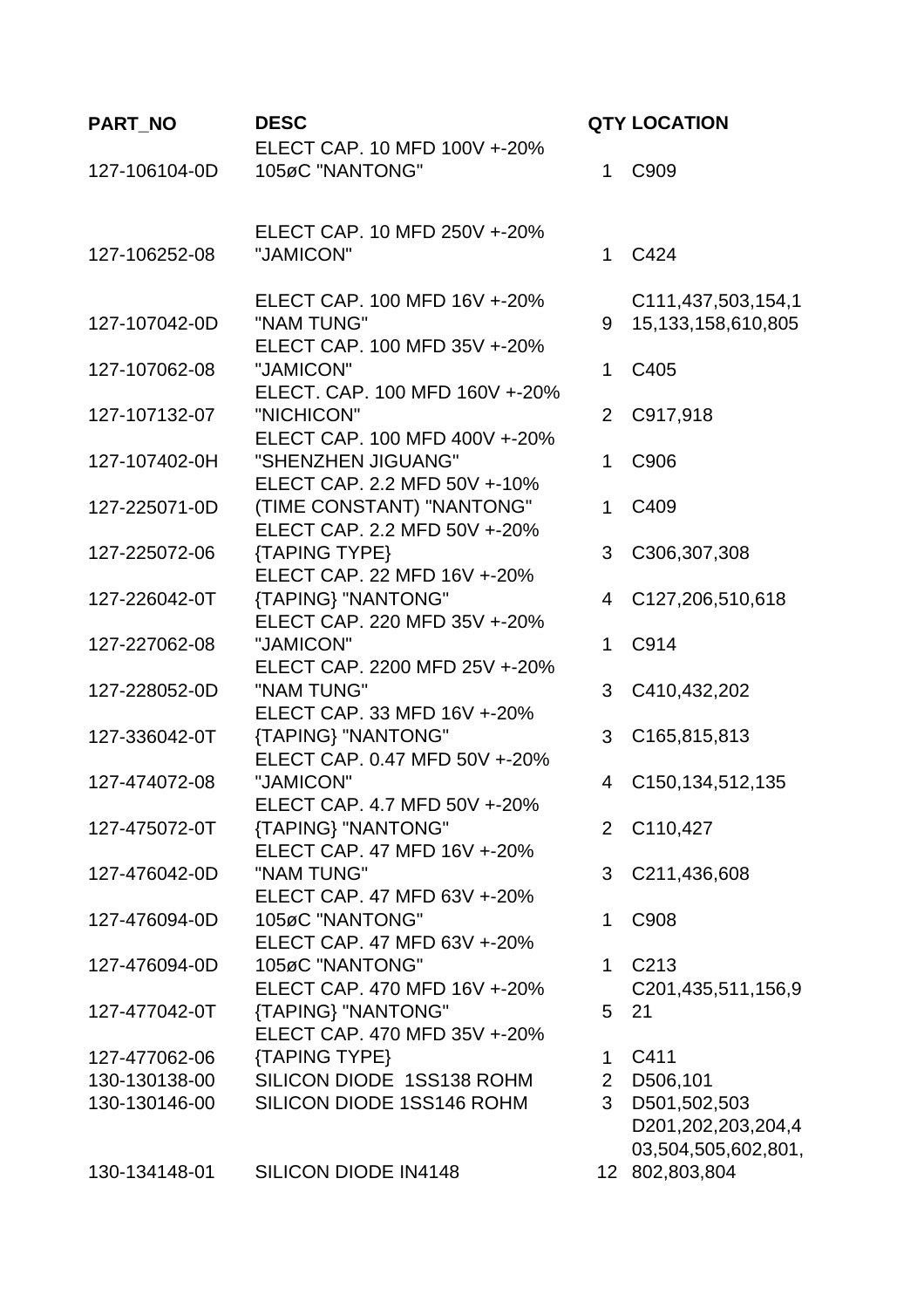# **PART\_NO DESC QTY LOCATION** 130-134148-01 SILICON DIODE IN4148 7 130-310012-00 RECTIFIER DIODE RU2 SANKEN 1 D405 130-310033-50 DIODE BYD33D 1 D910 130-310095-50 DIODE BYW95B 130-310095-50 130-310133-50 DIODE BYD33J 3 D907,908,909 130-311441-64 BRIDGE RECTIFIER 1J4B41 1 D901 130-315295-00 RECTIFIER DIODE S5295G TOSHIBA 7 130-410039-01 ZENER DIODE 3.9V 2 ZD102,601 130-410051-01 ZENER DIODE 5.1V 1/2W +-5% 1 ZD106 130-410056-01 ZENER DIODE 5.6V 1 ZD402 130-410082-01 ZENER DIODE 8.2V 1 D905 130-410574-00 ZENER DIODE UPC 574J NEC 1 ZD101 130-411091-01 ZENER DIODE 9.1V 6 130-513144-00 LED LAMPS 3MM RED (ROUND) #03144PR "GLORY" 1 LED601 131-170547-02 TRANSISTOR BC547B PHILIPS 2 Q901,903 131-170557-02 TRANSISTOR BC 557B PHILIPS 1 Q902 131-211013-15 TRANSISTOR 2SA1013(O) TOSHIBA 1 Q906 131-211015-00 TRANSISTOR 2SA1015 TOSHIBA 4 Q104,106,201,508 131-231809-0A TRANSISTOR 2SC1809 ROHM 1 Q101 131-231815-0A TRANSISTOR 2SC1815 TOSHIBA 11 131-231815-0A TRANSISTOR 2SC1815 TOSHIBA 4 Q606,801,803,110 131-232230-00 NPN-TR 2SC2230A-Y (TOSHI) TO92 VCE=180V IC=.1A HFE=120-240 1 Q905 131-232335-30 TRANSISTOR 2SC2335 L/K NEC 1 Q907 131-232482-0A TRANSISTOR 2SC2482 TOSHIBA 5 131-240400-00 TRANSISTOR 2SD400E/F SANYO 1 Q403 131-241545-00 TRANSISTOR 2SD1545 TOSHIBA 1 Q904 131-241554-00 TRANSISTOR 2SD1554 TOSHIBA 1 Q402 131-241761-00 TRANSISTOR 2SD1761(E) ROHM 1 Q203 131-462369-00 TRANSISTOR PH2369 PHILIPS 1 Q301 133-101238-14 I.C. TB1238AN TOSHIBA 1 IC101 133-102404-31 I.C. M24C04B6 SGS-THOMSON 1 IC602 133-107910-16 IC LA7910 SANYO 1 IC301 133-207805-31 I.C. L7805CV SGS 1 IC901 133-207809-31 REGULATOR 7809 9V SGS 1 IC402 133-208213-14 I.C. TA8213K AUDIO POWER AMP. TOSHIBA 1 IC201 133-208403-14 I.C. TA8403K TOSHIBA 133-208403-14

- D805,806,807,808,3
- 01,302,809
- 
- 
- 
- 
- - D401,402,404,406,9
- 12,913,914
- 
- 
- 
- 
- - ZD103,104,105,107,
- 401,906
- 
- 
- 
- 
- 
- Q102,103,105,202,5 04,505,506,601,603,
- 604,605
- 
- 
- - Q401,501,502,503,5
	- 07
- 
- 
- 
- 
- 
- 
- 
- 
- 
- 
- 
-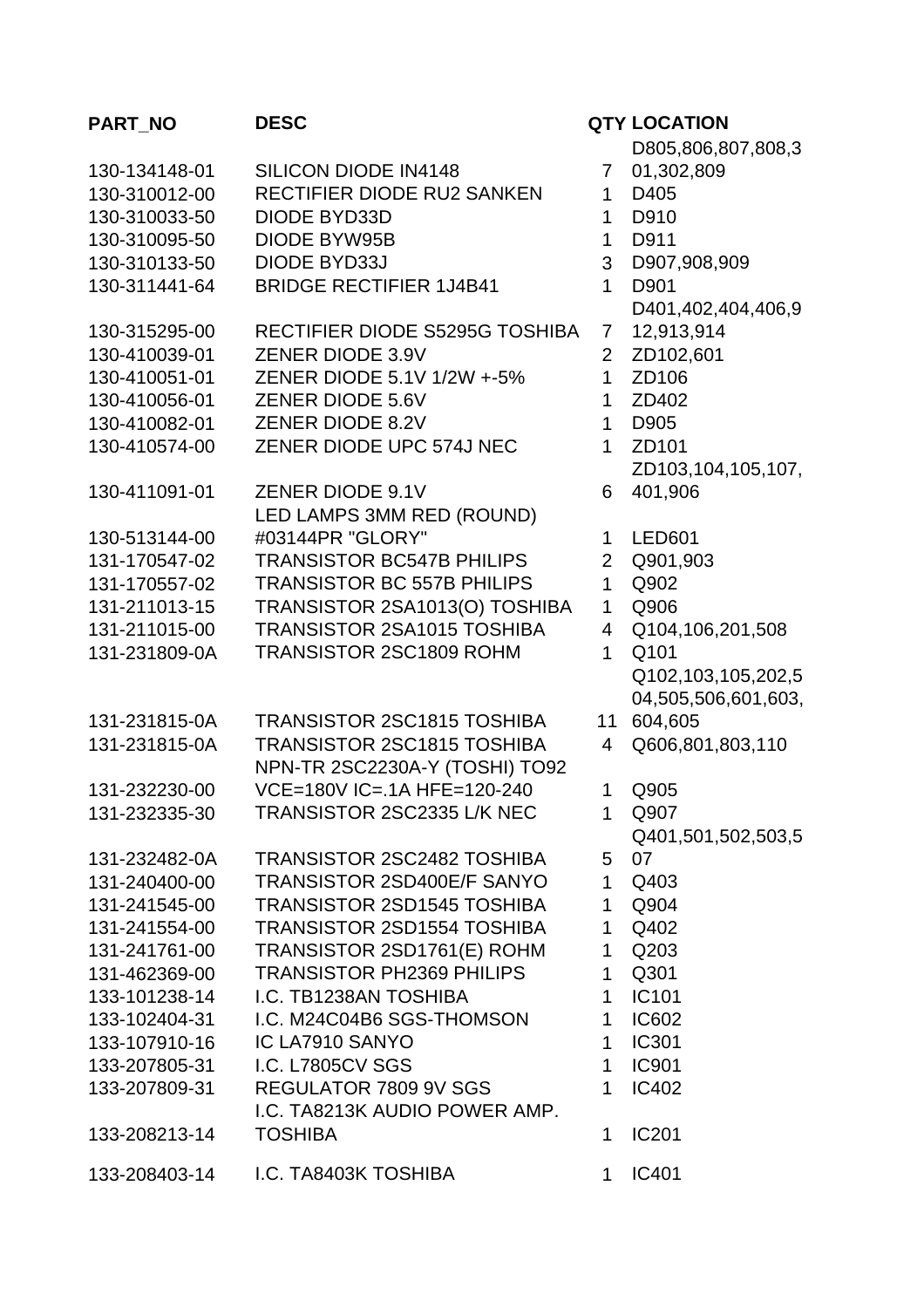| PART_NO       | <b>DESC</b>                                           |                | <b>QTY LOCATION</b>         |
|---------------|-------------------------------------------------------|----------------|-----------------------------|
|               | I.C. TMP87CM38KS-3663 W/CCD &                         |                |                             |
| 133-328738-14 | <b>TXT TOSHIBA</b>                                    | 1              | <b>IC601</b>                |
|               | <b>REMOTE RECEIVER GP1U281R</b>                       |                |                             |
| 136-501281-00 | "SHARP-ROXY"                                          | 1              | <b>OPT601</b>               |
| 137-270000-30 | <b>CRYSTAL 27 MHZ HOORAY</b>                          | $\mathbf{1}$   | X801                        |
| 137-443618-20 | CRYSTAL 4.43 MHz "TEC"                                | $\mathbf{1}$   | X101                        |
| 137-800000-20 | <b>CRYSTAL 8.0 MHZ KITRONICS</b>                      | $\mathbf{1}$   | X601                        |
|               |                                                       |                | S601,602,603,604,6          |
| 146-100002-13 | <b>TACT SWITCH KSM0634A HDK</b>                       | $\overline{7}$ | 05,606,607                  |
|               | POWER SWITCH PS5E-B "CHINA                            |                |                             |
| 146-100006-14 | LANDMARK"                                             | 1              | S901                        |
| 160-101001-08 | PIN CONNECTOR 1 PIN PLUG                              | 3              | CN501,901,902               |
| 160-102805-08 | PIN CONNECTOR 2 PIN PLUG                              | $\mathbf 1$    | <b>CN903</b>                |
| 160-104805-08 | PIN CONNECTOR 4 PIN PLUG                              | $\mathbf{1}$   | <b>CN401</b>                |
| 160-105255-27 | <b>PIN CONNECTOR 5 PINS WAFER 2.5</b>                 | $\mathbf{1}$   | <b>CN101</b>                |
|               | RCA JACK HYJ-032-03BB BLACK                           |                |                             |
| 161-470002-00 | "MING FUNG"                                           | 1              | J102                        |
|               | RCA JACK HYJ-032-03BY YELLOW                          |                |                             |
| 161-470003-00 | "MING FUNG"                                           | $\mathbf{1}$   | J101                        |
| 161-540003-03 | CRT SOCKET GZS8-6-4A                                  | 1              |                             |
|               | UL 1007 TOP COAT WIRE #26 60MM                        |                | W063 TO SHIELD              |
| 172-626006-40 | BLACK 5 x 5 mm                                        | $\mathbf{1}$   | <b>CAN COVER</b>            |
|               | UL 1007 TOP COAT WIRE AWG 26<br>80MM BLACK 10 X 10 MM | $\mathbf 1$    | Q904 LUG TO MAIN<br>PCB `L' |
| 172-626008-40 |                                                       |                | W002-009,011-               |
|               |                                                       |                | 061,063-074,077-            |
|               |                                                       |                | 078,080-085,088-            |
| 172-726000-99 | <b>BARE WIRE 54MM</b>                                 |                | 5.8 098                     |
|               |                                                       |                | W099-104,106-               |
|               |                                                       |                | 109,501-                    |
| 172-726000-99 | <b>BARE WIRE 54MM</b>                                 |                | 0 505, D507, R111           |
| 172-830120-99 | <b>FLAT BRIDED WIRE</b>                               |                | 0.8 FOR CRT GROUND          |
|               |                                                       |                | 20-BR901, 20-D911,          |
|               |                                                       |                | 20-D405, 20-R926,           |
| 179-001010-00 | OIL SLEEVING 1 mm DIA.                                |                | 0.1 10-D406                 |
|               |                                                       |                | L=120MM- AC LINE            |
|               |                                                       |                | <b>CORD, 120MM-</b>         |
|               |                                                       |                | <b>TWO 1PIN SOCK</b>        |
| 179-105000-00 | UL PVC TUBE 5mm DIA                                   |                | 0.2 ASS                     |
|               |                                                       |                | L=50MM FOR AC               |
| 179-110500-00 | UL PVC TUBE 11MM DIA.                                 |                | 0.1 LINE CORD               |
|               |                                                       |                | 60MM FOR AC                 |
|               |                                                       |                | LINE, 60MM FOR              |
|               |                                                       |                | <b>TWO 1 PIN SOCK</b>       |
| 179-403080-00 | <b>SHRINKABLE TUBE</b>                                |                | 0.1 ASS'Y                   |
| 182-222000-03 | <b>FUSE T2A 250V</b>                                  | $\mathbf{1}$   | F901                        |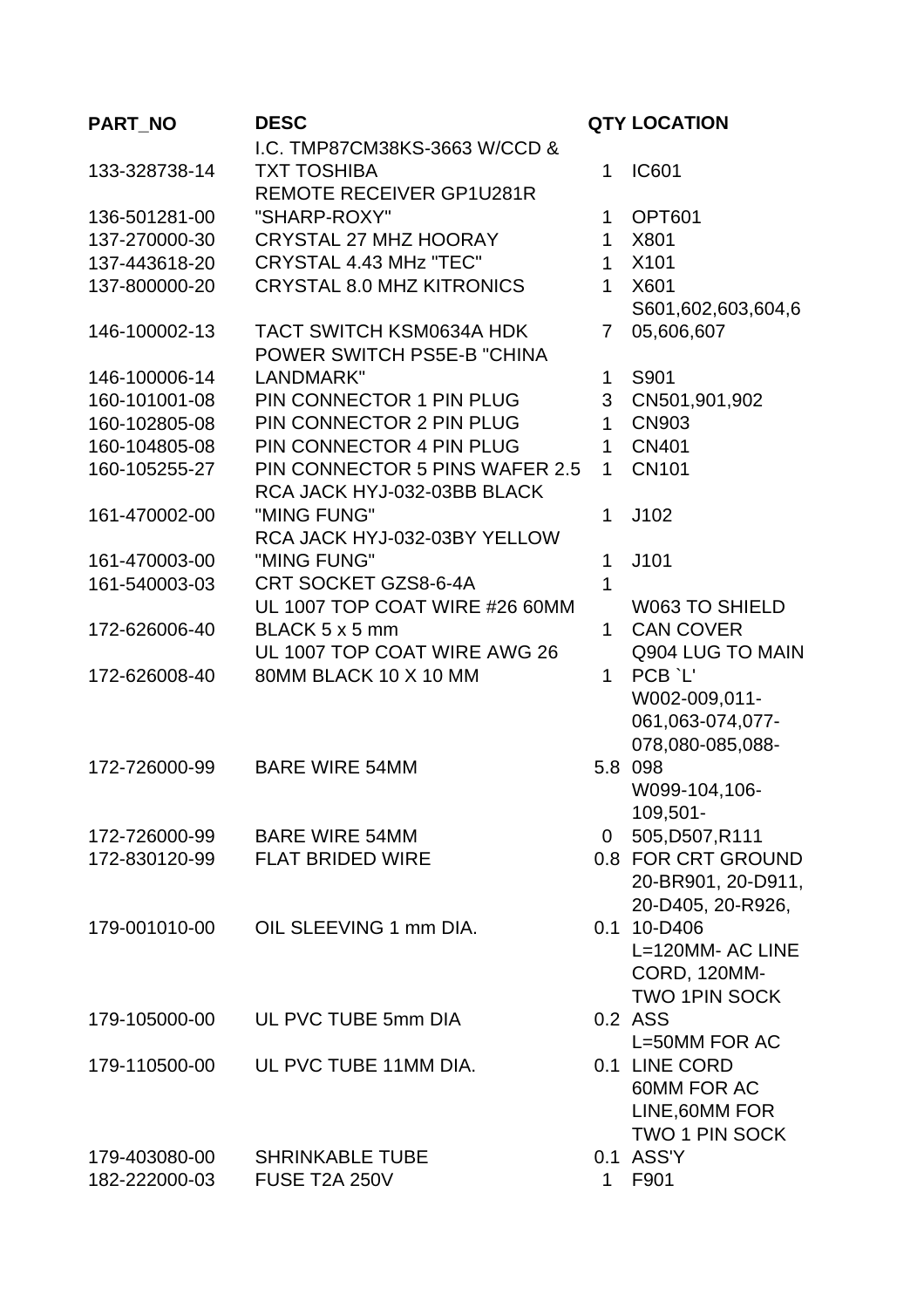| <b>PART NO</b> | <b>DESC</b>                         |              | <b>QTY LOCATION</b>    |
|----------------|-------------------------------------|--------------|------------------------|
| 190-931305-00  | CRT P.C.B. (190698) (NARROW         |              |                        |
| 190-931329-P1  | MAIN P.C.B. (050799)REV4            | 1            |                        |
|                | 1 PIN SOCKET ASS'Y L=220MM          |              | <b>CRT GND TO</b>      |
| 191-100034-10  | (DOUBLE INSOLATION) BLACK           | 1            | <b>CN501</b>           |
|                | 1 PIN DOUBLE INSOLATION WIRE        |              | FROM CN901 TO          |
| 191-101016-10  | AWG 18 L=340MM BLUE                 | 1            | `A' ON MAIN P.C.B.     |
|                | <b>1 PIN DOUBLE INSOLATION WIRE</b> |              | FROM CN902 TO          |
| 191-101017-10  | AWG 18 L=340MM BROWN                | $\mathbf{1}$ | `B' ON MAIN P.C.B.     |
|                |                                     |              | <b>CN402`1'TO CRT</b>  |
|                |                                     |              | <b>PCB</b>             |
|                | 4 PIN SOCKET ASS'Y L=360MM          |              | `A',`2'TO`B',`3'TO`B   |
| 191-401038-10  | (FLAT CABLE) UL2468 #26             | $\mathbf{1}$ | 1','4'TO'C'            |
|                |                                     |              | <b>FROM MAIN PCB</b>   |
|                | 5 PIN SOCKET ASS'Y L=360MM          |              | CN101 '1'TO'D',        |
| 191-501027-10  | (FLAT CABLE) #26 UL2468             |              | 1 2'TO'E', '3'TO'F'    |
|                | 5 PIN SOCKET ASS'Y L=360MM          |              | `4'TO`G', `5'TO`H'     |
| 191-501027-10  | (FLAT CABLE) #26 UL2468             | $\Omega$     | ON CRT PCB             |
| 504-305008-10  | MACHINE SCREW 3 X 8 B/M (WHITE)     | $\mathbf{1}$ | FOR IC201 MTG.         |
|                | SELF-TAPPING SCREW 4 X 25 B/T       |              | <b>REAR CAB. TO</b>    |
| 514-400425-10  | (HARDEN)                            | 6            | FRONT CAB.             |
|                | SELF-TAPPING SCREW B/T 5 X 35       |              |                        |
| 514-500435-10  | HEAD DIA. = 8.5MM (MAX)(HARDEN)     | 4            | 4 FOR CRT MTG.         |
|                | SELF-TAPPING SCREW 3 X 10           |              | <b>FOR</b>             |
| 515-303310-10  | W/P/A (HARDEN)                      | 3            | IC401,402,Q402         |
|                | SELF-TAPPING SCREW 3 X 8 W/B/T      |              |                        |
| 515-303408-10  | (HARDEN)                            | $\mathbf{1}$ | 1 FOR SPK. WIRE        |
|                |                                     |              | FOR 781-882103-01      |
|                | SELF-TAPPING SCREW 3 X 8 P/A        |              | TO HEAT SINK (A)       |
| 516-300308-10  | (HARDEN)                            | 2            | MTG.                   |
|                | SELF-TAPPING SCREW 3 X 12 W/A       |              |                        |
| 517-303312-10  | $W/H = 7MM$ (HARDEN)                | $\mathbf 1$  | FOR IC901 MTG.         |
|                |                                     |              | 2-R423, 2-L401, 3-     |
| 540-017040-01  | EYELET $1.7 \times 4$ MM            |              | 7 T901 '1', 6', '7'    |
|                |                                     |              | 2-T402`1',`2',1-       |
|                |                                     |              | Q402`C',4-POWER        |
|                |                                     |              | <b>SWITCH</b>          |
| 540-020030-01  | EYELET 2 X 3 MM                     |              | 12 A1, B2, C2, D1      |
| 540-020030-01  | EYELET 2 X 3 MM                     |              | 0 4-L901, 1-Q904`C'    |
| 540-025040-01  | <b>BRASS EYELET 2.5X4MM</b>         |              | 2 2-C906               |
|                |                                     |              | FOR TWO DOUBLE         |
| 580-101004-00  | STAND OFF TWIST TIE #ST-3           | $\mathbf 1$  | <b>INSULATION WIRE</b> |
|                |                                     |              | 1-FBT, 2-CRT PCB,      |
|                |                                     |              | 1-CN402, 1-CN101,      |
| 580-101261-01  | CABLE TIE L=100MM                   |              | 17 3-POWER SWITCH      |
|                |                                     |              | 8-DEGAUSSING           |
| 580-101261-01  | CABLE TIE L=100MM                   |              | 0 COIL MTG.            |
|                |                                     |              |                        |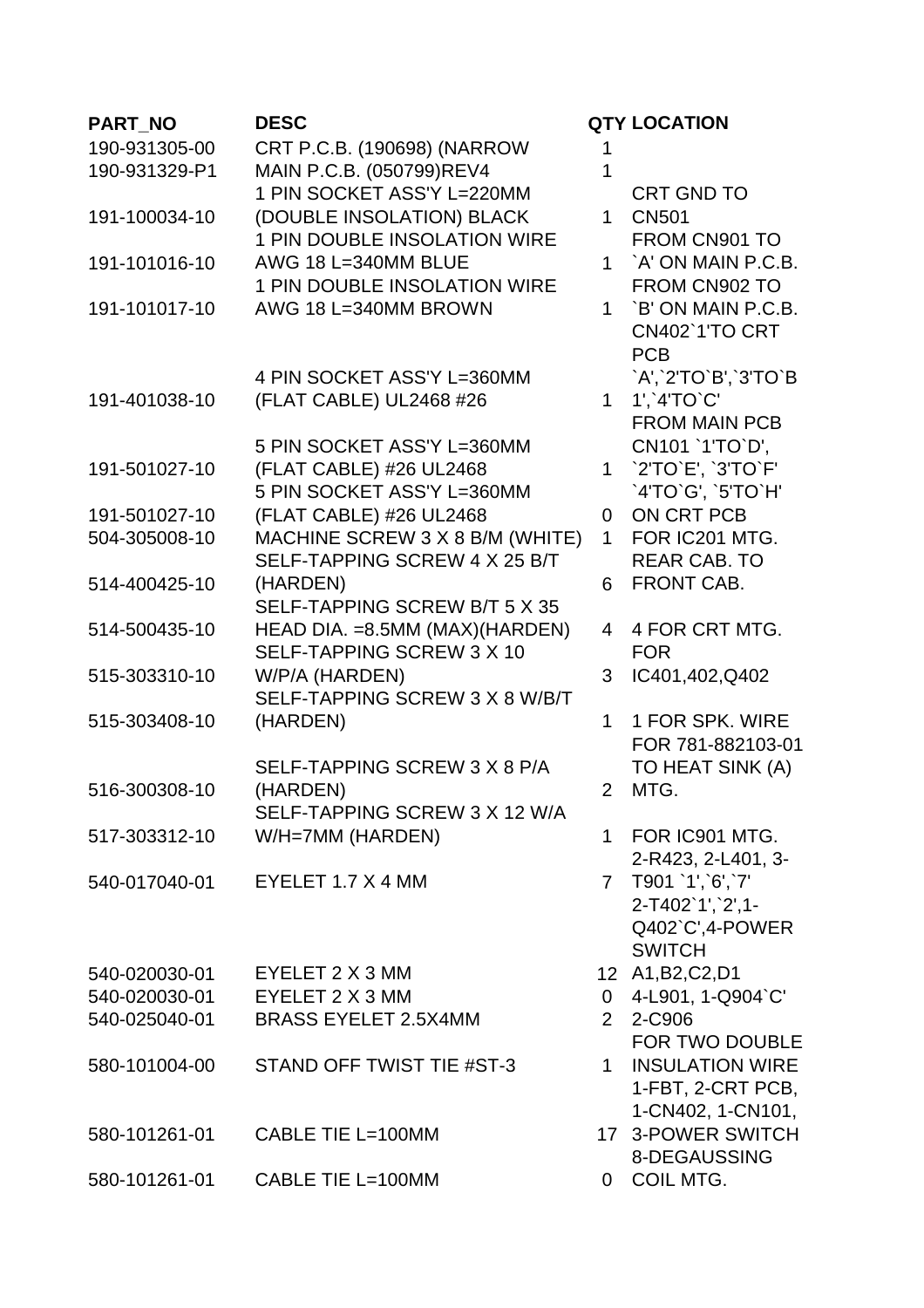| <b>PART NO</b> | <b>DESC</b>                                                     |                              | <b>QTY LOCATION</b>                          |
|----------------|-----------------------------------------------------------------|------------------------------|----------------------------------------------|
| 622-882802-00  | FELT L240 X W17 X T0.5MM W/TAPE<br>FIBER (FOR SHIELD PLATE)     |                              | 4 FRO REAR CAB.                              |
| 631-932001-00  | (SAMSUNG TUNER)                                                 | $\mathbf 1$                  |                                              |
| 728-931302-00  | <b>SENSOR P.C.B. SUPPORT</b>                                    | $\overline{2}$               | <b>FOR SNESON PCB</b>                        |
|                | SPRING FOR C.R.T. MOUNTING 5.2                                  |                              |                                              |
| 744-881301-00  | X 42 X 0.6MM                                                    | 1                            |                                              |
|                | <b>TEST PIN: TOTAL LENGTH 18.6mm</b>                            |                              | <b>TP101 ON MAIN</b>                         |
| 746-063101-00  | <b>THK:0.8mm</b>                                                |                              | 1 P.C.B.                                     |
|                |                                                                 |                              | A.B.C.D. ON MAIN                             |
| 746-063101-01  | AC LINE CORD PIN                                                |                              | 4 P.C.B.                                     |
| 750-063101-00  | <b>SOLDERING LUG LEG:8X4MM</b>                                  | $1 \quad$                    | <b>FOR Q904</b>                              |
|                | 35MM SOLDERING LUG OD:7 ID:3.2                                  |                              | <b>FOR</b>                                   |
| 750-063102-01  | LEG:4X35MM                                                      | $\overline{2}$               | SPK.CONNECTOR                                |
|                |                                                                 |                              | <b>FOR DEGAUSSING</b>                        |
| 750-892002-00  | <b>DEGAUSSING COIL LUG</b>                                      | 4                            | <b>COLD</b>                                  |
| 766-686801-00  | <b>FUSE HOLDER</b>                                              |                              | 2 FOR FB901                                  |
|                |                                                                 |                              | <b>FOR POWER</b>                             |
| 777-881301-00  | SPRING IN 10 X L12                                              | $1 \quad$                    | <b>KNOB</b>                                  |
| 779-882001-01  | <b>IRON HEAT SINK (D)</b>                                       | 1                            | <b>IC901</b>                                 |
| 779-931302-00  | <b>IRON HEAT SINK</b>                                           |                              | 1 FOR IC201                                  |
| 781-882102-05  | ALUMIMIUM HEAT SINK (A)                                         |                              | 1 FOR Q904                                   |
|                |                                                                 |                              | <b>FOR</b>                                   |
| 781-931302-01  | <b>ALUMINIUM HEAT SINK</b>                                      | 1                            | IC401, IC402, Q402                           |
| 783-931304-02  | <b>SHIELD CAN</b>                                               | 1                            |                                              |
| 783-931305-06  | <b>SHIELD CAN COVER "NEW"</b>                                   | $\mathbf{1}$<br>$\mathbf{1}$ |                                              |
| 783-932002-00  | SHIELD PLATE (SAMSUNG TUNER)<br>POLYBAG 5" X 22" X 0.04MM W/RE- |                              | FOR AC LINE                                  |
| 810-052204-14  | <b>CYCLING MARK {P/O MAT}</b>                                   | 1                            | <b>CORD</b>                                  |
| 834-230802-00  | RUBBER WASHER OD=23, ID=8, T=2                                  | $\overline{4}$               | FOR CRT MTG.                                 |
|                |                                                                 |                              |                                              |
|                |                                                                 |                              | <b>FOR BETWEEN</b>                           |
| 840-011024-21  | PAD CORD L240 X W10 X T1 MM<br><b>W/TAPE</b>                    |                              | <b>FRONT CAB. &amp;</b><br>4 CRT             |
|                |                                                                 |                              |                                              |
|                |                                                                 |                              | <b>MAIN P.C.B. (1-</b><br><b>UNDER POWER</b> |
|                |                                                                 |                              | <b>TRANSFORMER</b>                           |
| 840-051020-11  | RUBBER PAD (UL 94VO)                                            | 5                            | T502)                                        |
|                |                                                                 |                              | FOR MAIN PCB (1-                             |
|                |                                                                 |                              | <b>BETWEEN HEAT</b>                          |
| 840-051020-11  | RUBBER PAD (UL 94VO)                                            |                              | $0$ SINK A.B., 2-FBT.)                       |
|                |                                                                 |                              | 1-BETWEEN FBT.                               |
|                |                                                                 |                              | & HEAT SINK (FOR                             |
|                |                                                                 |                              | <b>SHEKOU JEWEL</b>                          |
| 840-051020-11  | RUBBER PAD (UL 94VO)                                            | 0                            | FBT.)                                        |
|                |                                                                 |                              |                                              |
| 929-931302-00  | LED HOLDER BLACK ABS                                            | 1.                           | <b>FOR LED</b>                               |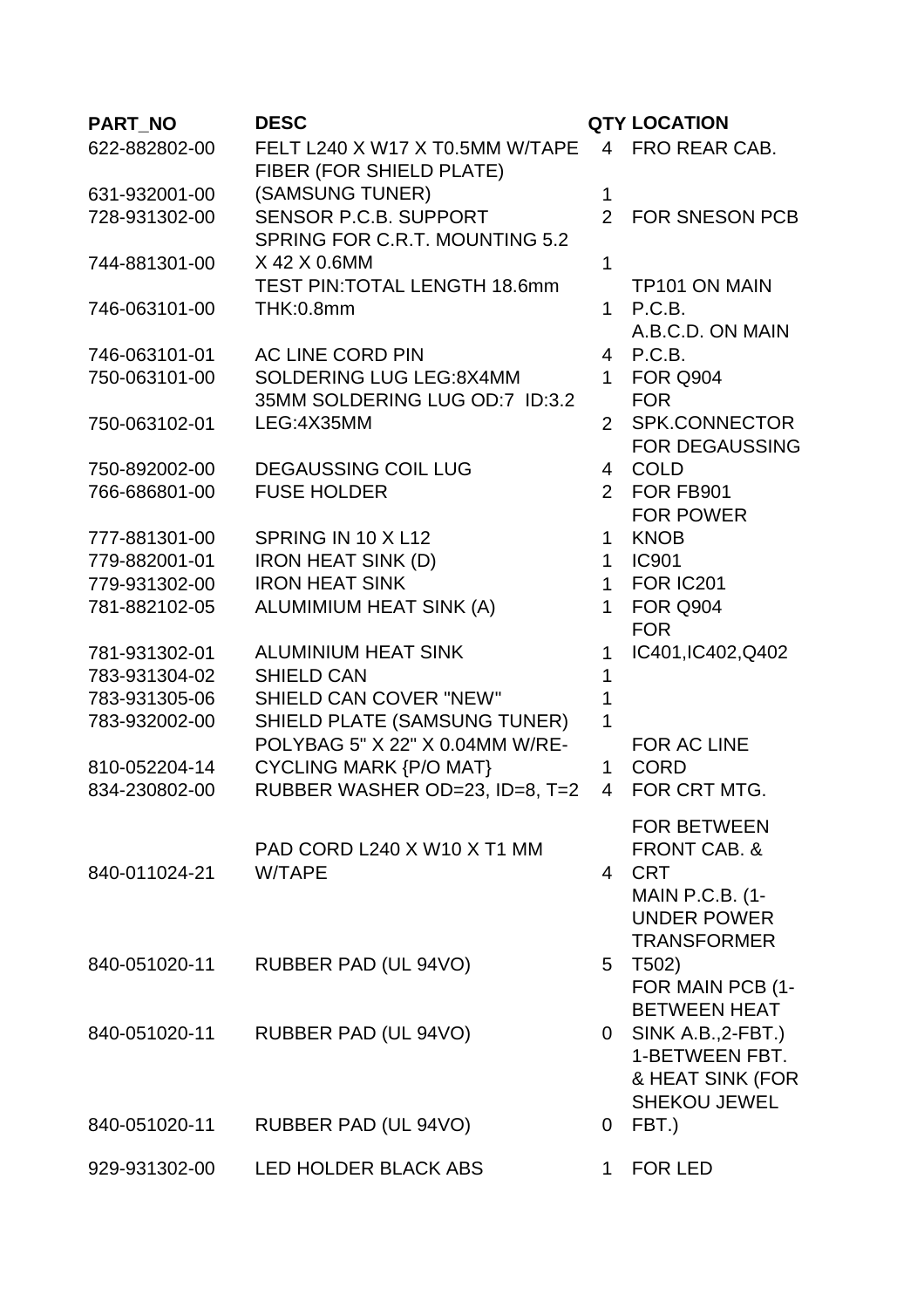## **PART\_NO DESC QTY LOCATION**

939-942101-00 POWER KNOB ADAPTOR 1 948-881302-00 DEGAUSSING COIL MTG. CLIP 4 954-882804-00 HIGH VOLTAGE CABLE SPACER 1 FOR FLYBACK 954-931301-00 STUD POST BLACK ABS 4 FOR FRONT CAB.

- FOR POWER
- 1 SWITCH
- 
- 
-